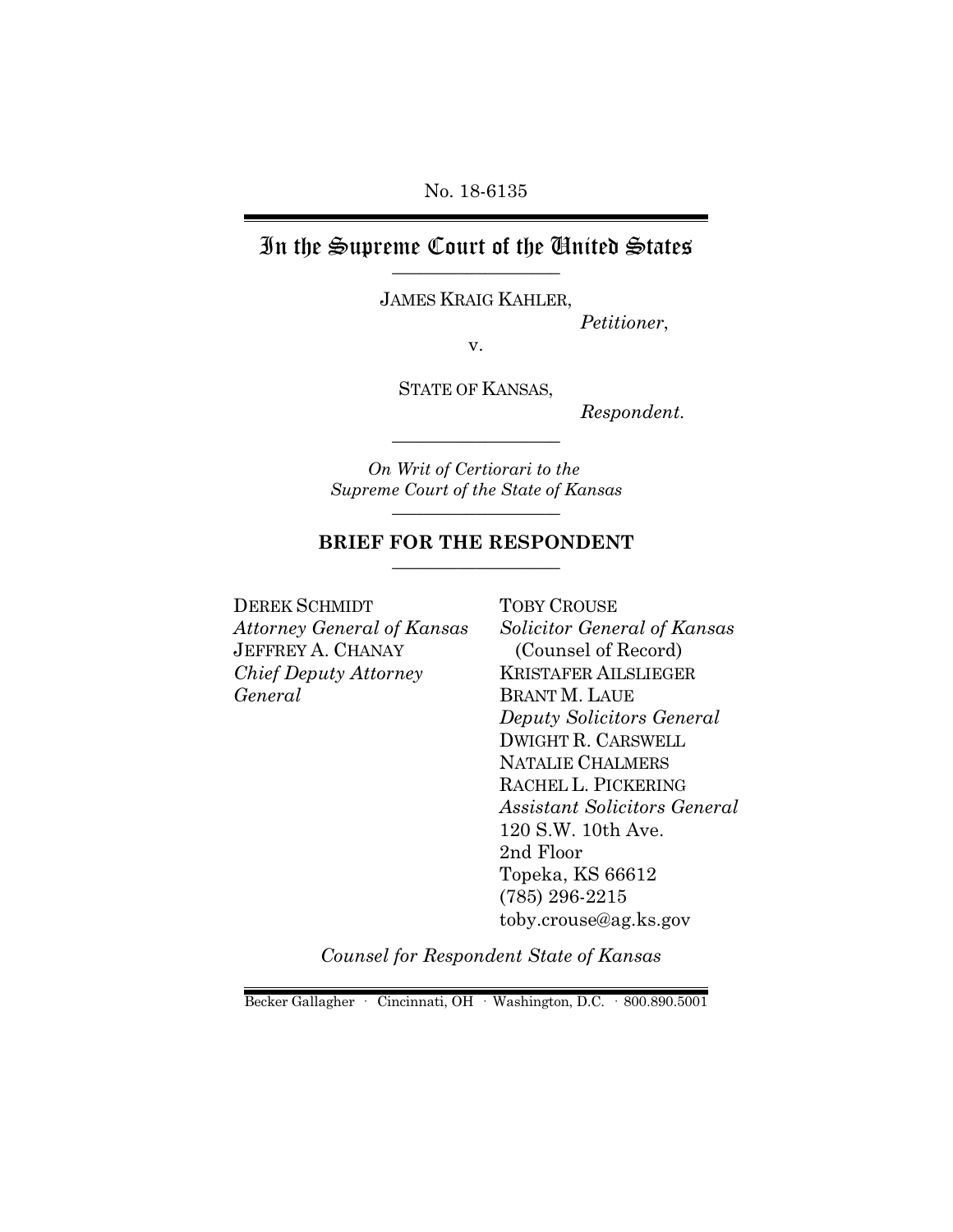## **QUESTION PRESENTED**

Whether Kansas's *mens rea* approach to insanity violates the Eighth or Fourteenth Amendments.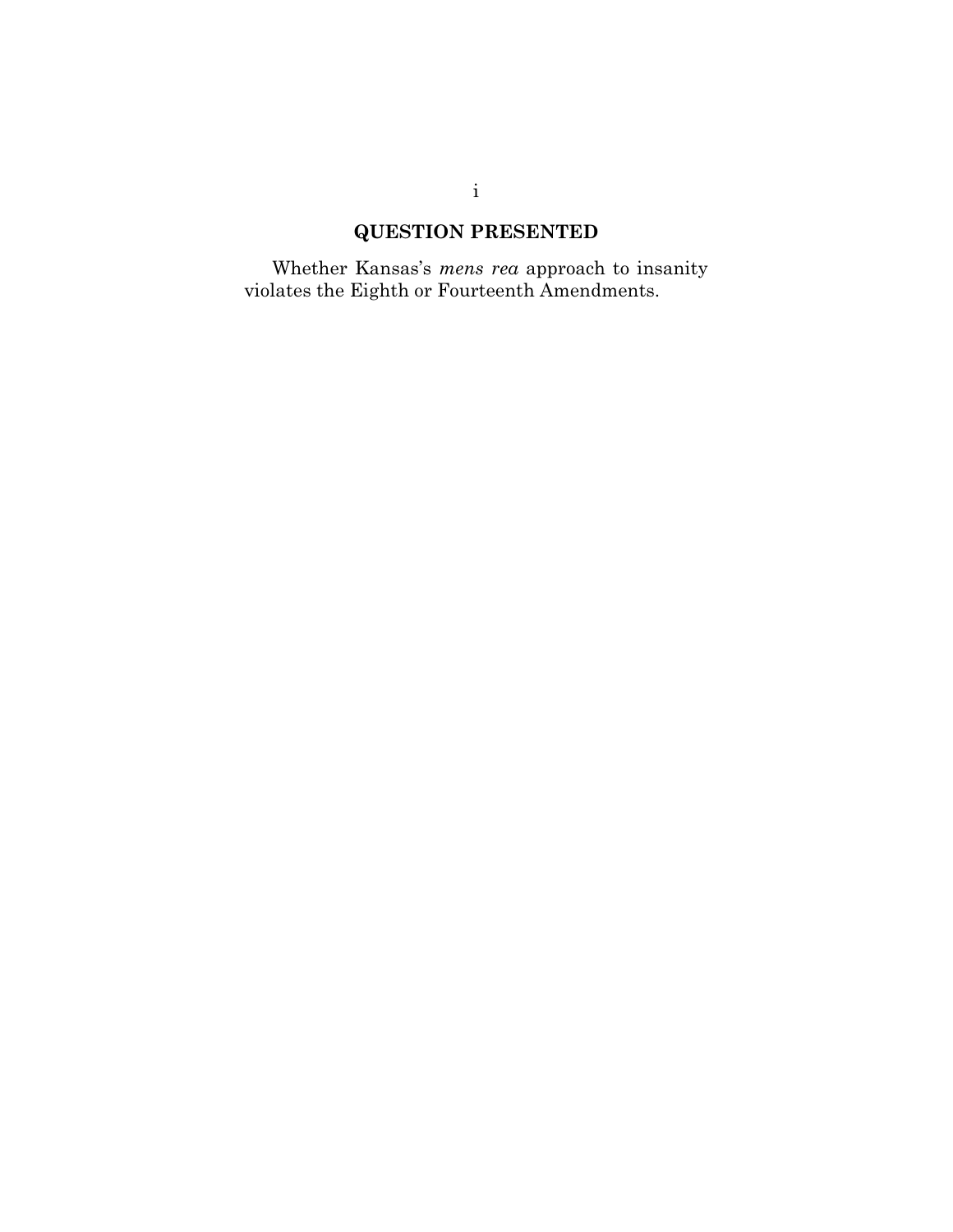## **TABLE OF CONTENTS**

| TABLE OF AUTHORITIES  iv                                                                                                                                    |
|-------------------------------------------------------------------------------------------------------------------------------------------------------------|
|                                                                                                                                                             |
|                                                                                                                                                             |
| STATEMENT OF THE CASE 1                                                                                                                                     |
| A. Factual Background 2                                                                                                                                     |
| B. Kansas's Mens Rea Approach to Insanity . 7                                                                                                               |
|                                                                                                                                                             |
| SUMMARY OF ARGUMENT  14                                                                                                                                     |
|                                                                                                                                                             |
| I.<br>Kansas's Mens Rea Approach to Insanity<br>Does Not Violate the Due Process Clause 18                                                                  |
| A. The right-and-wrong insanity test is not<br>deeply rooted in our history and                                                                             |
| B. As this Court has previously recognized,<br>the Due Process Clause does not mandate<br>a particular insanity test. $\ldots \ldots \ldots \ldots$ 37      |
| C. Kansas has reasonably determined that<br>individuals who voluntarily and<br>intentionally commit a crime are<br>blameworthy, even if they do not believe |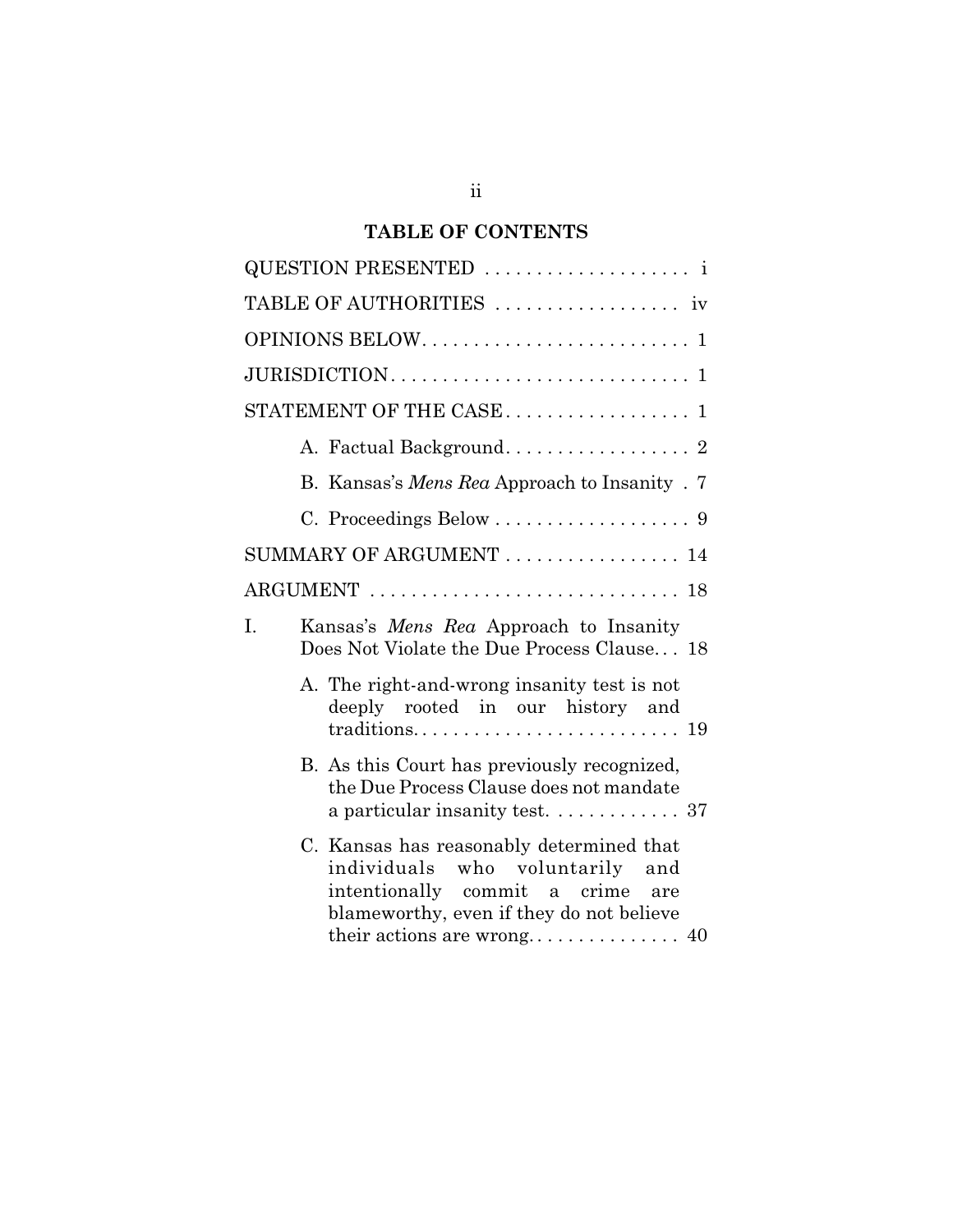| П   | Kansas's <i>Mens Rea</i> Approach to Insanity<br>Does Not Violate the Eighth Amendment 45                                          |
|-----|------------------------------------------------------------------------------------------------------------------------------------|
|     | A. Kahler's Eighth Amendment claim is not                                                                                          |
|     | B. Convicting those who voluntarily and<br>intentionally kill others, even if they do<br>not recognize their actions are wrong, is |
| HL. | Even if Some Version of the Right-and-<br>Wrong Test Were Required, the Failure to<br>Allow that Defense Here Was Harmless 55      |
|     |                                                                                                                                    |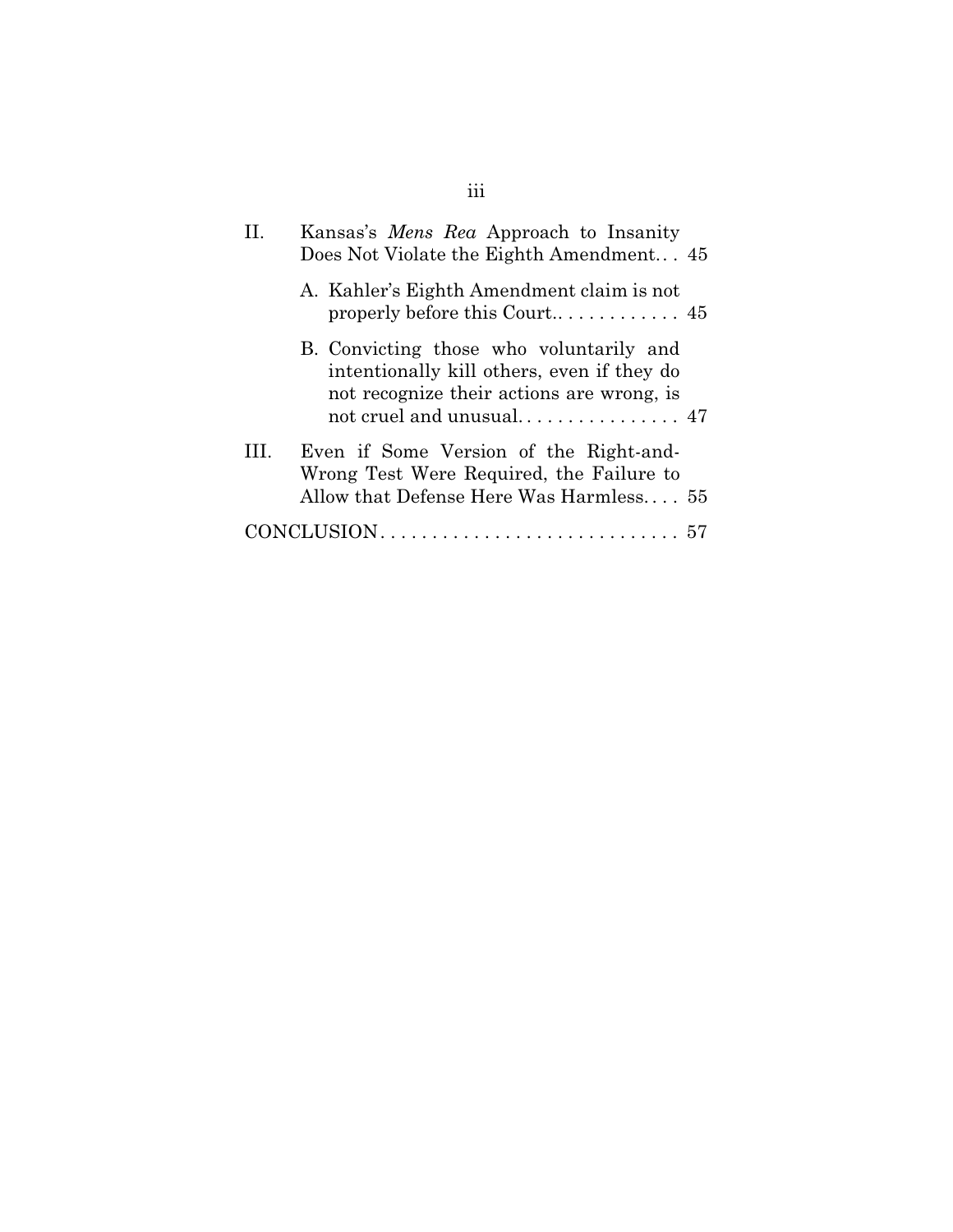## **TABLE OF AUTHORITIES**

## **CASES**

| Bellingham's Case,<br>1 Collinson on Lunacy 636 (1812) $\ldots \ldots \ldots$ 25, 35  |
|---------------------------------------------------------------------------------------|
| Beverley's Case,                                                                      |
| Byrd v. United States,                                                                |
| Clark v. Arizona,<br>548 U.S. 735 (2006). $\ldots \ldots \ldots \ldots \ldots$ passim |
| Crowell v. Randell,                                                                   |
| Delling v. Idaho,                                                                     |
| Durham v. United States,                                                              |
| Earl Ferrers's Case,<br>19 How. St. Tr. 886 (1760)  24, 32                            |
| Finger v. State,                                                                      |
| Ford v. Wainwright,<br>477 U.S. 399 (1986). $\ldots$ . 10, 47, 50                     |
| Foucha v. Louisiana,                                                                  |
| Hadfield's Case,<br>27 How. St. Tr. 1281 (1800) 24                                    |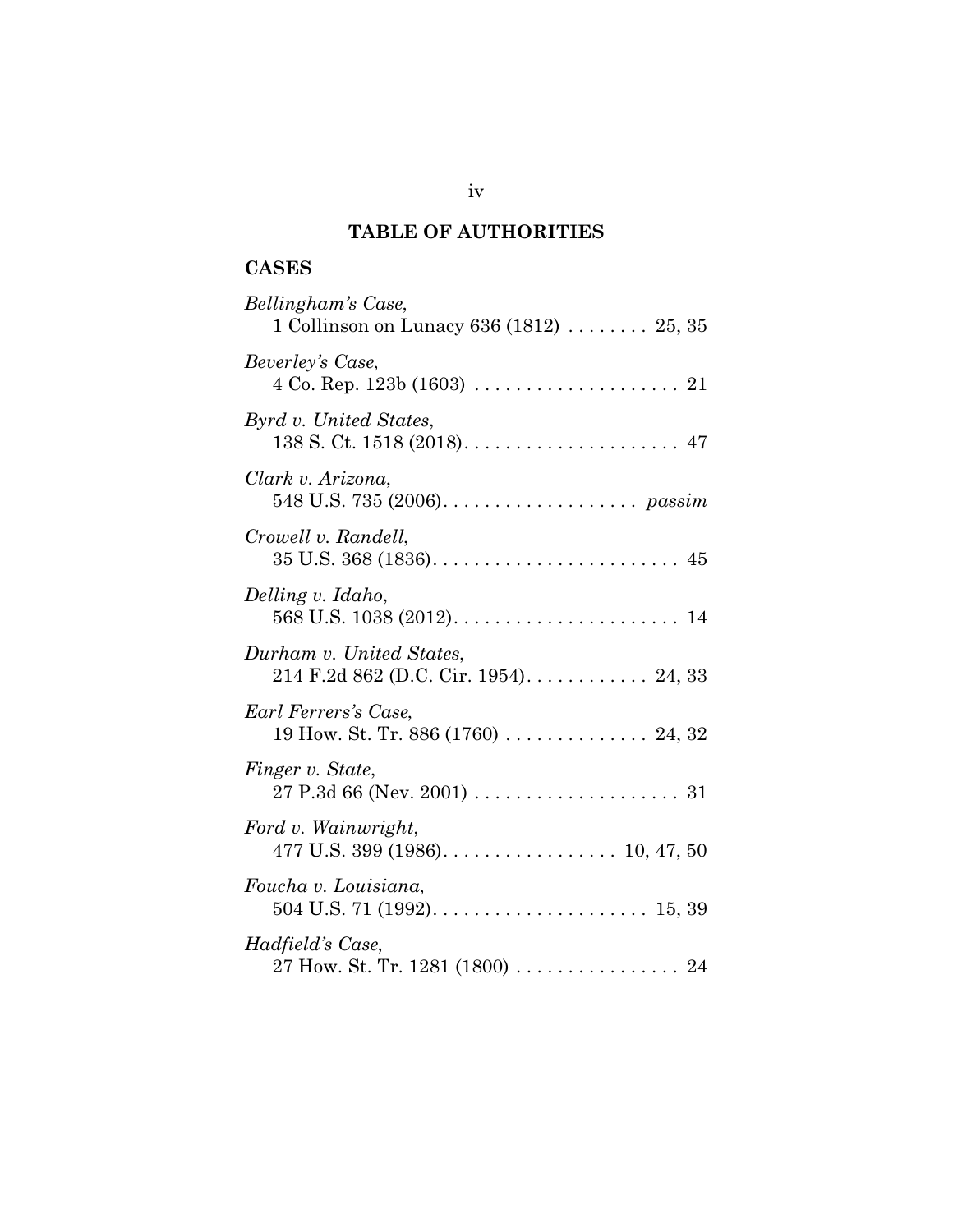| Harmelin v. Michigan,      |
|----------------------------|
| Harris v. Alabama,         |
| Illinois v. Gates,         |
| Klopfer v. North Carolina, |
| Leland v. Oregon,          |
| McFadden v. United States, |
| Miller v. Alabama,         |
| M'Naghten's Case,          |
| Montana v. Egelhoff,       |
| Neder v. United States,    |
| Panetti v. Quarterman,     |
| Patterson v. New York,     |
| People v. Schmidt,         |

v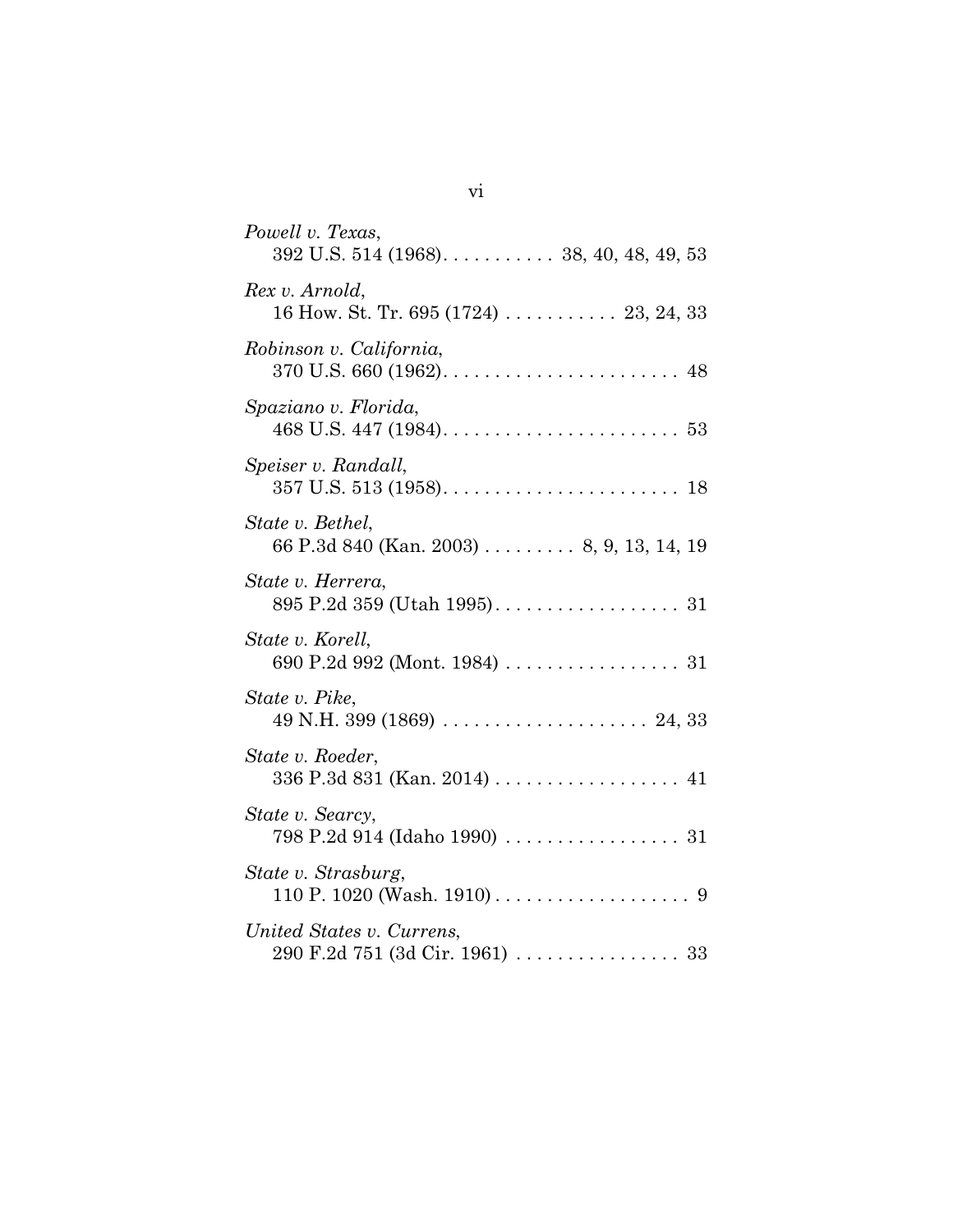| United States v. Freed,               |
|---------------------------------------|
| Yee v. City of Escondido, California, |
| <b>CONSTITUTION</b>                   |
|                                       |
|                                       |
| <b>STATUTES</b>                       |
|                                       |
|                                       |
|                                       |
|                                       |
|                                       |
|                                       |
|                                       |
|                                       |
|                                       |
|                                       |
|                                       |
|                                       |
|                                       |
|                                       |

vii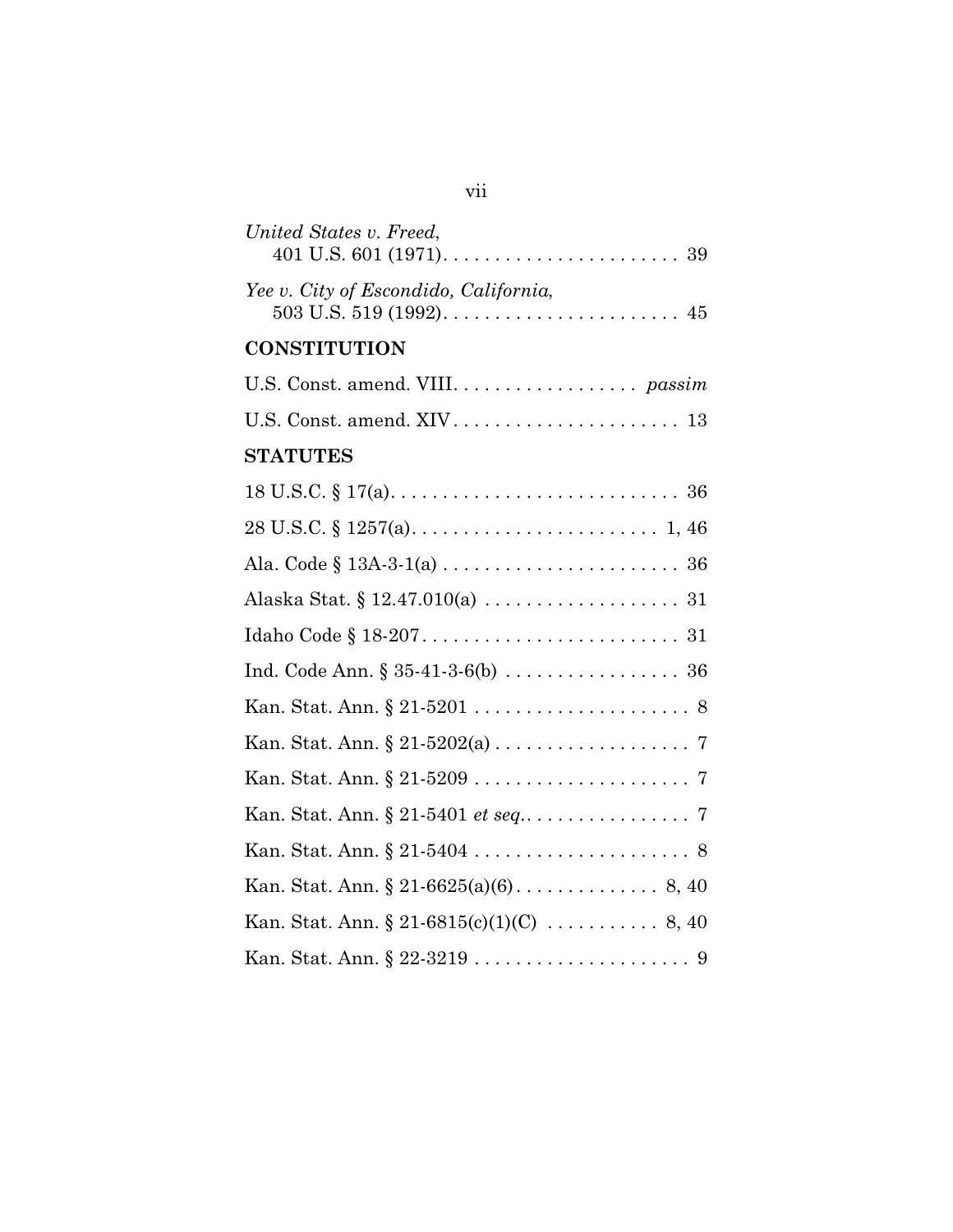# Kan. Stat. Ann. § 22-3220 (2009) . . . . . . . 7, 9, 13, 46 Kan. Stat. Ann. § 22-3430 . . . . . . . . . . . . . . . . . . 8, 52 Kan. Stat. Ann. § 60-405 . . . . . . . . . . . . . . . . . . 10, 56 Kan. Stat. Ann. § 75-5209 . . . . . . . . . . . . . . . . . . . . 52 Kan. Stat. Ann. § 76-1305 . . . . . . . . . . . . . . . . . . . . 52 Model Penal Code § 4.01(1) . . . . . . . . . . . . . . . . . . 34 Model Penal Code § 4.01(2) . . . . . . . . . . . . . . . . . . . 36 Mont. Code Ann. § 46-14-102. . . . . . . . . . . . . . . . . . 31 Ohio Rev. Code Ann. § 2901.01(A)(14) . . . . . . . . . . 36 Or. Rev. Stat. § 161.295(1). . . . . . . . . . . . . . . . . . . . 36 Tenn. Code Ann. § 39-11-501(a) . . . . . . . . . . . . . . . 36 Utah Code Ann. § 76-2-305(1)(a) . . . . . . . . . . . . . . . 31

## **OTHER AUTHORITIES**

| Augustine, On Free Will, in Augustine: Earlier<br>Writings (J.H.S. Burleigh ed., 2006)  43                               |
|--------------------------------------------------------------------------------------------------------------------------|
| 4 Blackstone, Commentaries on the Laws of<br>$England (1769) \ldots \ldots \ldots \ldots \ldots \ldots \ldots \ldots 22$ |
| Brief of Appellant, State v. Kahler, 410 P.3d 105<br>$(2018)$ (No. 106981), 2013 WL 3790736  13, 46                      |
| Warren E. Burger, <i>Psychiatrists</i> , <i>Lawyers</i> , and the<br>Courts, 28 Fed. Probation 3 (June 1964) 28, 36      |
|                                                                                                                          |

## viii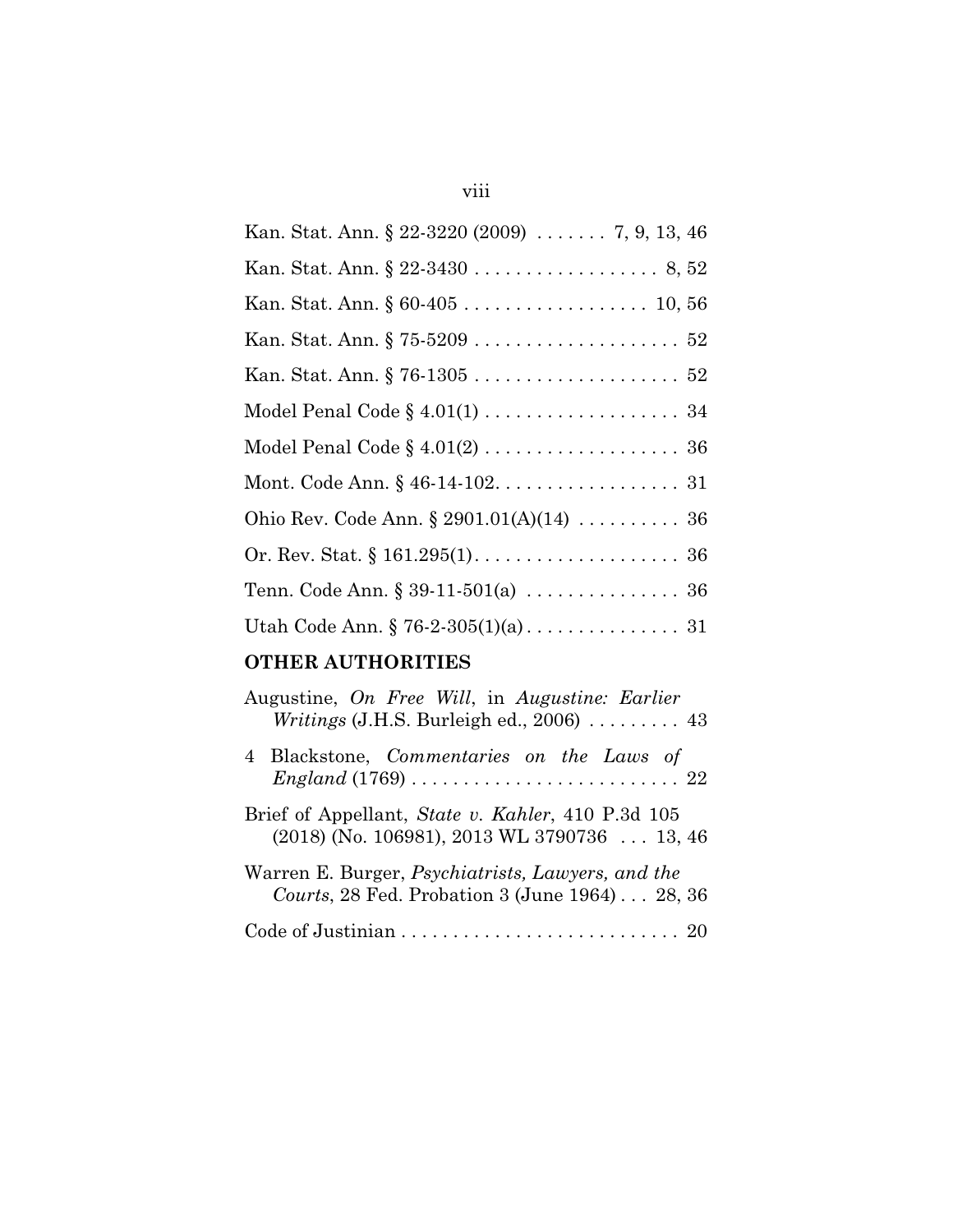| 2 Sir Edward Coke, The First Part of the Institutes                                                                                                                             |
|---------------------------------------------------------------------------------------------------------------------------------------------------------------------------------|
| Committee Report, Insanity Defense in Criminal<br>Trials and Limitation of Psychiatric Testimony,<br>$251$ J. Am. Med. Ass'n $2967$ (1984)  30, 31                              |
| Joshua Dressler, Understanding Criminal Law                                                                                                                                     |
| S. Sheldon Glueck, Mental Disorder and the<br>Criminal Law: A Study in Medico-Sociological<br>$Juris prudence (1927) \ldots \ldots \ldots \ldots \ldots \text{ passim}$         |
| Joseph Goldstein and Jay Katz, Abolish the<br><i>Insanity Defense—Why Not?</i> , 72 Yale L. J. 853                                                                              |
| 1 Sir Matthew Hale, The History of the Pleas of the                                                                                                                             |
| Abraham L. Halpern, The Insanity Defense: A<br>Juridical Anachronism, 7 Psychiatric Annals<br>398 (1977), available at 1982 Senate Hearings at                                  |
| H.L.A. Hart, <i>Punishment and Responsibility: Essays</i>                                                                                                                       |
| Insanity Defense in Federal Courts: Hearings Before<br>the Subcommittee on Criminal Justice of the<br><i>House Committee on the Judiciary</i> , 97th Cong.,<br>2d. Sess. (1982) |
| Statement by the American Psychiatric<br>Association on the Issues Arising From the                                                                                             |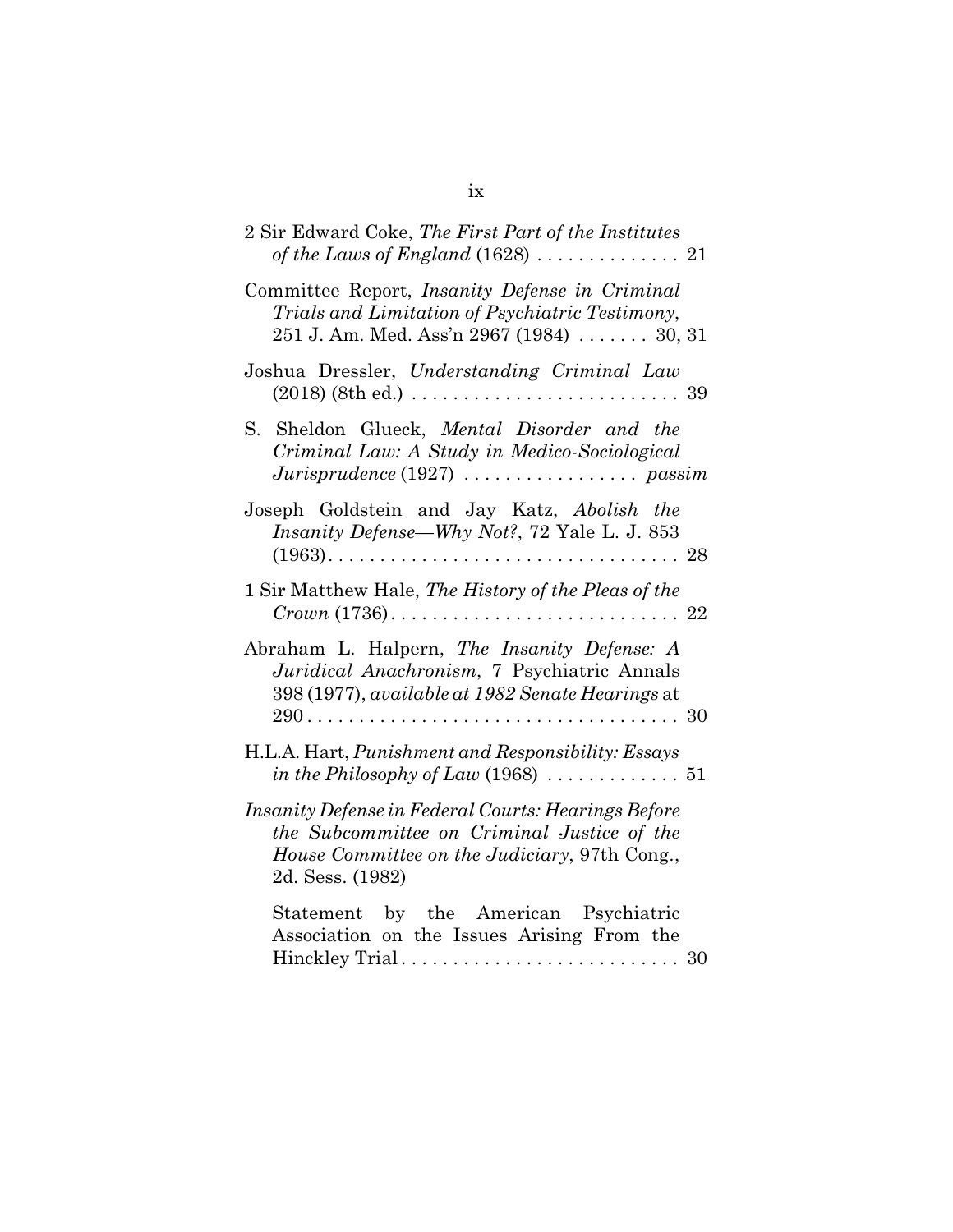| Edwin R. Keedy, Insanity and Criminal<br>Responsibility, 30 Harv. L. Rev. 535 (1917) . 27, 28                                                                                                                                                          |
|--------------------------------------------------------------------------------------------------------------------------------------------------------------------------------------------------------------------------------------------------------|
| Paul J. Larkin, Jr. & GianCarlo Canaparo, Are<br>Criminals Bad or Mad?-Premeditated Murder,<br><i>Mental Illness, and Kahler v. Kansas, 43 Harv.</i><br>J. L & Pub. Pol'y (forthcoming 2020), available<br>at https://papers.ssrn.com/sol3/papers.cfm? |
| Norval Morris, Madness and the Criminal Law                                                                                                                                                                                                            |
| Norval Morris, Psychiatry and the Dangerous<br>Criminal, 41 S. Cal. L. Rev. 514 (1968) 28                                                                                                                                                              |
| Norval Morris, Should the Insanity Defense Be<br>Abolished: An Introduction to the Debate, 1 J.L.                                                                                                                                                      |
| Heinrich Oppenheimer, The Criminal                                                                                                                                                                                                                     |
|                                                                                                                                                                                                                                                        |
| Reform of the Federal Criminal Laws: Hearings<br>Before the Subcommittee on Criminal Laws and<br>Procedure of the Senate Committee on the<br>Judiciary, 93d Cong., 2d Sess. (1974)                                                                     |
| Department of Justice Memorandum on Section<br>502 of the Criminal Code Reform Act (the                                                                                                                                                                |
| Testimony of Ronald L. Gainer for DOJ  29                                                                                                                                                                                                              |

x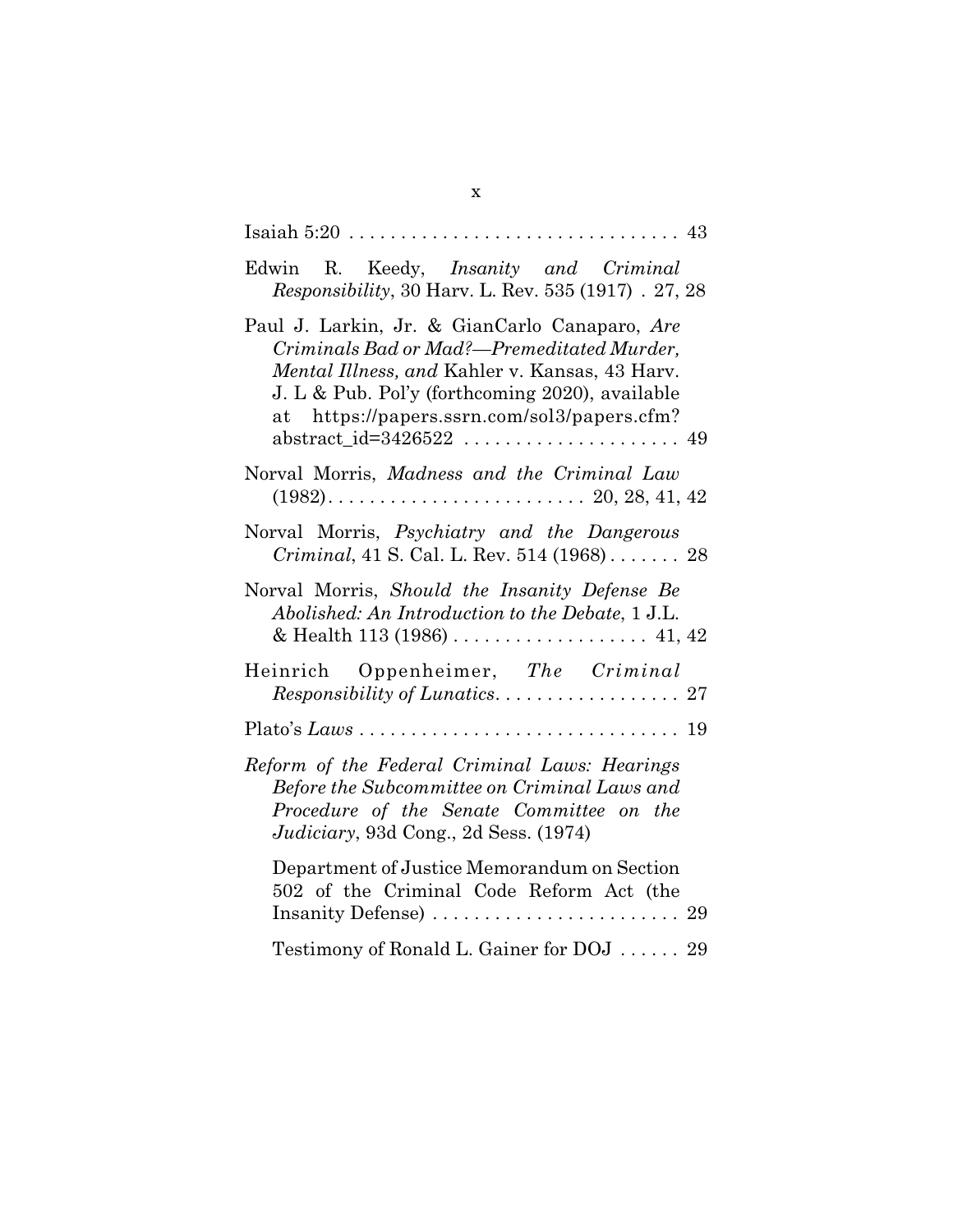| Reform of the Federal Insanity Defense: Hearings<br>Before the Subcommittee on Criminal Justice of<br>the House Committee on the Judiciary, 98th<br>Cong., 1st Sess. (1983) |  |
|-----------------------------------------------------------------------------------------------------------------------------------------------------------------------------|--|
| Statement of Professor Susan N. Herman on<br>Behalf of the American Civil Liberties Union. . 23                                                                             |  |
| Testimony of D. Lowell Jensen, Assistant<br>Attorney General, Criminal Division, U.S.                                                                                       |  |
| Daniel N. Robinson, The Insanity Defense as a<br>History of Mental Disorder, in The<br>Oxford Handbook of Philosophy and Psychiatry                                         |  |
| Francis Bowes Sayre, Mens Rea, 45 Harv. L. Rev.<br>$974(1932)\ldots \ldots \ldots \ldots \ldots \ldots \ldots \ldots \ldots \ldots \ldots 21, 22$                           |  |
| Christopher Slobogin, A Defense of the<br>Integrationist Test as a Replacement for the<br>Special Defense of Insanity, 42 Tex. Tech. L. Rev.                                |  |
| Christopher Slobogin, An End to Insanity: Recasting<br>the Role of Mental Disability in Criminal Cases,<br>86 Va. L. Rev. 1199 (2000) $\ldots$ 35, 42, 53, 54               |  |
| William French Smith, Limiting the Insanity<br>Defense: A Rational Approach to Irrational<br><i>Crimes</i> , 47 Mo. L. Rev. 605 (1982) 29                                   |  |
| Raymond L. Spring, Farewell to Insanity: A Return<br>to Mens Rea, 66 J. Kan. Bar. Ass'n 38 (1997) 20                                                                        |  |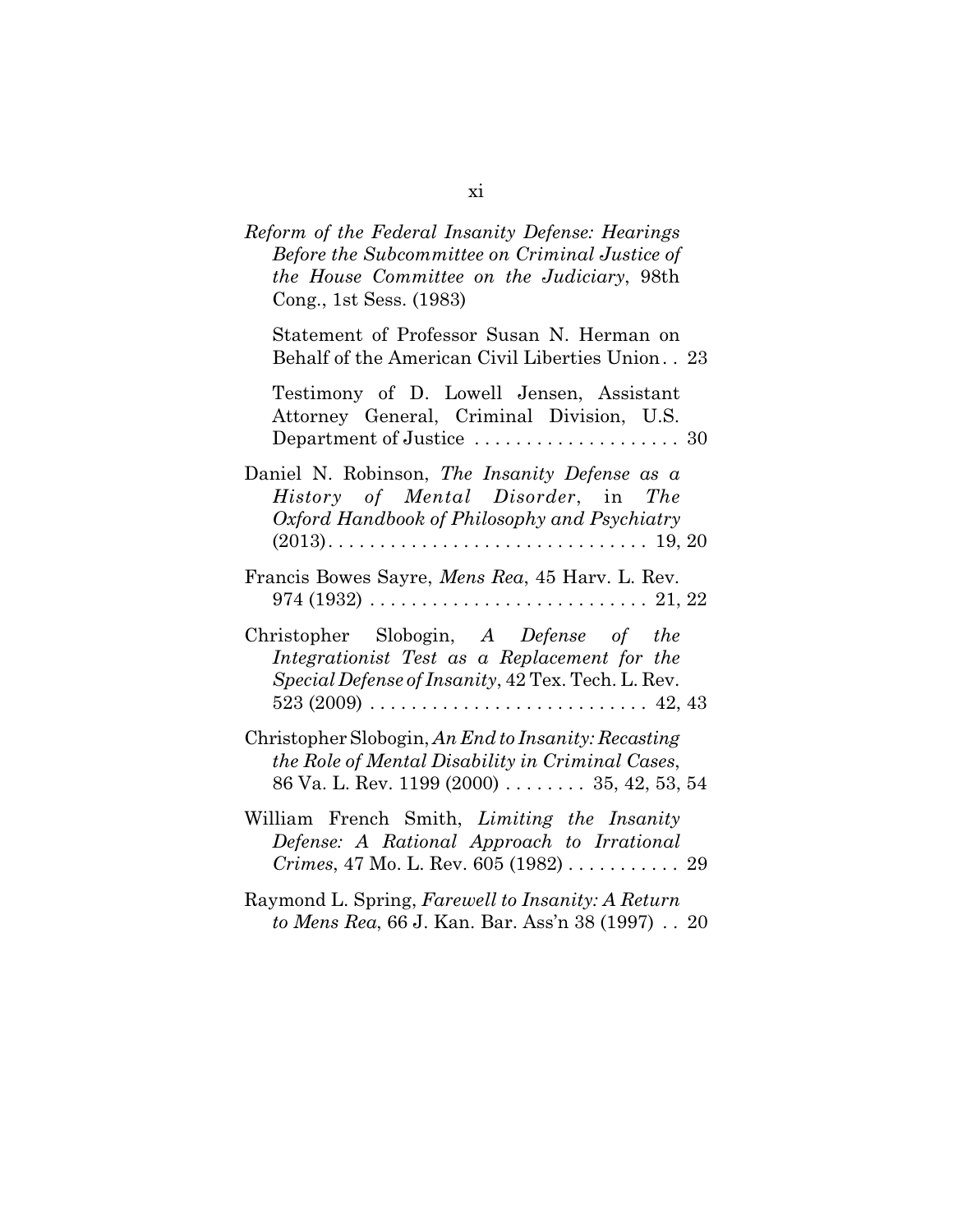| Raymond L. Spring, The End of Insanity, 19<br>Washburn L.J. 23 (1979) $\ldots \ldots \ldots \ldots \ldots \ldots$ 32                                                                                                                                                                                                |
|---------------------------------------------------------------------------------------------------------------------------------------------------------------------------------------------------------------------------------------------------------------------------------------------------------------------|
| Raymond L. Spring, The End of Insanity: Common<br>Sense and the Insanity Defense (1983) 32                                                                                                                                                                                                                          |
| The Insanity Defense: Hearings Before the Senate<br>Committee on the Judiciary, 97th Cong., 2d Sess.<br>(1982)                                                                                                                                                                                                      |
| Prepared Statement of David Robinson, Jr. . 29, 30                                                                                                                                                                                                                                                                  |
| Testimony of Hon. William French Smith,<br>Attorney General of the United States  30                                                                                                                                                                                                                                |
| Trial of Francis Parr (1787), https://www.<br>oldbaileyonline.org/browse.jsp?id=t17860719-31-<br>defend363÷=t17860719-31 26                                                                                                                                                                                         |
| Trial of Samuel Burt (1786), https://www.<br>oldbaileyonline.org/browse.jsp?id=t17870115-1-                                                                                                                                                                                                                         |
| U.N. Secretary-General & High Commissioner for<br>Human Rights, Human Rights Council,<br>Thematic Study by the Office of United Nations<br>High Commissioner for Human Rights on<br>Enhancing Awareness and Understanding of the<br>Convention on the Rights of Persons with<br>Disabilities, U.N. Doc. A/HRC/10/48 |
| Nigel Walker, Crime and Insanity in<br>England, Volume One: The Historical                                                                                                                                                                                                                                          |

*Perspective* (1968) . . . . . . . . . . . . 21, 24, 25, 26, 35

xii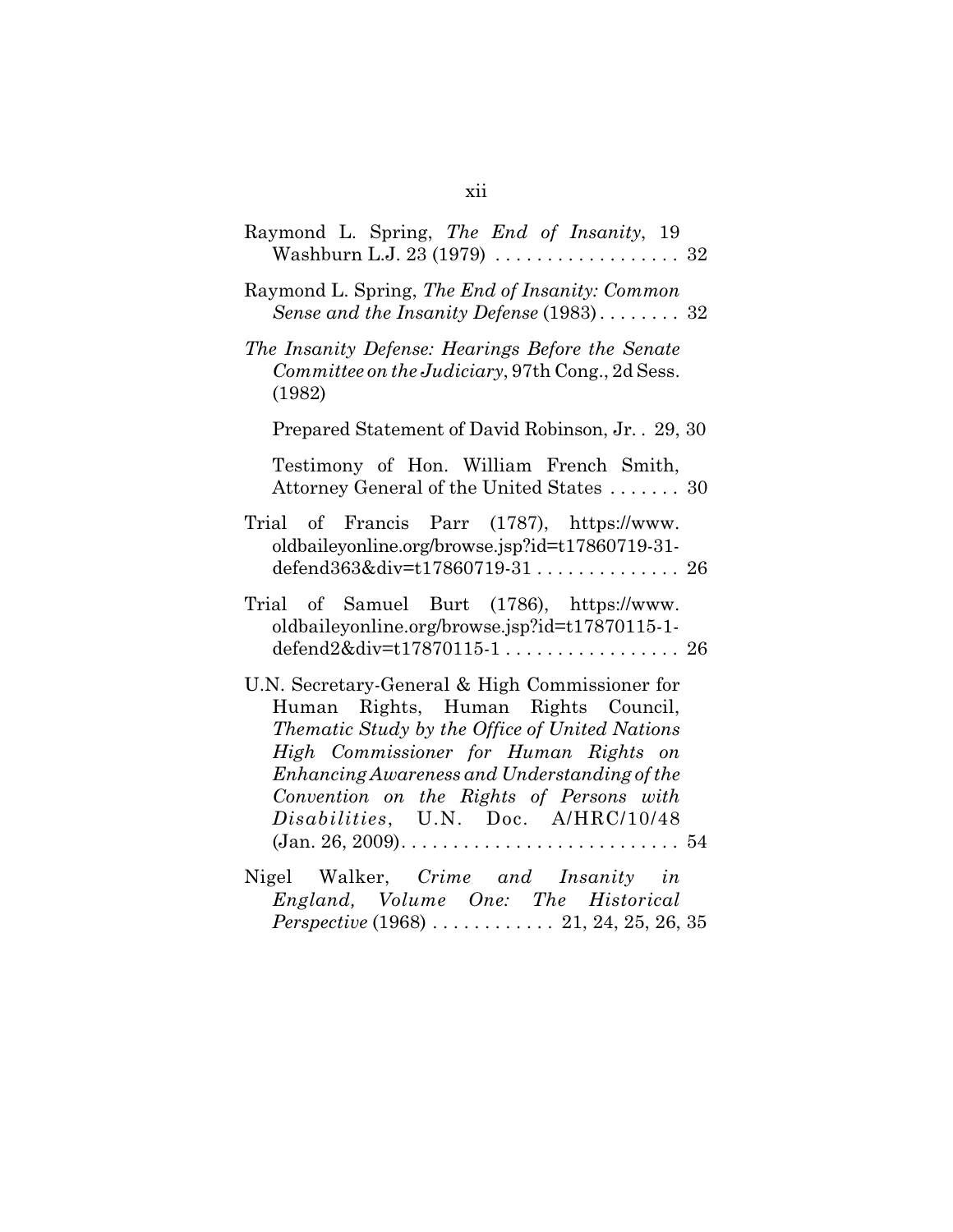#### **OPINIONS BELOW**

The Kansas Supreme Court's opinion is reported at 410 P.3d 105. J.A. 205-80. The district court's decision is in the Joint Appendix at J.A. 16.

#### **JURISDICTION**

The Kansas Supreme Court issued its opinion on February 9, 2018. It denied a motion for rehearing or modification on April 26, 2018, with a corrected order issued on May 1, 2018.

This Court has jurisdiction over Kahler's Due Process claim under 28 U.S.C. § 1257(a). But this Court lacks jurisdiction over Kahler's Eighth Amendment claim, which was not raised before or addressed by the Kansas Supreme Court. *See infra* Part II.A.

#### **STATEMENT OF THE CASE**

Kraig Kahler intentionally, and with premeditation, murdered his estranged wife, his two teenage daughters, and his wife's grandmother. The jury convicted Kahler of capital murder and, having heard all of the evidence that he wished to offer, returned a sentence of death.

Kahler asks this Court to overturn the jury's judgment. He contends that Kansas's approach to insanity, under which mental disease or defect is a defense only to the extent that it shows a lack of *mens rea* for the offense, is unconstitutional. In his view, Kansas was required to allow him to assert a defense that because of mental disease or defect, he did not know his actions were wrong. But Kahler's position is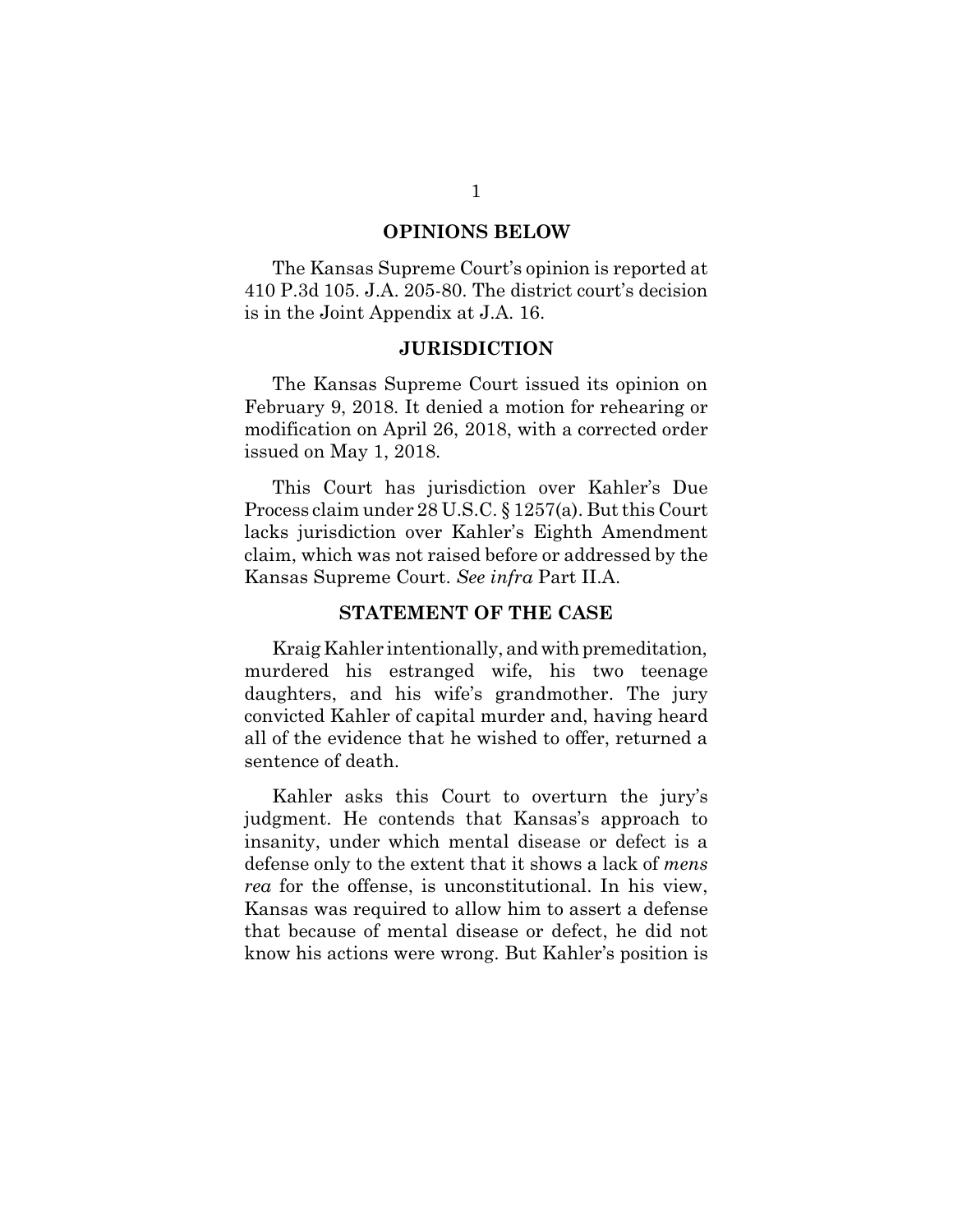supported by neither the text of the Constitution nor any principle of justice so rooted in the traditions and conscience of our people as to be ranked fundamental. This Court should therefore affirm the judgment of the Kansas Supreme Court.

#### **A. Factual Background**

1. Kraig Kahler met his wife, Karen, in college at Kansas State University, where he studied electrical engineering and graduated with a 3.6 GPA. J.A. 138, 140. Kahler not only excelled in school, he also had an active social life, playing intramural sports and joining a fraternity. J.A. 140.

After graduation, Kahler and Karen married and moved to Colorado for his first job at a nuclear power plant. J.A. 140. While in Colorado, Kahler obtained an MBA from the University of Colorado, and their first child, Emily, was born. *Id*. The family continued to move as Kahler's career advanced, and they were blessed with two more children, Lauren and Sean. J.A. *Id*.

Eventually the family found themselves in Weatherford, Texas, where Kahler became the director of utilities. J.A. 140, 213. Karen worked as a personal trainer. J.A. 213. By all outward appearances, the family had a "perfect" life, a fact in which Kahler took great pride. J.A. 41-42, 213.

2. While in Weatherford, Karen sought Kahler's permission to engage in a sexual relationship with a female personal trainer with whom she worked. J.A. 213. Kahler agreed to the relationship, possibly in hopes of watching the pair engage in sexual relations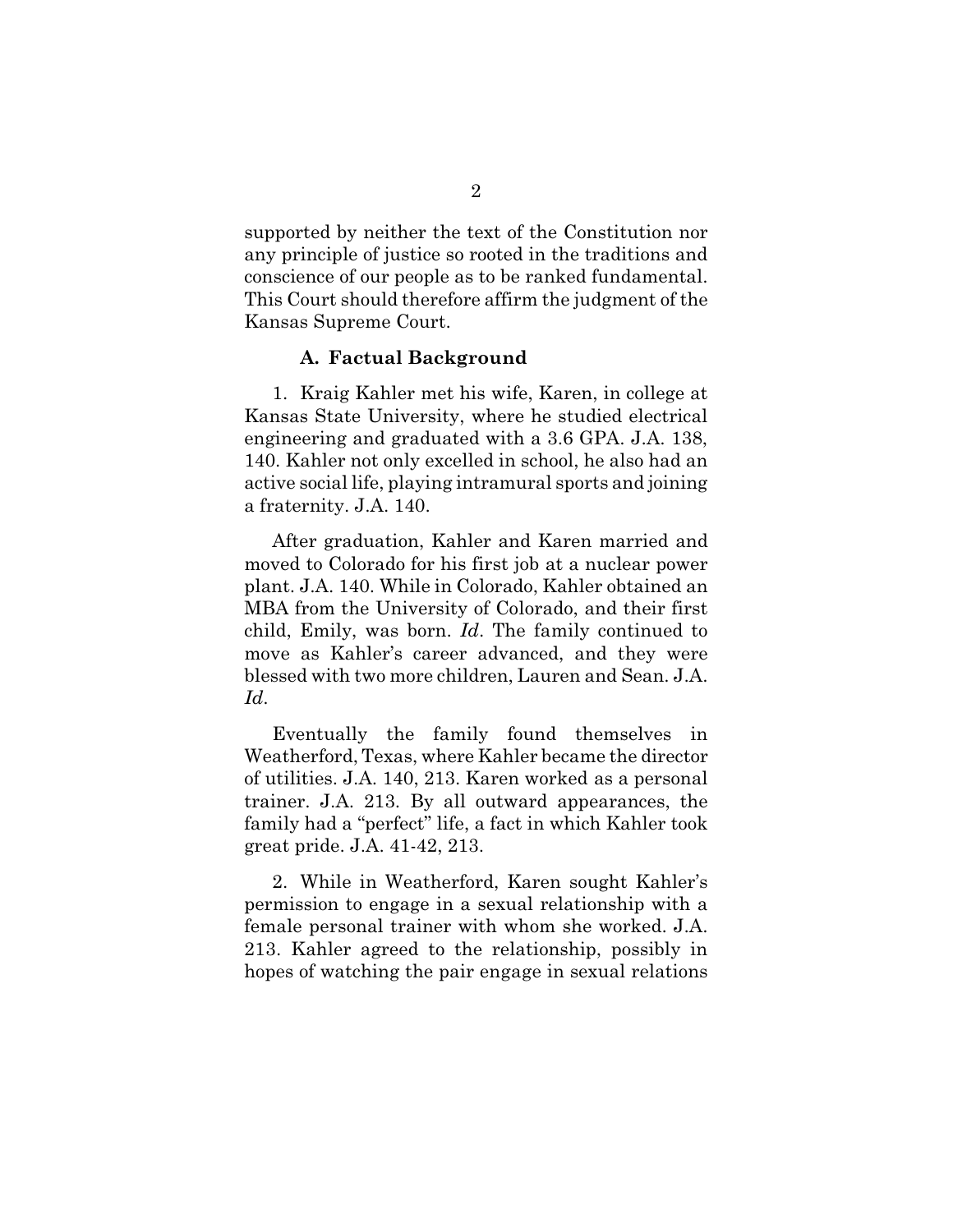or of participating in a threesome. J.A. 64, 85, 213; ROA Vol. 31, 767. He figured the relationship was not a threat to their marriage because the family would soon be moving to Columbia, Missouri, where, in May 2008, he had accepted a new job (with a substantial pay raise) as the director of water and light. J.A. 111, 128, 213.

But the relationship did not end after the move. Karen and her girlfriend continued to see each other. J.A. 129. The three even socialized together, attending a New Year's Eve party with friends in Weatherford. J.A. 128-29. At that party, Karen and her girlfriend engaged in public displays of affection, upsetting Kahler. J.A. 129. The night ended with Kahler pushing Karen and telling her that she was making a fool of herself. J.A. 129, 214.

Karen filed for divorce in January 2009. J.A. 34. In her divorce filings, she described Kahler as "controlling" and "capable of using force." J.A. 34. Kahler demonstrated these traits a few months later when he assaulted Karen while they were discussing the divorce. He refused to let her leave the room, cornered her, and physically harmed her, leaving scrapes and bruises. J.A. 33. Police arrested Kahler for the assault after a Columbia City Council meeting that night. J.A. 34. His arrest made the news because of his job as a public official. J.A. 214. He later pleaded guilty to the charge. J.A. 132.

Kahler was obsessed with Karen and stalked her throughout the nearly year-long divorce proceedings. He key-logged her computer so that he could monitor her emails; he also monitored her phone calls, credit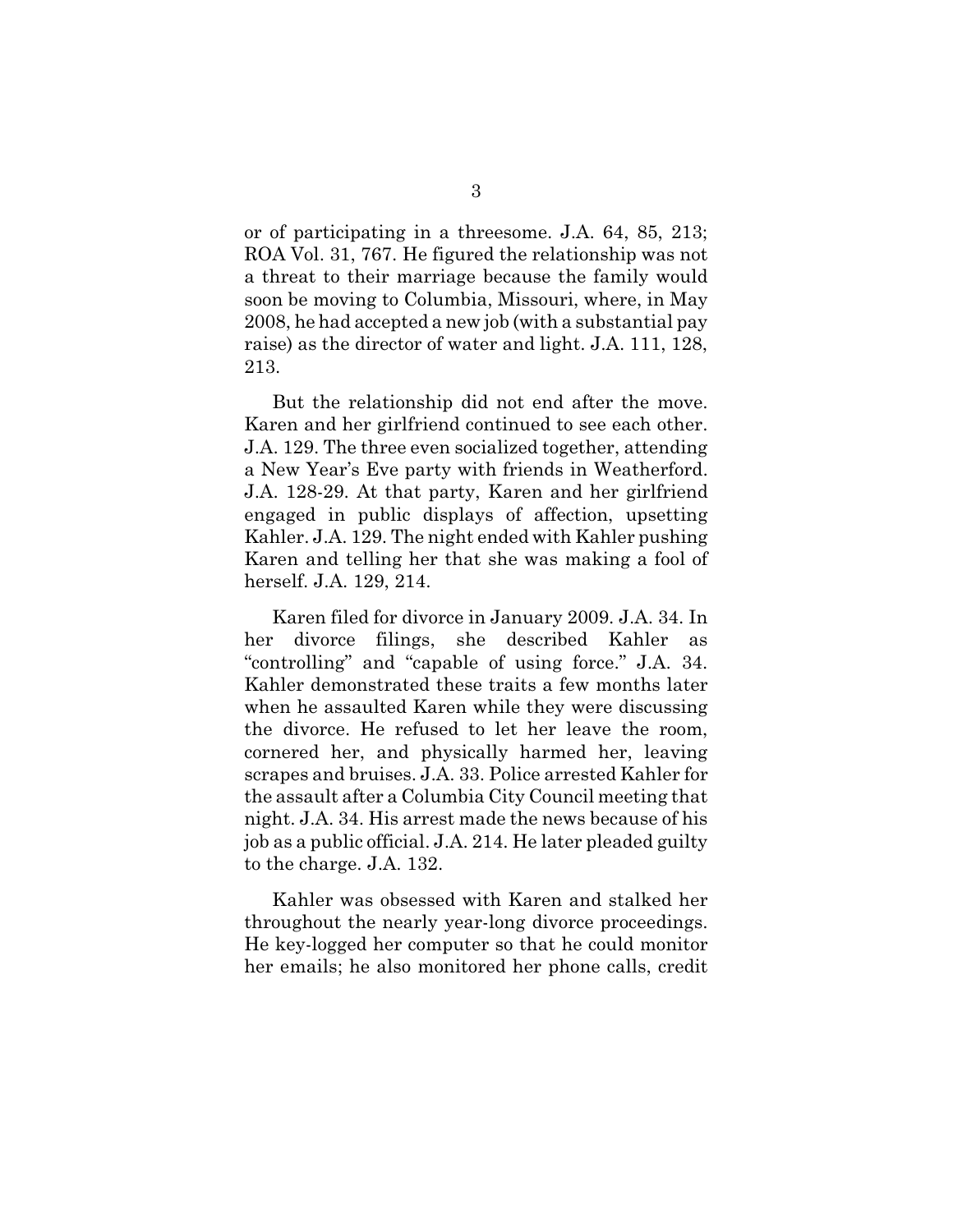charges, and bank accounts. J.A. 69, 114, 131. He collected more than 3,000 documents in an effort to establish that Karen was to blame for the divorce. J.A. 114. And, after intercepting one email, he drove more than 150 miles to catch Karen with her girlfriend. J.A. 62. He tried to "sort of psychologically bludgeon [Karen] back into the relationship" to prevent her from going forward with the divorce. J.A. 43.

Kahler, meanwhile, considered himself without fault for the divorce. He maintained that he was blameless despite Karen revealing during therapy that she had been unhappy for many years because he did not listen to her or honor her needs. J.A. 60-62. He continued to cling to the idea that their marriage had been perfect until Karen went "off the deep end" with her extramarital relationship. J.A. 62. He also came to believe that his daughters were unfairly siding with Karen in the divorce. J.A. 113, 132.

While preoccupied with the divorce, Kahler lost focus on his job and was fired in August 2009. J.A. 214. After being fired, he moved to his parents' farm in Meriden, Kansas. *Id.* While there, he engaged in a variety of chores, such as building a chicken coop, putting in hedge posts, building an entryway, and collecting firewood. J.A. 115, 135. He chose to remain unemployed to prevent Karen from getting more money in the divorce. J.A. 133. He also continued to surveil Karen through Facebook. J.A. 115. Then, instead of letting the divorce become final, Kahler turned to murder.

3. Kahler spent Thanksgiving 2009 with his son, Sean, at the farm in Meriden. J.A. 214. They canoed,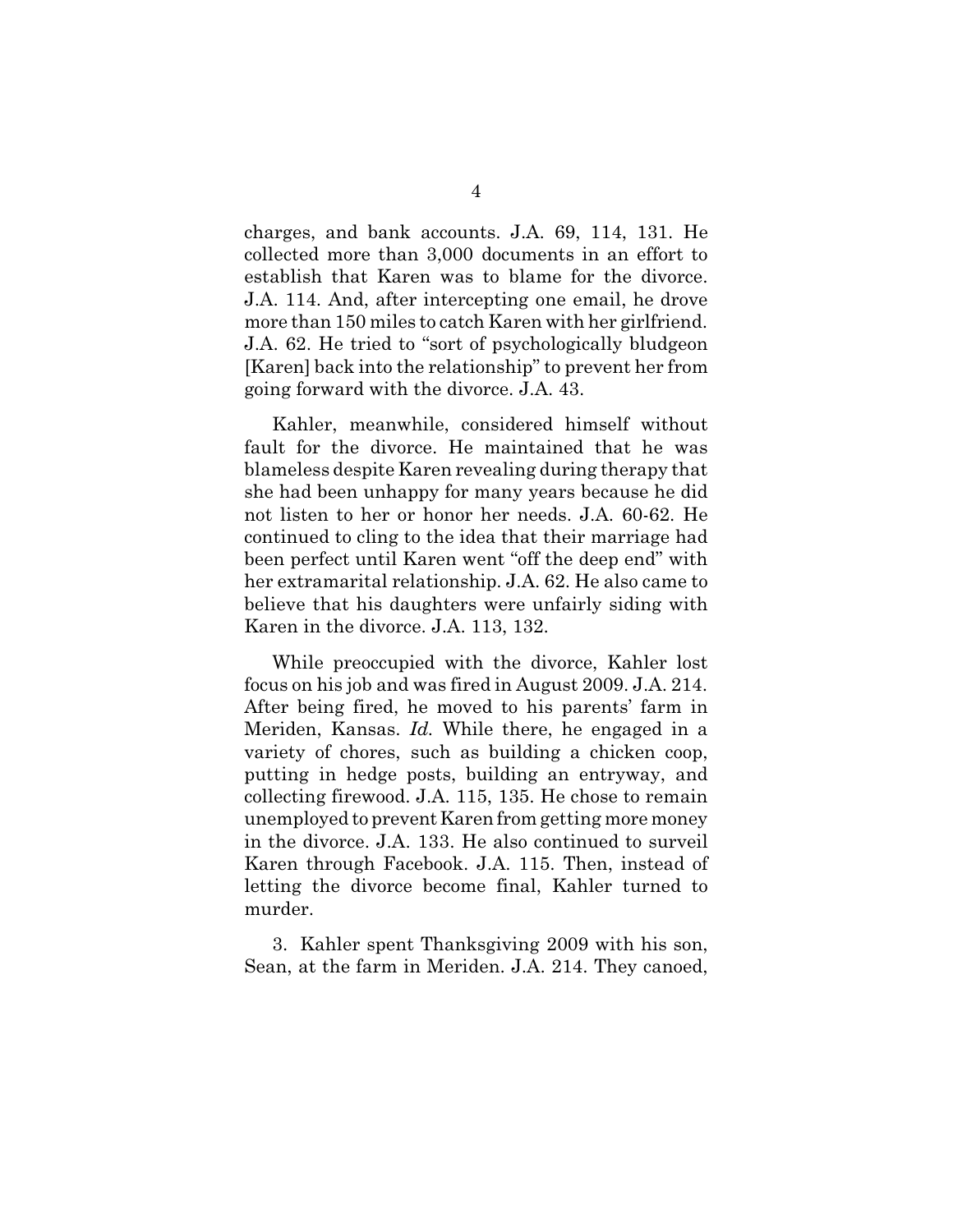fished, hunted, and worked together on various chores. J.A. 135, 214.

Arrangements had been made for Karen to pick up Sean in Topeka on Saturday, November 28, and take him to the home of her grandmother, Dorothy Wight, in Burlingame, Kansas. J.A. 214. That morning, Sean, who had been enjoying his time with his father, called his mother to ask if he could stay longer. *Id.* Karen declined Sean's request because of their plans with her grandmother. *Id.* While Kahler was out running errands, Kahler's mother took Sean to Topeka, where Karen picked him up. *Id.*

Later that day, Kahler made the roughly hour-long drive from his parents' farm to Dorothy's house in Burlingame. J.A. 215. After arriving, he approached the house and peered through the windows to watch his wife and children inside. J.A. 105-06, 109. Armed with a high-powered rifle, Kahler broke into the home, finding Karen and Sean in the kitchen. J.A. 215, 228. He shot Karen twice, but did not attempt to harm Sean. *Id*. Sean ran out of the house. *Id.* Kahler remained in the home, hunting down and shooting Emily, Lauren, and Dorothy. J.A. 215, 261.

While Kahler was still in the house, Dorothy's Life Alert system was activated. This generated a recording to the Life Alert monitoring service that also called 911. J.A. 215. That recording provides "clear evidence" that "Kahler methodically went through the house shooting each of the women in turn." J.A. 261. It also captures 16-year-old Lauren screaming for help and for her life. J.A. 261-62; State's Exs. 264, 265; ROA Vol 31,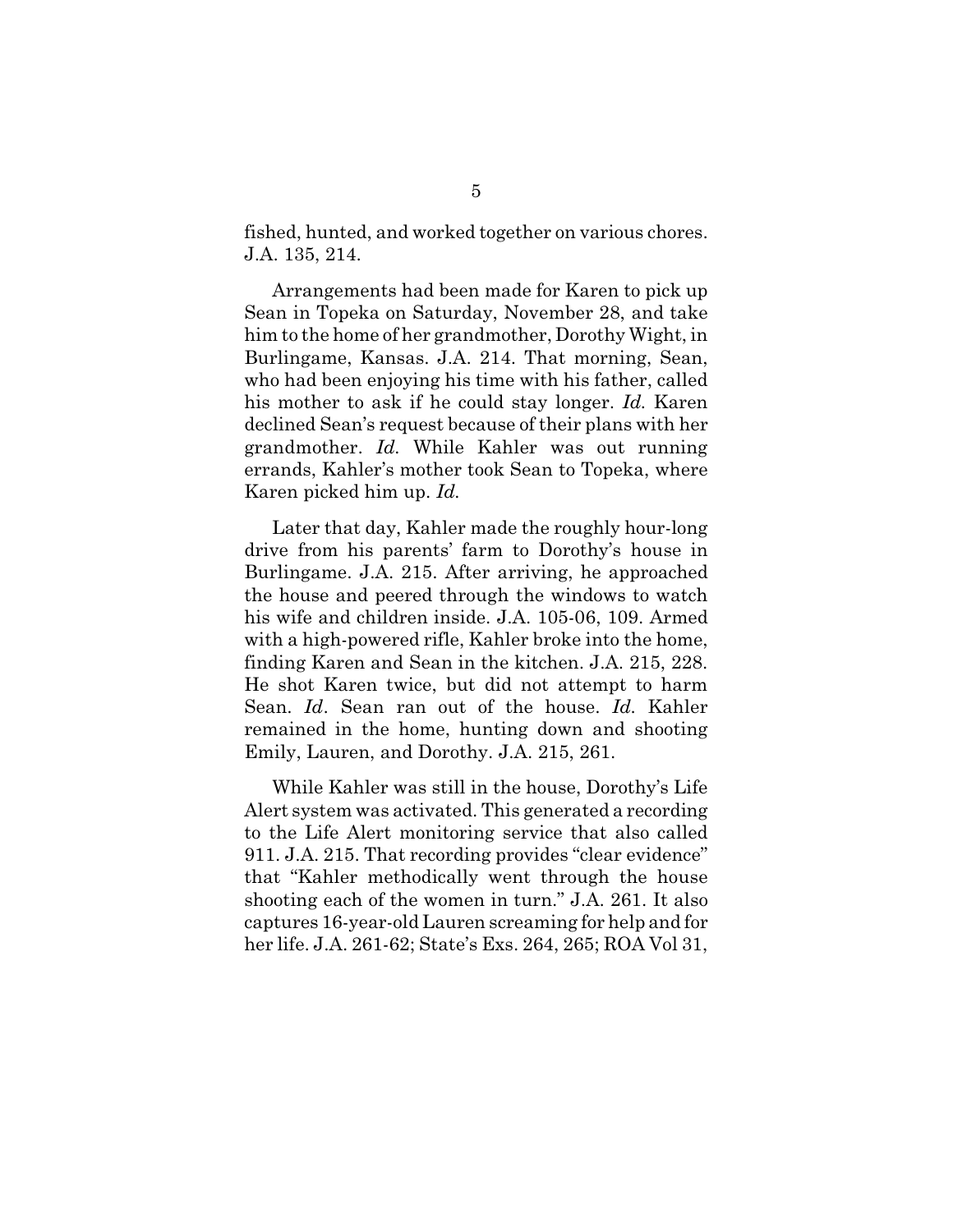768-69. At one point, a transcript notes Kahler telling a sobbing voice to "stop crying." J.A. 62.

By the time first responders arrived, Kahler was gone. J.A. 215. Karen was in the kitchen, barely breathing and unconscious. *Id*. She had been shot once in her leg and once in her upper back. ROA Vol. 33, 1188-89. Dorothy, age 89, was still conscious in a reclining chair in the living room, with a gunshot wound to her left arm and torso. J.A. 215; ROA Vol. 33, 1204-05. Emily, age 18, was already dead in the same room, having been shot in the chest and in the back. J.A. 124, 215; ROA Vol. 33, 1196-97. Lauren, age 16, was lying on the floor upstairs, conscious but with gunshot wounds to her back and buttock. J.A. 124, 215; ROA Vol. 33, 1177-78. She had been pursued up the stairs by Kahler as she tried to escape her father's gunshots. ROA Vol. 33-1161-61. All four victims ultimately died, but before doing so, both Dorothy and Lauren identified Kahler as the shooter. J.A. 215.

Kahler fired only seven shots to kill the four victims. J.A. 107-08; ROA Vol. 33, 1052. Each shot hit its intended target, and six of the seven shots would have proven lethal. J.A. 107-08; ROA Vol. 33, 1213.

After the shooting, Kahler returned to his vehicle, which he had parked next door to Dorothy's home. There, he encountered—but did not shoot—her neighbors, who were shining flashlights at him and yelling for him to stop. ROA Vol. 29, 81-82. He fled from the scene. Law enforcement tried to stop Kahler's vehicle, but he evaded capture by turning off his headlights and pulling into a driveway. ROA Vol. 30,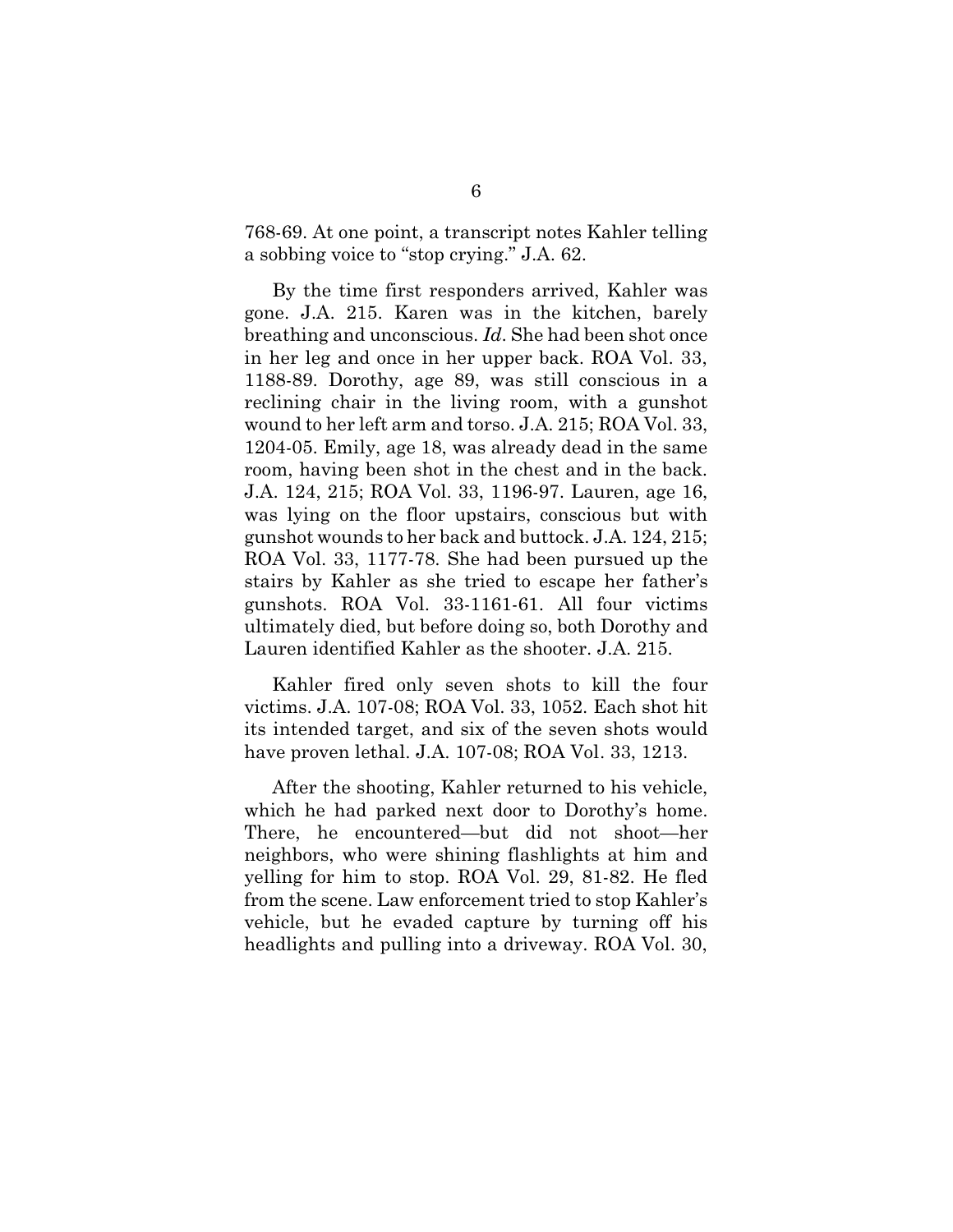373-75. By the time law enforcement approached the vehicle, Kahler had fled on foot. *Id*. at 381-82.

The next day, law enforcement located Kahler walking along a county road. J.A. 215. He told them that he was the one they were seeking and was arrested without incident despite being armed with both a knife and a handgun. J.A. 52. He later bragged that the officers were lucky he chose not to harm them. J.A. 116-17. The murder weapon was never found. J.A. 108, 228.

#### **B. Kansas's** *Mens Rea* **Approach to Insanity**

After several years of debate about the insanity defense, the Kansas Legislature in 1995 adopted the *mens rea* approach to insanity. J.A. 283-339. Under this approach, it is "a defense to a prosecution under any statute that the defendant, as a result of mental disease or defect, lacked the culpable mental state required as an element of the crime charged. Mental disease or defect is not otherwise a defense." Kan. Stat. Ann. § 22-3220 (2009).<sup>1</sup>

Kansas law generally requires a person to act with one of three culpable mental states to be criminally liable: intentionally, knowingly, or recklessly. *See* Kan. Stat. Ann. § 21-5202(a). Aside from the misdemeanor crime of vehicular homicide, negligence is insufficient for a homicide conviction in Kansas. *See* Kan. Stat. Ann. § 21-5401 *et seq.* In addition, under Kansas law, a person commits a crime only if the person voluntarily

<sup>&</sup>lt;sup>1</sup> In 2010, this statute was recodified as Kan. Stat. Ann. § 21-5209, but its provisions have not materially changed.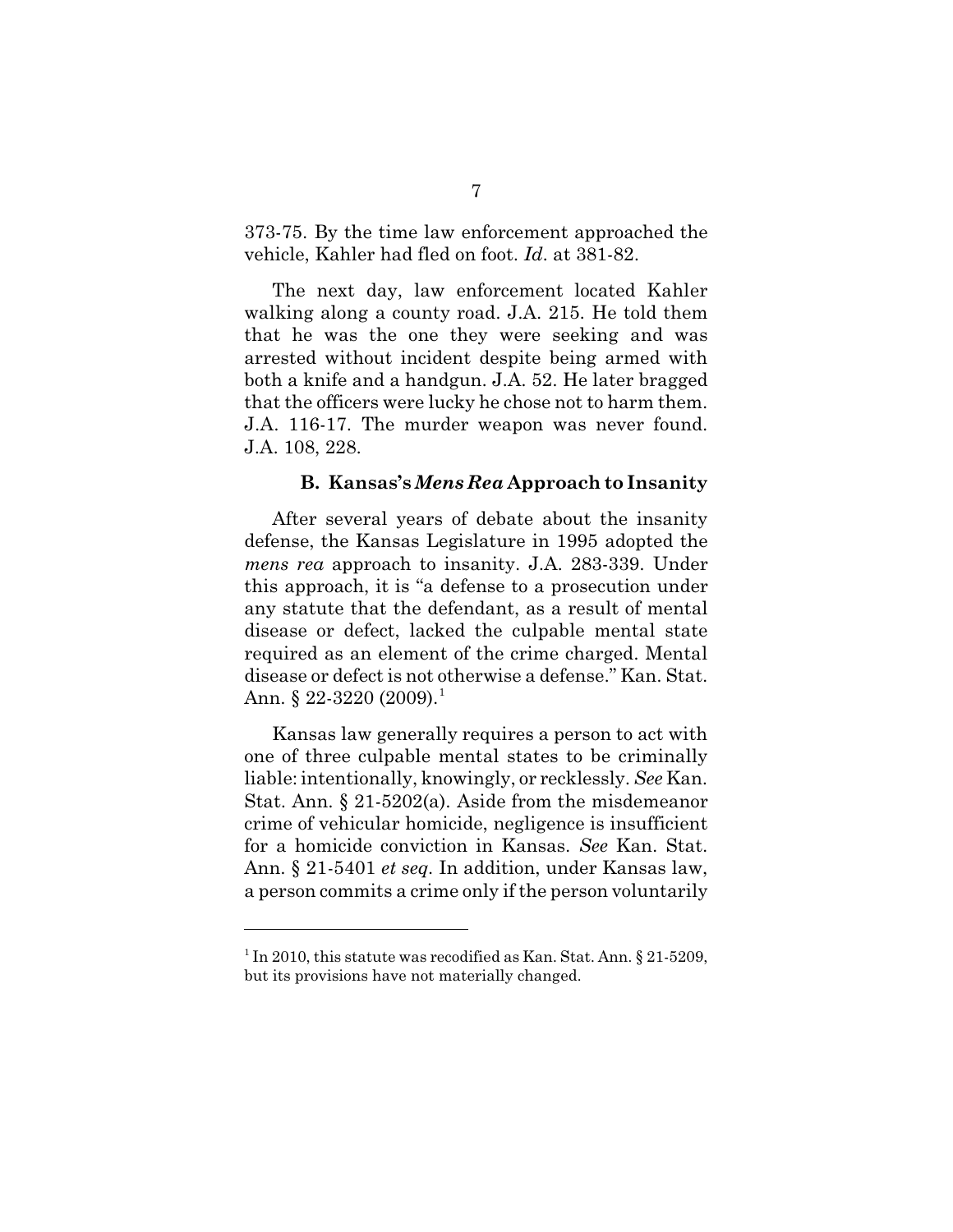engages in the conduct. *See* Kan. Stat. Ann. § 21-5201. Kansas also has an imperfect self-defense rule that reduces more severe charges of murder to manslaughter when a person possesses "an unreasonable but honest belief" that the use of deadly force was justified in defense of self or others. Kan. Stat. Ann. § 21-5404.

An offender's mental condition also continues to be relevant at sentencing. Mitigating circumstances under Kansas's sentencing guidelines include that "offender, because of physical or mental impairment, lacked substantial capacity for judgment when the offense was committed." Kan. Stat. Ann.  $\S 21-6815(c)(1)(C)$ . And for more serious, non-guidelines crimes, including the capital murder in this case, mitigating factors include that "[t]he capacity of the defendant to appreciate the criminality of the defendant's conduct or to conform the defendant's conduct to the requirements of law was substantially impaired." Kan. Stat. Ann. § 21- 6625(a)(6). Kansas law also authorizes a judge to commit a defendant convicted of a felony to a mental health facility instead of prison when "the defendant is in need of psychiatric care and treatment," when "such treatment may materially aid in the defendant's rehabilitation," and when "the defendant and society are not likely to be endangered by permitting the defendant to receive such psychiatric care and treatment, in lieu of confinement or imprisonment." Kan. Stat. Ann. § 22-3430.

As the Kansas Supreme Court has explained, the "Kansas Legislature has not abolished the insanity defense but rather redefined it." *State v. Bethel*, 66 P.3d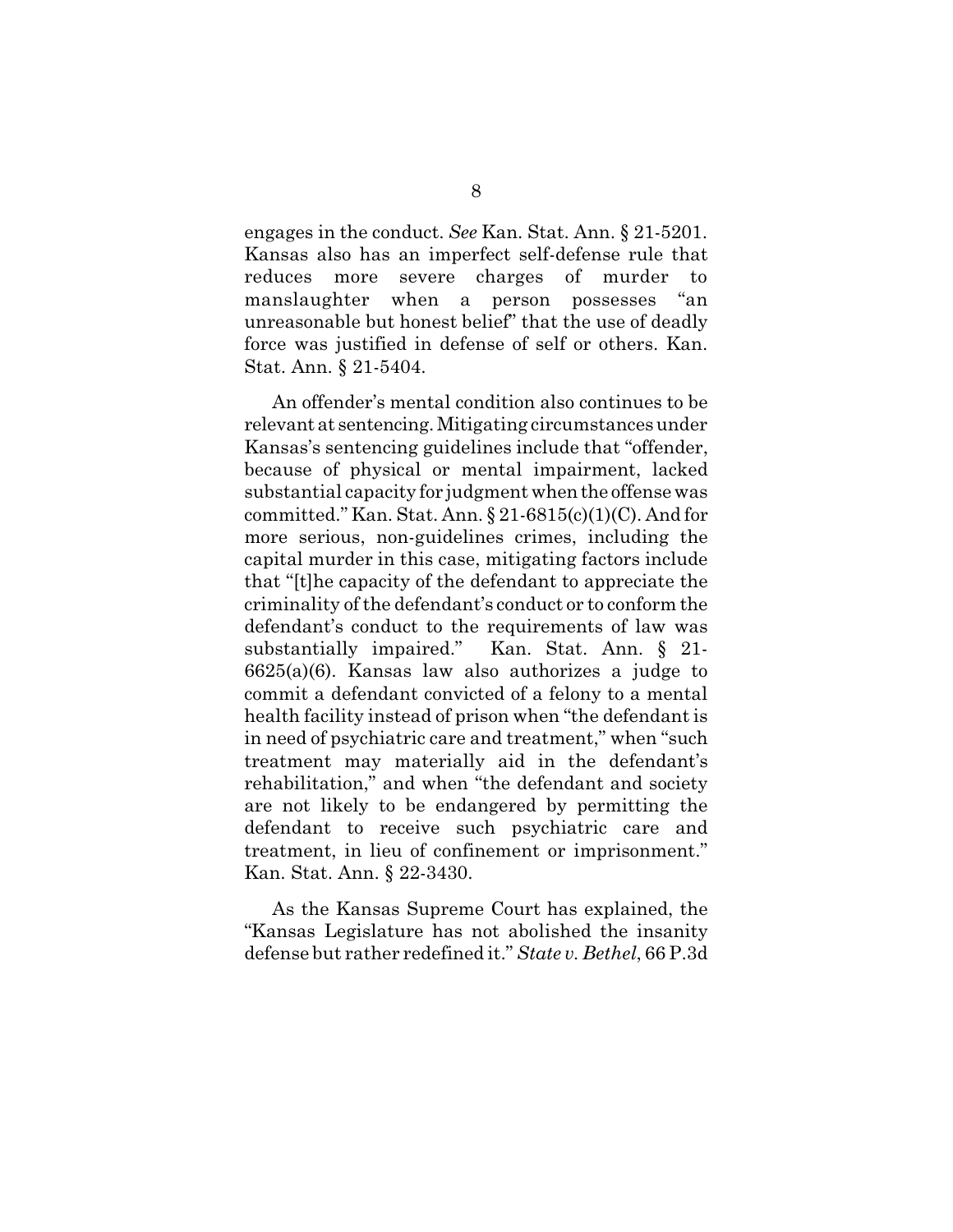840, 851 (Kan. 2003). While Kansas no longer has an *affirmative* defense called insanity, evidence of mental disease or defect is still admissible to show a lack of *mens rea*, thus exempting certain mentally ill individuals from criminal liability. In fact, Kansas statutes continue to refer to a "[d]efense of lack of mental state," Kan. Stat. Ann. § 22-3220 (2009), and Kan. Stat. Ann. § 22-3219 requires a defendant to provide timely notice in order to raise this defense. Importantly, Kansas has not forbidden evidence of insanity altogether, as several States sought to do at the beginning of the Twentieth Century. *See, e.g.*, *State v. Strasburg*, 110 P. 1020, 1021-24 (Wash. 1910) (striking down a law that would have "exclude[d] all consideration" of insanity, even to show a lack of criminal intent).

#### **C. Proceedings Below**

Following his apprehension, the State of Kansas charged Kahler with capital murder for the four murders and with aggravated burglary. J.A. 211. He did not dispute that he murdered his family. J.A. 216. Instead, he asserted "that severe depression had rendered [him] incapable of forming the intent and premeditation required to establish the crime of capital murder." *Id*. The jury rejected that argument and recommended a sentence of death.

1. Prior to trial, Kahler filed a motion arguing that Kansas's death penalty is unconstitutional because, among other reasons, Kansas abolished the insanity defense. J.A. 10-14. Kahler claimed this violates due process because Kansas's *mens rea* approach to insanity permits an individual "who cannot tell the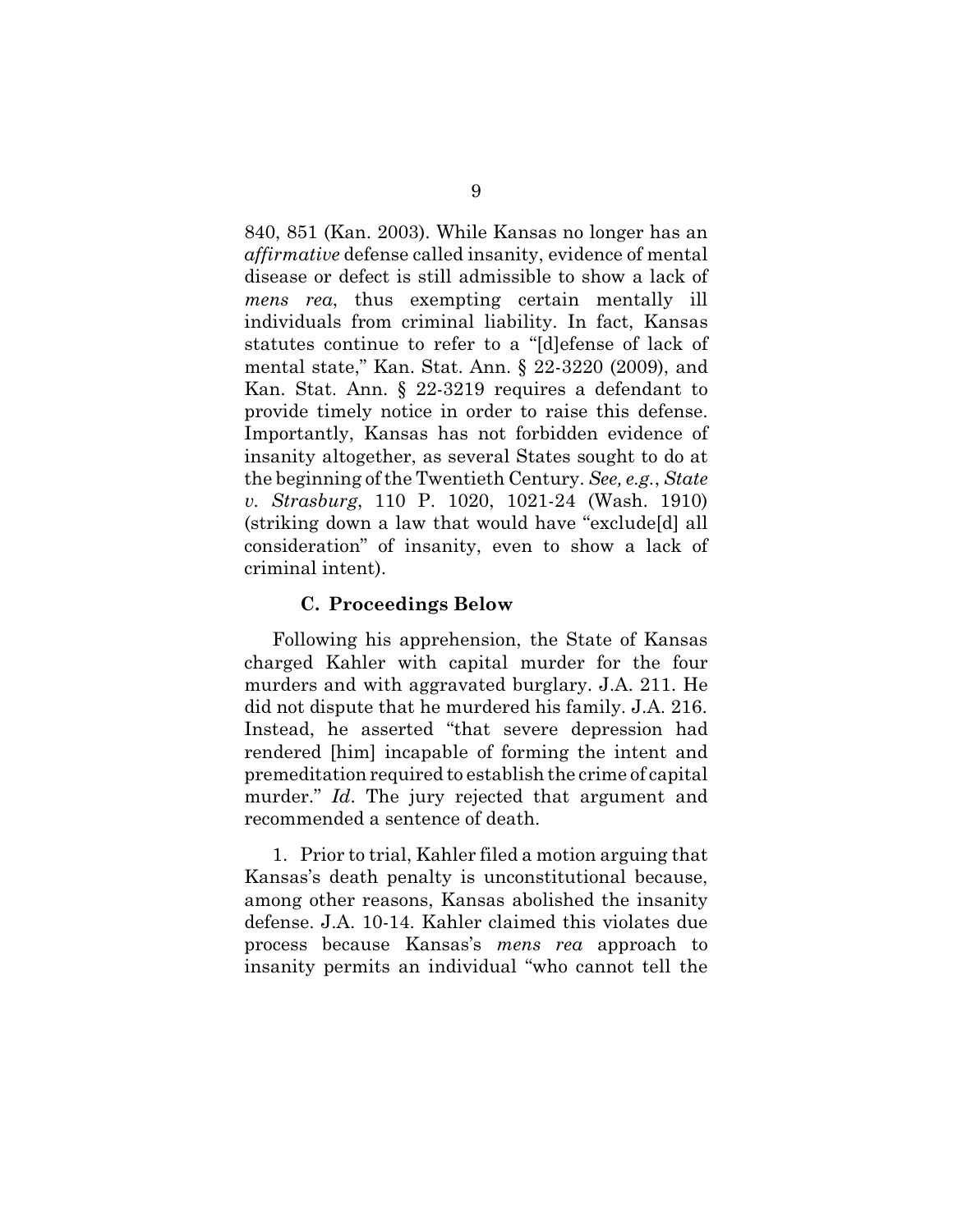difference between right and wrong or cannot conduct himself or herself accordingly, to still be found guilty of criminal conduct including capital murder and be put to death." J.A. 12.

Kahler's pretrial motion did not specifically argue that Kansas's mental disease or defect statute violates the Eighth Amendment. The sole mention of the Eighth Amendment occurred in a block quote from *Ford v. Wainwright*, 477 U.S. 399, 404 (1986), which Kahler cited to support his argument that "the State of Kansas denies the defendant and others similarly situated *due process of law* both procedurally and substantively." J.A. 10-14 (emphasis added). He asserted that it would be unconstitutional to execute him because he "simply cracked under extreme pressure of a contested and contentious divorce and acted impulsively and violently." J.A. 14.

The district court rejected Kahler's challenges. J.A. 16. Kahler never proffered testimony that he was insane under whatever test he believed was constitutionally required. *But see* Kan. Stat. Ann. § 60-405 (requiring one seeking to offer evidence to proffer that evidence on the record). The report of his expert, Dr. Peterson, makes no mention of Kahler's inability to understand that his conduct was wrong. J.A. 51-100.

2. At trial, Kahler asserted that the divorceinduced depression prevented him from premediating or forming an intent to kill his victims. He called Dr. Peterson to testify that a major depressive disorder limited his capacity to manage his own behavior "so that he couldn't refrain from doing what he did."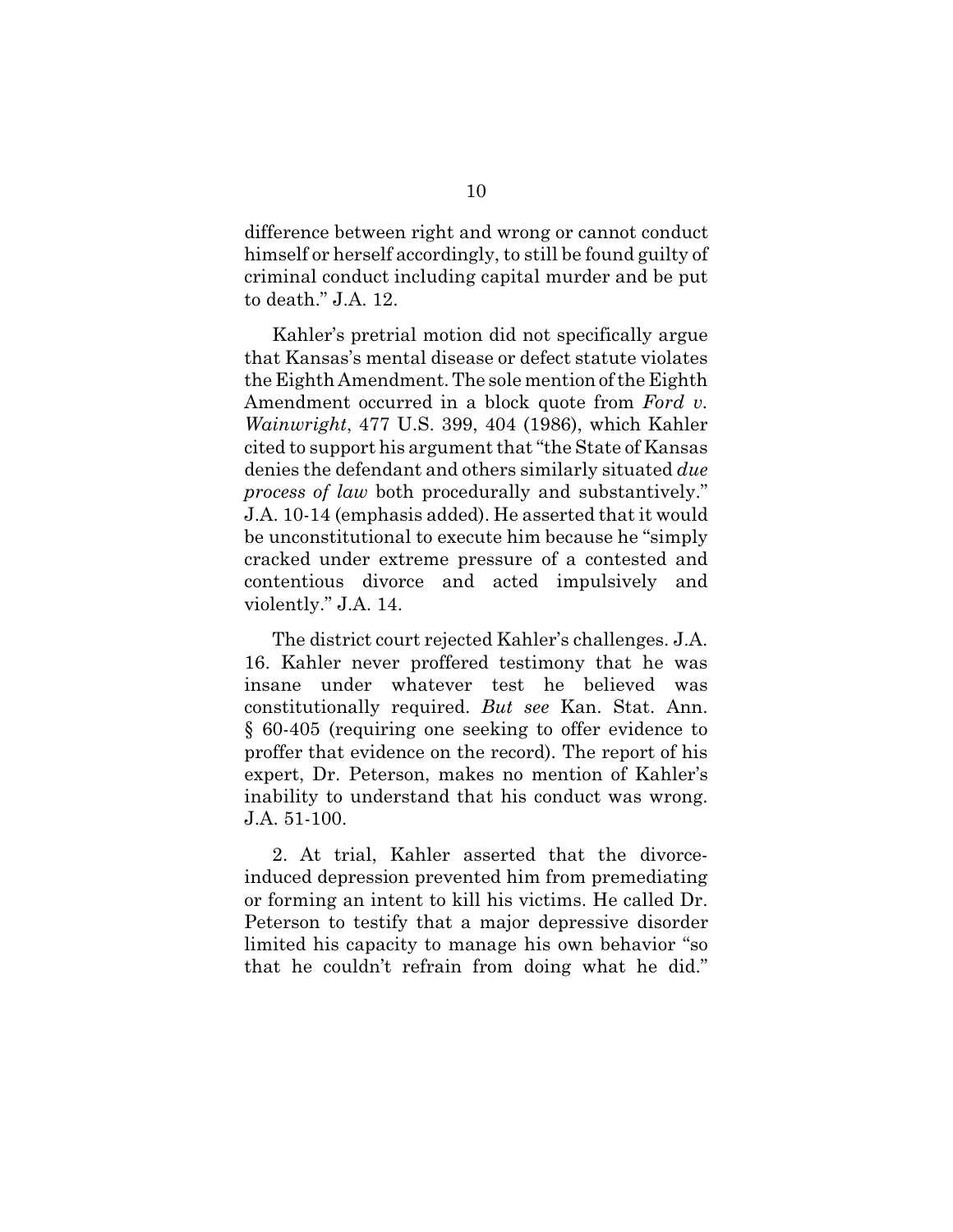J.A. 49. But Dr. Peterson did not specifically testify that Kahler was incapable of premeditation or of forming the requisite intent. J.A. 216.

Kansas rebutted Dr. Peterson's testimony with the testimony of Dr. Logan. Dr. Logan explained that Kahler's actions showed planning and intent. J.A. 105- 09. Driving an hour to Dorothy's home signaled that Kahler's actions were purposeful, not random or impulsive. J.A. 105. Kahler did not park at the house or knock on the door, preserving the element of surprise for his attack. J.A. 109. The items found in his vehicle, such as camping equipment, clothing, and food suggested that he was preparing for a trip. J.A. 106. The location of Kahler's jacket and business card outside the home established that Kahler had been outside watching the family for some time before he decided to enter. J.A. 106.

As for the shooting itself, the fact that the victims were shot in different rooms showed Kahler pursued some of his victims. J.A. 107. Nor were there any random shots. J.A. 108. Each bullet hit its intended target. *Id*. And he purposely spared his son, Sean, with whom he had a better relationship. J.A. 109.

Kahler's actions after the shooting also showed that he acted intentionally. Kahler fled; he did not linger or render aid to his victims. J.A. 109. When confronted by neighbors who thought he was a thief, Kahler did not shoot at them. J.A. 108. These actions indicated Kahler was not in a deranged state and shooting indiscriminately. *Id*. The same was true of his choice to peacefully surrender to police rather than attempting to shoot or kill them. J.A. 116-17. And Kahler's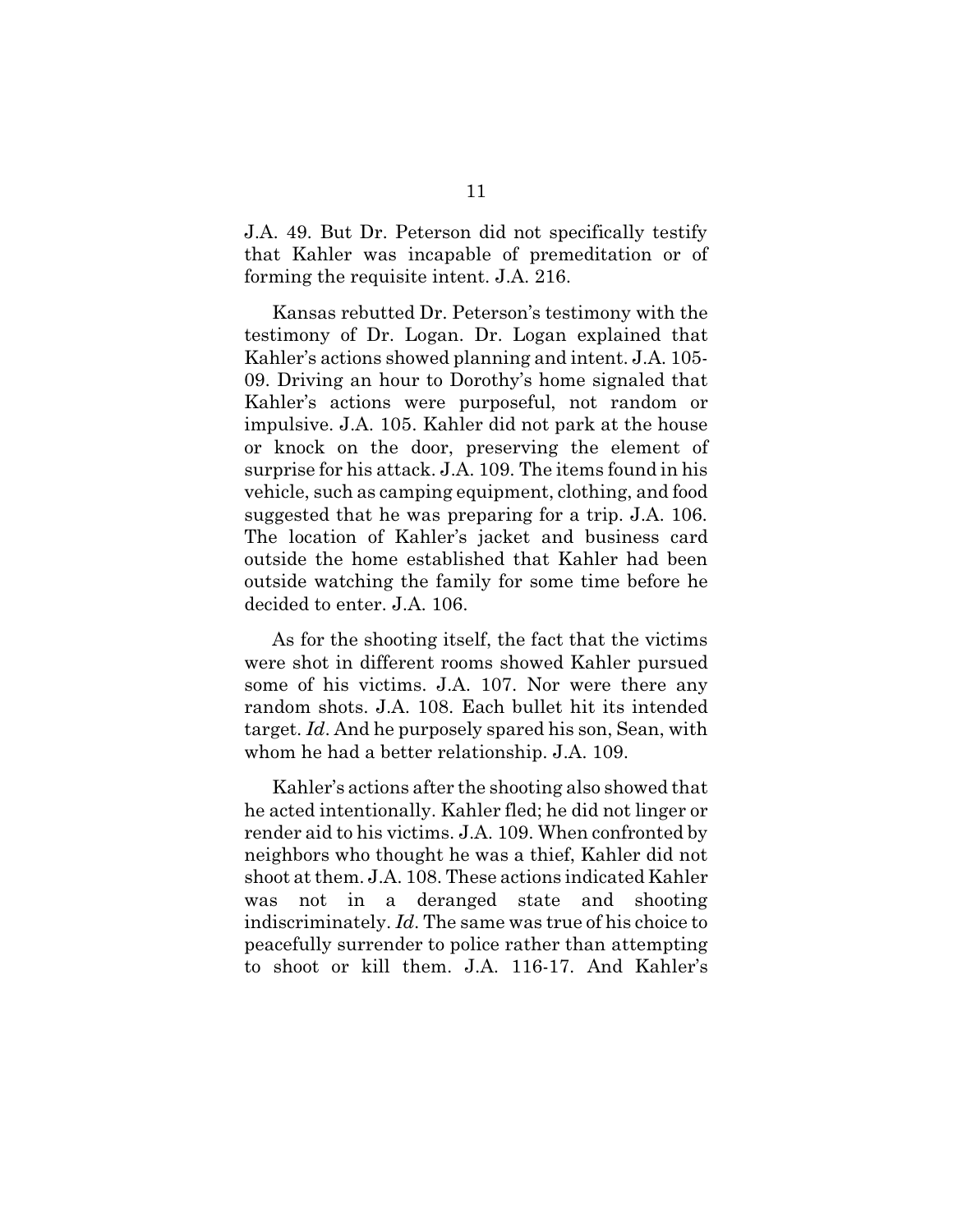statement to the police when he surrendered established an awareness that the police were looking for him and some knowledge of the reason why. J.A. 108.

Dr. Logan further opined that Kahler's chores at the family farm undermined Dr. Peterson's conclusion that Kahler was severely depressed because such people typically have very little energy or interest in activities. J.A. 115-16. Kahler was also sleeping well and had no appetite or weight loss. J.A. 119. Dr. Logan concluded that Kahler was depressed but did not lack the capacity to form intent or premeditate the murders. J.A. 115-16, 119.

After deliberating, the jury returned a verdict finding Kahler guilty of capital murder and aggravated burglary. J.A. 181, 190.

3. At the penalty phase, no limitation was placed on the mitigating circumstances and evidence that Kahler could present to the jury. Each mitigating circumstance he believed existed was placed in the jury instructions. J.A. 150-52, 194-96. Included as one of his mitigating circumstances was that his capacity "to appreciate the criminality of" his conduct "was substantially impaired." J.A. 195. Still, Dr. Peterson did not opine that Kahler could not distinguish right from wrong, only that Kahler temporarily lost control of his actions. ROA Vol. 38, 42-62. Having heard all of the mitigating evidence that Kahler saw fit to present, the jury determined that Kahler should be sentenced to death. J.A. 203.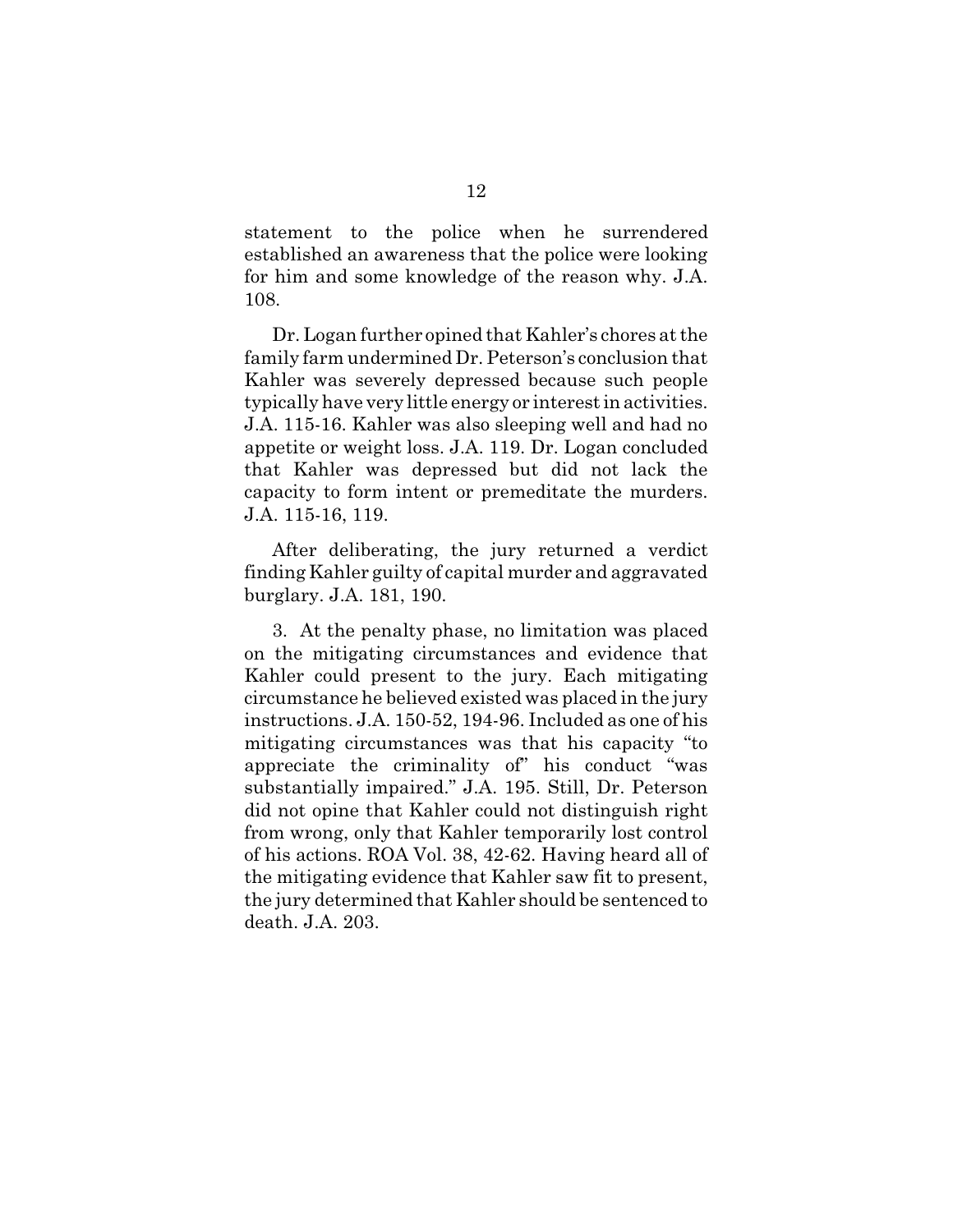4. Kahler appealed to the Kansas Supreme Court, raising ten issues. J.A. 211. As relevant here, he argued that Kansas's *mens rea* approach to the insanity defense violates the "Due Process Clause of the Fourteenth Amendment" and the Kansas Constitution. Brief of Appellant, *State v. Kahler*, 410 P.3d 105 (No. 106981), 2013 WL 3790736, at \*41-47. He did not assert that the *meas rea* approach violates the Eighth Amendment. *Id*. at \*41-47.

The Kansas Supreme Court recognized that Kahler's challenge to Kan. Stat. Ann. § 22-3220 (2009) was limited. It noted that the only claim Kahler presented in that regard was that "the statute violates the Due Process Clause because it offends a principle of justice so rooted in the traditions and conscience of our people as to be ranked as fundamental." J.A. 243. Because it was not pressed, the Kansas Supreme Court did not consider whether Kansas's *mens rea* approach violates the Eighth Amendment.

In rejecting Kahler's due process claim, the Kansas Supreme Court first briefly discussed the history of Kansas's mental disease and defect defense and then noted that it had rejected the same due process argument in *State v. Bethel*, 66 P.3d 840 (Kan. 2003), *cert. denied* 540 U.S. 1006 (2003). J.A. 242-43. In *Bethel*, the Kansas Supreme Court, after reviewing decisions from this Court and other courts considering similar issues, held that Kan. Stat. Ann § 22-3220 did not violate a defendant's right to due process under either the United States or Kansas Constitutions. 66 P.3d at 844-51. Kahler added no new argument to that rejected in *Bethel* except to cite the dissent from denial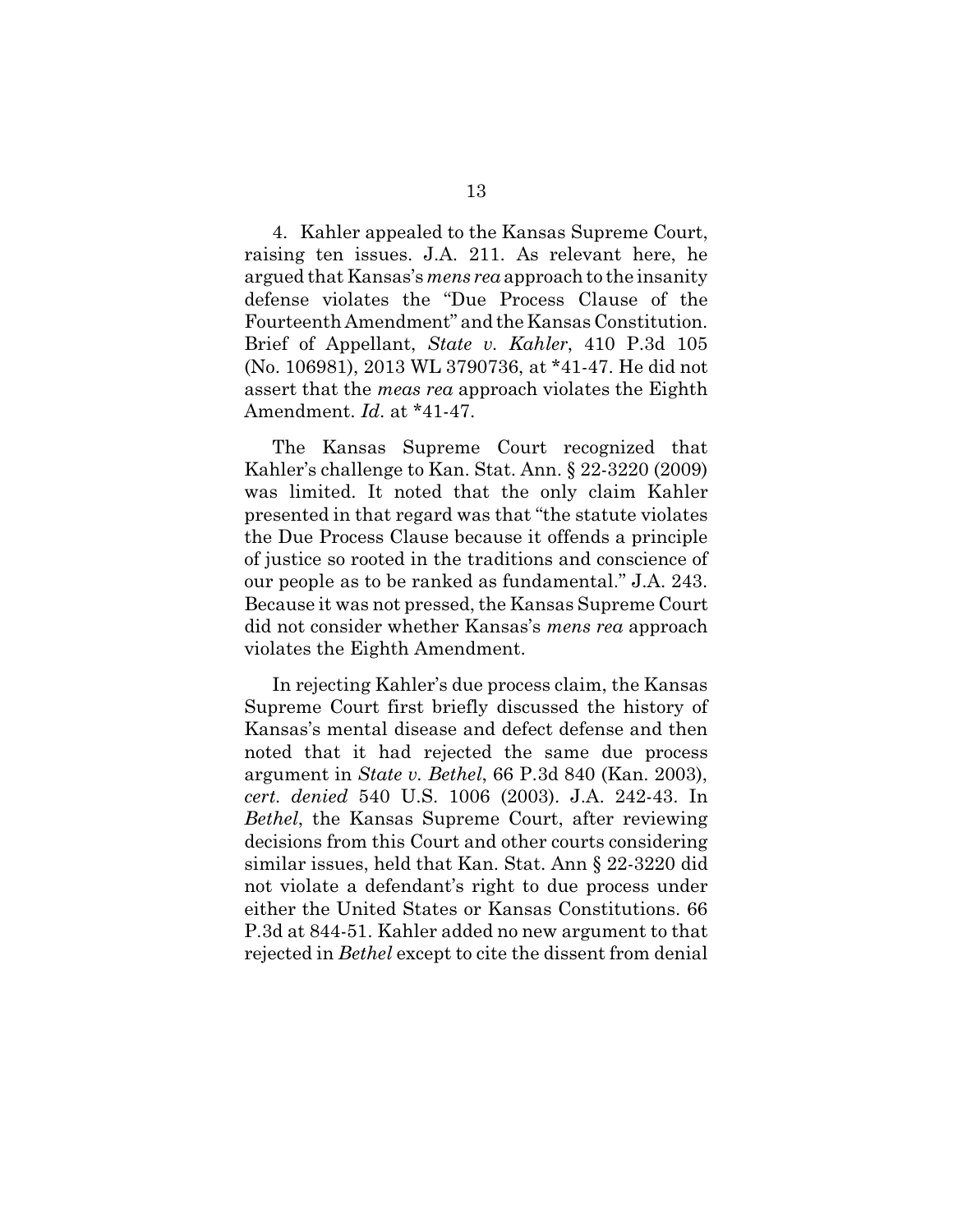of certiorari in *Delling v. Idaho*, 568 U.S. 1038 (2012), which the Kansas Supreme Court held had "no effect on [the] *Bethel* decision." J.A. 244.

The Kansas Supreme Court upheld Kahler's convictions and his death sentence.

#### **SUMMARY OF ARGUMENT**

Kansas's *mens rea* approach to insanity does not violate either the Due Process Clause or the Eighth Amendment.

I. Kahler incorrectly argues that the Due Process Clause requires an insanity test that applies when a defendant, due to mental disease or defect, did not understand that his actions were wrong. That test is not so deeply rooted in our history and tradition as to be compelled by due process.

A. Historically, insanity was often tied to a lack of *mens rea*. Many of the English legal writers most familiar to early Americans—Bracton, Coke, Hale, and Blackstone—all made this connection. Even when references to knowledge of good and evil began to creep into discussions of insanity, the cases still often referred to insanity as involving a lack of criminal intent. The right-and-wrong insanity test did not fully develop as an independent test until the Nineteenth Century, and even then it continued—and has continued—to be the subject of much debate. Over the years, many legal scholars, medical professionals, and policymakers have advocated for the *mens rea* approach to insanity, and Kansas followed the lead of several other States in adopting that approach. The various insanity tests that have been used over the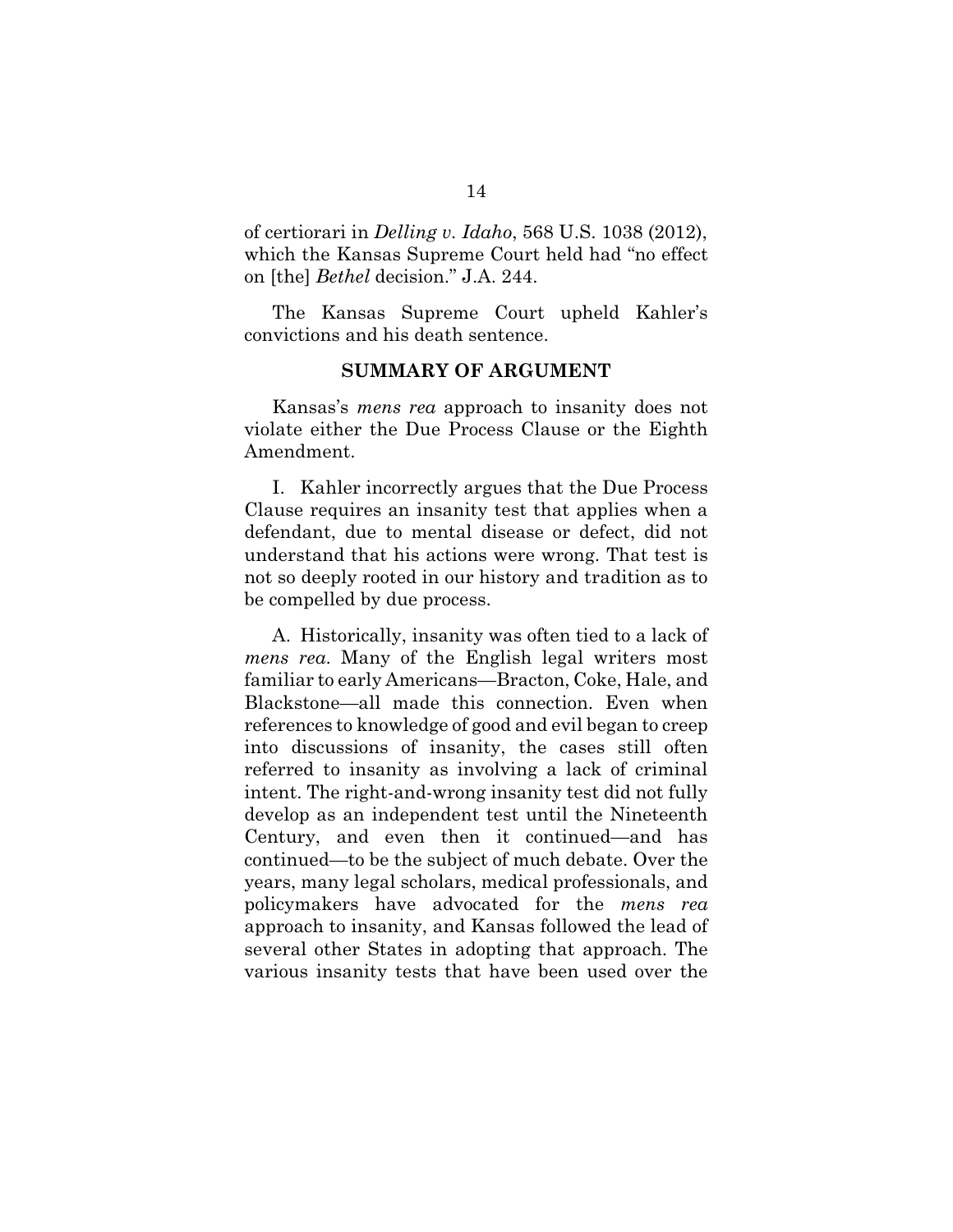years demonstrate that the right-and-wrong insanity test is not deeply rooted in our history and tradition.

B. As this Court has previously recognized, the Due Process Clause does not mandate that States adopt any one particular approach to insanity. *See, e.g.*, *Clark v. Arizona*, 548 U.S. 735 (2006). Instead, given the complex legal, religious, moral, philosophical, and medical questions involved, States have the "freedom to determine whether, and to what extent, mental illness should excuse criminal behavior." *Foucha v. Louisiana*, 504 U.S. 71, 88 (1992) (O'Connor, J., concurring).

C. Kahler argues that those who are morally blameless should be exempted from criminal liability, but that begs the question of who is morally blameless. Kansas has reasonably determined that individuals who voluntarily and intentionally kill another human being are culpable, even if they do not recognize their actions are morally wrong. After all, terrorists who kill in the name of religion may sincerely believe that their actions are morally justified or even morally required, but they are still culpable. Even when it comes to mentally ill offenders, knowledge of wrongfulness is not recognized as necessary for moral blame. Otherwise psychopaths, who are often excluded from the insanity defense, would be considered morally blameless and escape conviction.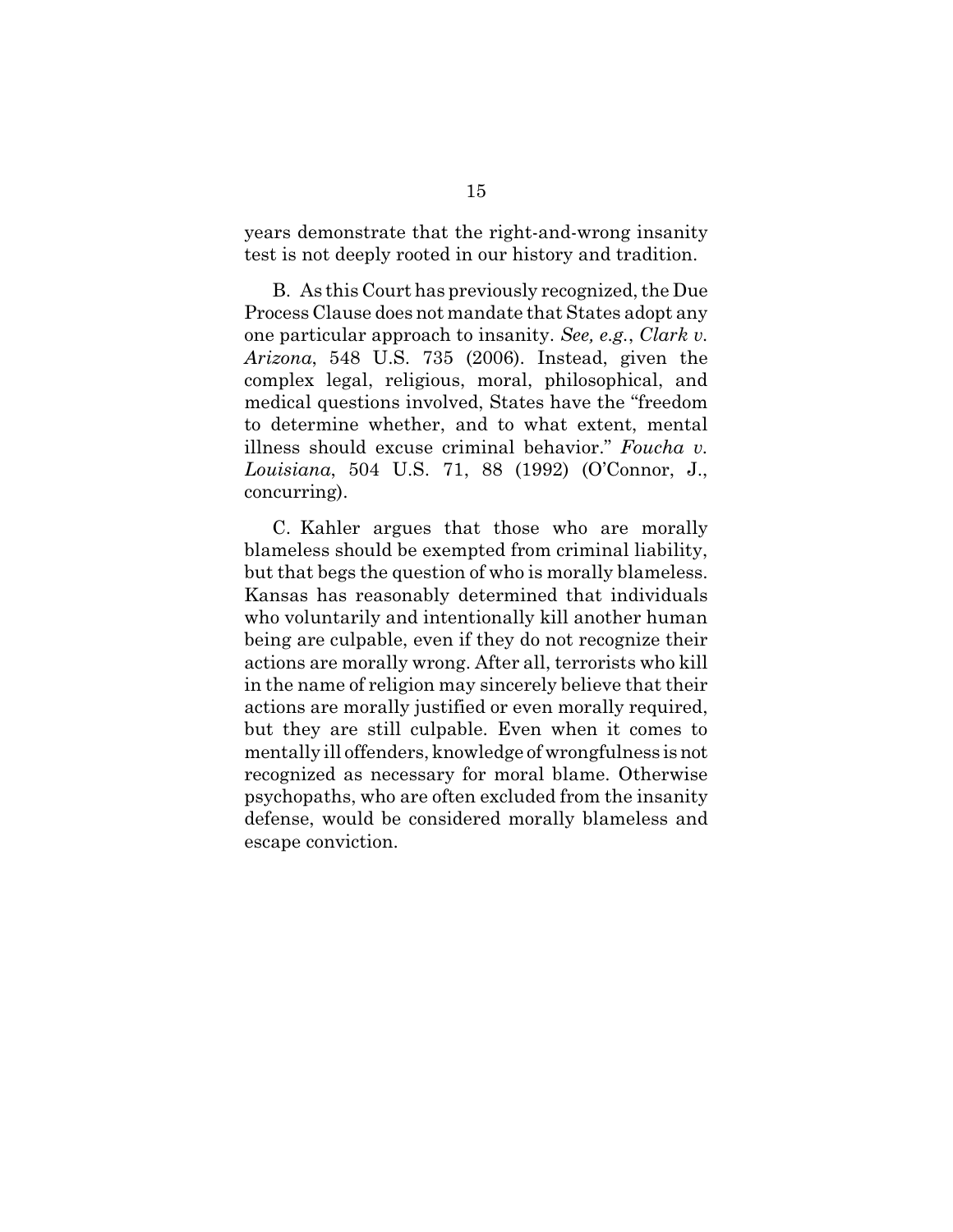Just as knowledge that one's conduct is morally wrong is not required for culpability, neither is knowledge of its criminality. It is a longstanding principle that knowledge of the law is not required for criminal culpability. Kansas has reasonably determined that there is no basis for creating an exception to this general principle for a certain subset of the mentally ill.

In any event, the concern about moral blamelessness is certainly not present here. The jury, having heard all of the mitigating evidence Kahler wished to offer, determined that Kahler should be sentenced to death. They would not have rendered that verdict if they believed him to be morally blameless.

II. Kansas's *mens rea* approach to insanity also does not violate the Eighth Amendment.

A. Kahler never argued to the Kansas Supreme Court that Kansas's *mens rea* approach to insanity violates the Eighth Amendment. As a result, the Kansas Supreme Court did not address the question. This Court therefore lacks jurisdiction to consider the claim.

B. Kahler's Eighth Amendment claim also fails on the merits. The Cruel and Unusual Punishment Clause, as demonstrated by its text and historical background, only applies to prohibit certain *punishments*. It does not mandate that States adopt certain affirmative defenses to criminal convictions in the first place.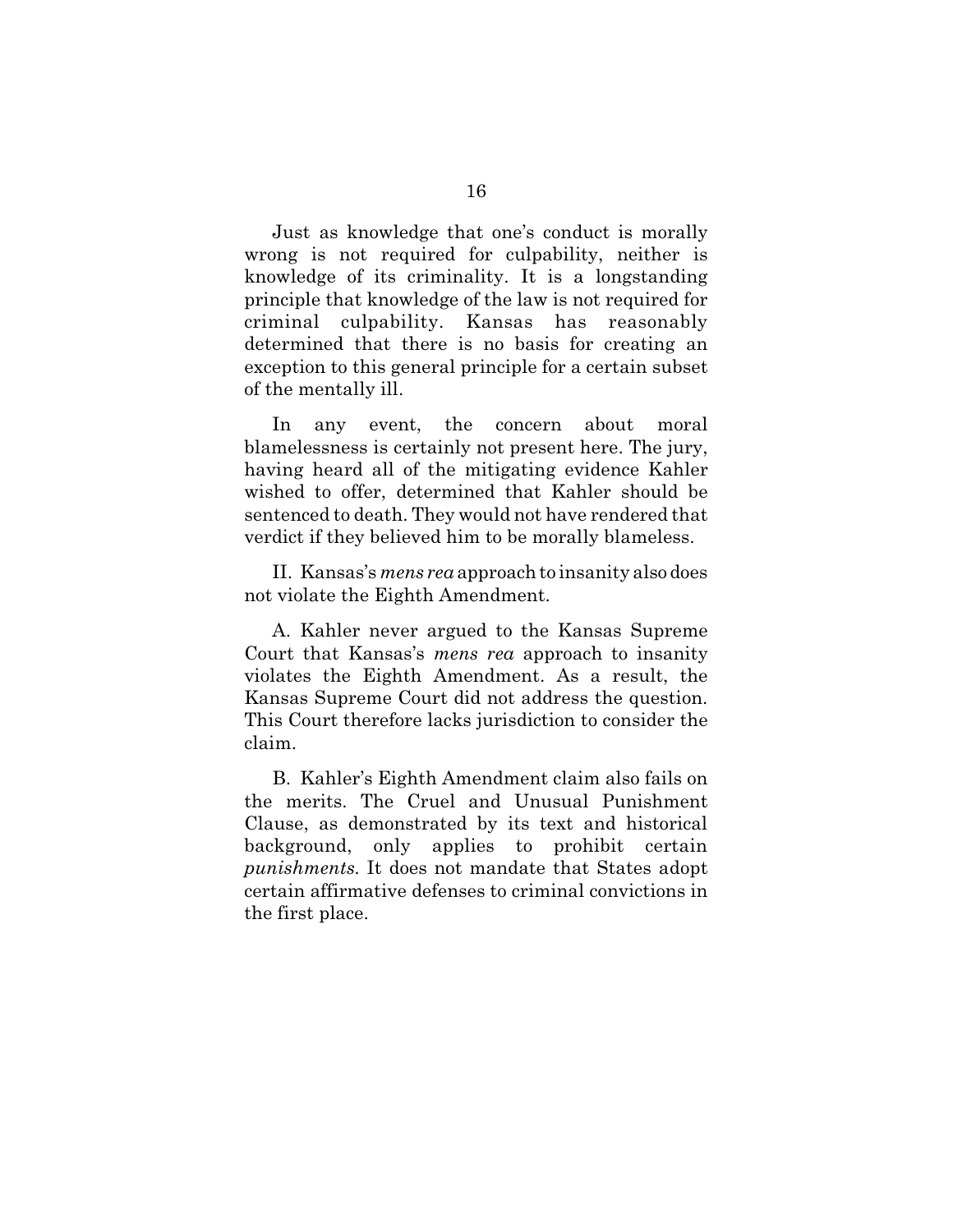In any event, Kansas's *mens rea* approach to insanity is not cruel and unusual. This approach would not have been considered cruel and unusual at the Founding, when insanity was still often tied to a lack of *mens rea* and the right-and-wrong test had not yet fully developed. Nor is it cruel and unusual today. The *mens rea* approach is entirely consistent with the purposes of retribution, deterrence, incapacitation, and rehabilitation. In fact, the *mens rea* approach is arguably more "evolved" than an affirmative insanity defense, which can stigmatize the mentally ill.

III. Even if the Constitution required some version of the right-and-wrong insanity test, the failure to allow that defense here was harmless as Kahler is not insane under that test. Kahler's own expert was unable to conclude that Kahler is insane. And, despite the fact that there was no limitation on Kahler's ability to present mitigating evidence during the penalty phase, he neither offered nor proffered any evidence that he could not distinguish right from wrong. Instead, his expert only opined that Kahler could not control his actions, which at most relates to a volitional test of insanity that Kahler concedes is not required by the Constitution. Thus, even if this Court were to adopt some version of the test that Kahler proposes, Kahler himself cannot satisfy it.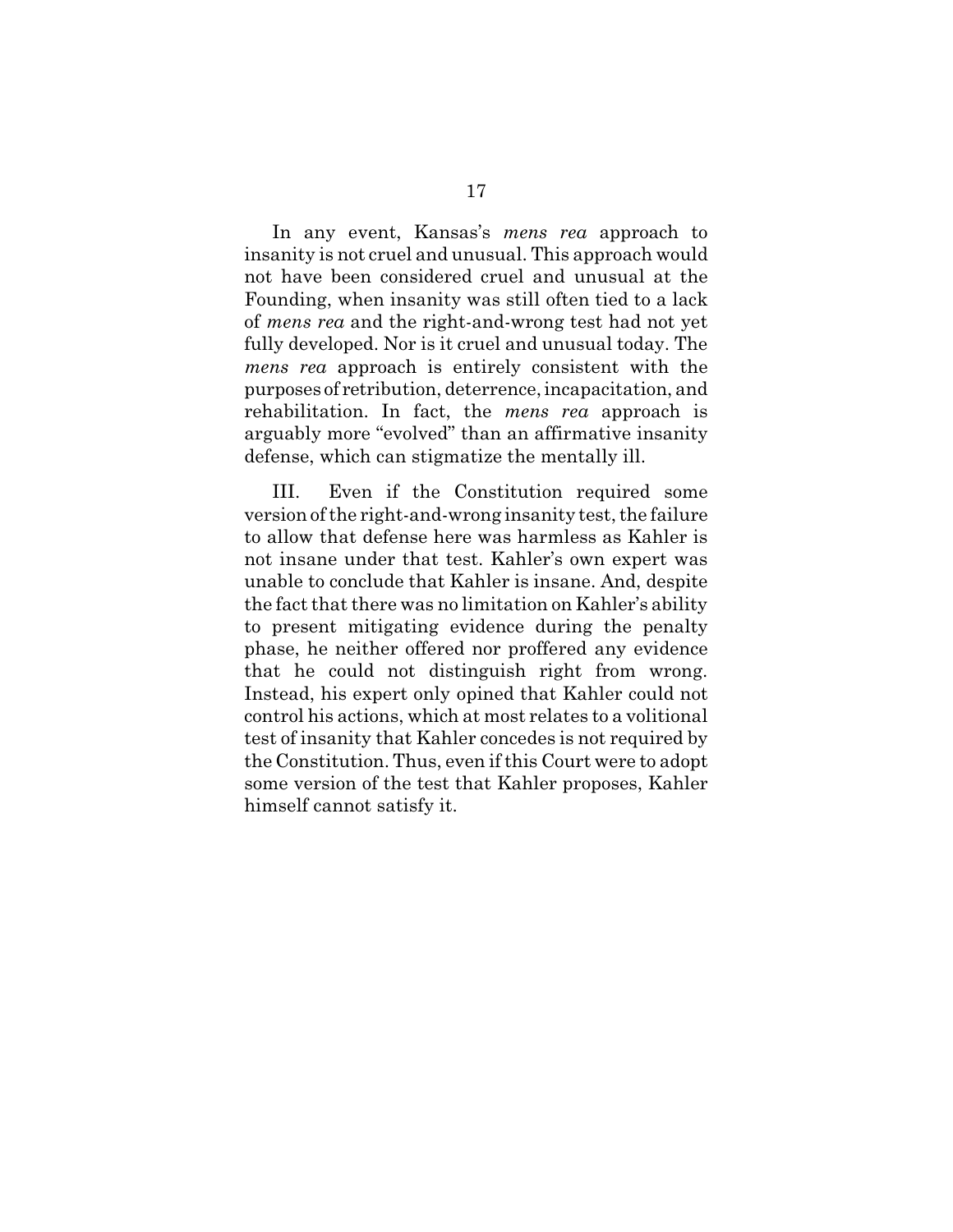#### **ARGUMENT**

## **I. Kansas's** *Mens Rea* **Approach to Insanity Does Not Violate the Due Process Clause.**

The task of defining criminal liability is largely left to the States, and this Court has recognized that it "should not lightly construe the Constitution so as to intrude upon the administration of justice by the individual States." *Patterson v. New York*, 432 U.S. 197, 201 (1977) (internal citation omitted). A State's choice in this regard is "not subject to prescription under the Due Process Clause unless 'it offends some principle of justice so rooted in the traditions and conscience of our people as to be ranked as fundamental.'" *Id.* at 201-02 (quoting *Speiser v. Randall*, 357 U.S. 513, 523 (1958)); *accord Montana v. Egelhoff*, 518 U.S. 37, 43 (1996) (opinion of Scalia, J.).

Kahler asserts that there is a longstanding recognition that the "insane" should not be punished, but this raises the question of what it means to be "insane." After all, "insanity" is a legal conclusion, not a medical diagnosis. While Kahler equates insanity with the inability to appreciate the wrongfulness of one's conduct, this test of insanity is not so deeply rooted in our history and tradition as to render Kansas's *mens rea* approach to insanity unconstitutional.

As this Court recognized in *Clark v. Arizona*, 548 U.S. 735 (2006), "[e]ven a cursory examination of the traditional Anglo-American approaches to insanity reveals significant differences among them." *Id*. at 749. After detailing various approaches to insanity, *Clark*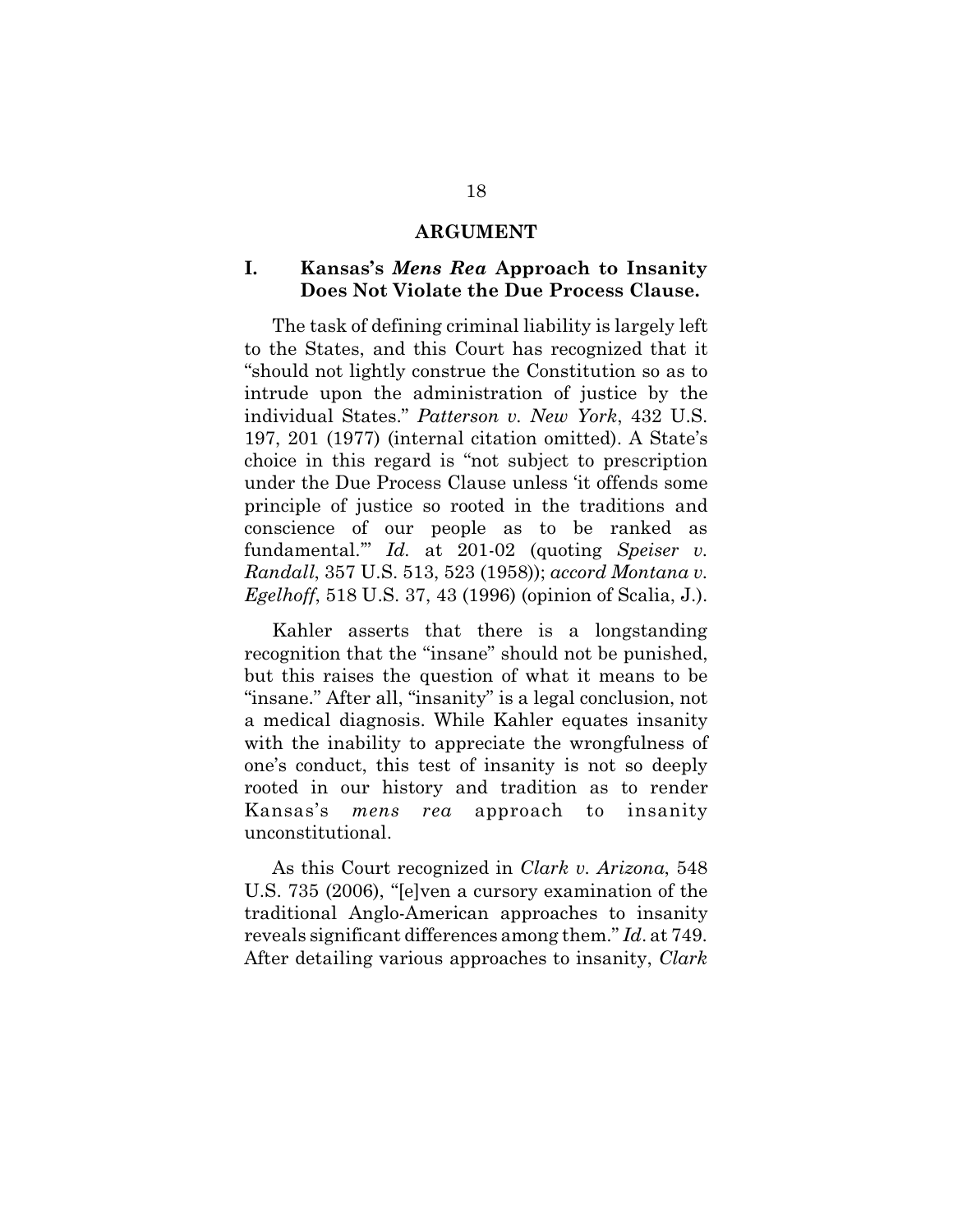held that "it is clear that no particular formulation has evolved into a baseline for due process, and that the insanity rule, like the conceptualization of criminal offenses, is substantially open to state choice." *Id.* at 752. Kansas's *mens rea* approach to insanity therefore does not violate the Due Process Clause.

## **A. The right-and-wrong insanity test is not deeply rooted in our history and traditions.**

Contrary to Kahler's argument, an insanity defense based on the ability to distinguish right from wrong "is a creature of the 19th century and is not so ingrained in our legal system to constitute a fundamental principle of law." *State v. Bethel*, 66 P.3d 840, 851 (Kan. 2003). As a result, the right-and-wrong test that Kahler champions is not required by the substantive concepts of due process.

1. Many ancient references to insanity are at best ambiguous and consistent with the *mens rea* approach. "[I]f mental disease (or insanity) relieved from responsibility for crime in those early days, it is doubtful if any attempt was made to reduce the vague generalities, 'madness,' or 'insanity,' to more concrete, medical, psychological, or legal concepts." S. Sheldon Glueck, *Mental Disorder and the Criminal Law: A Study in Medico-Sociological Jurisprudence*, 124 (1927). For instance, Kahler cites a statement made by the Athenian stranger in Plato's *Laws* suggesting that insanity should excuse a crime or at least mitigate punishment. Pet. Br. at 19. This philosophical proposition is not reflective of actual historical practice. *See* Daniel N. Robinson, *The Insanity Defense as a*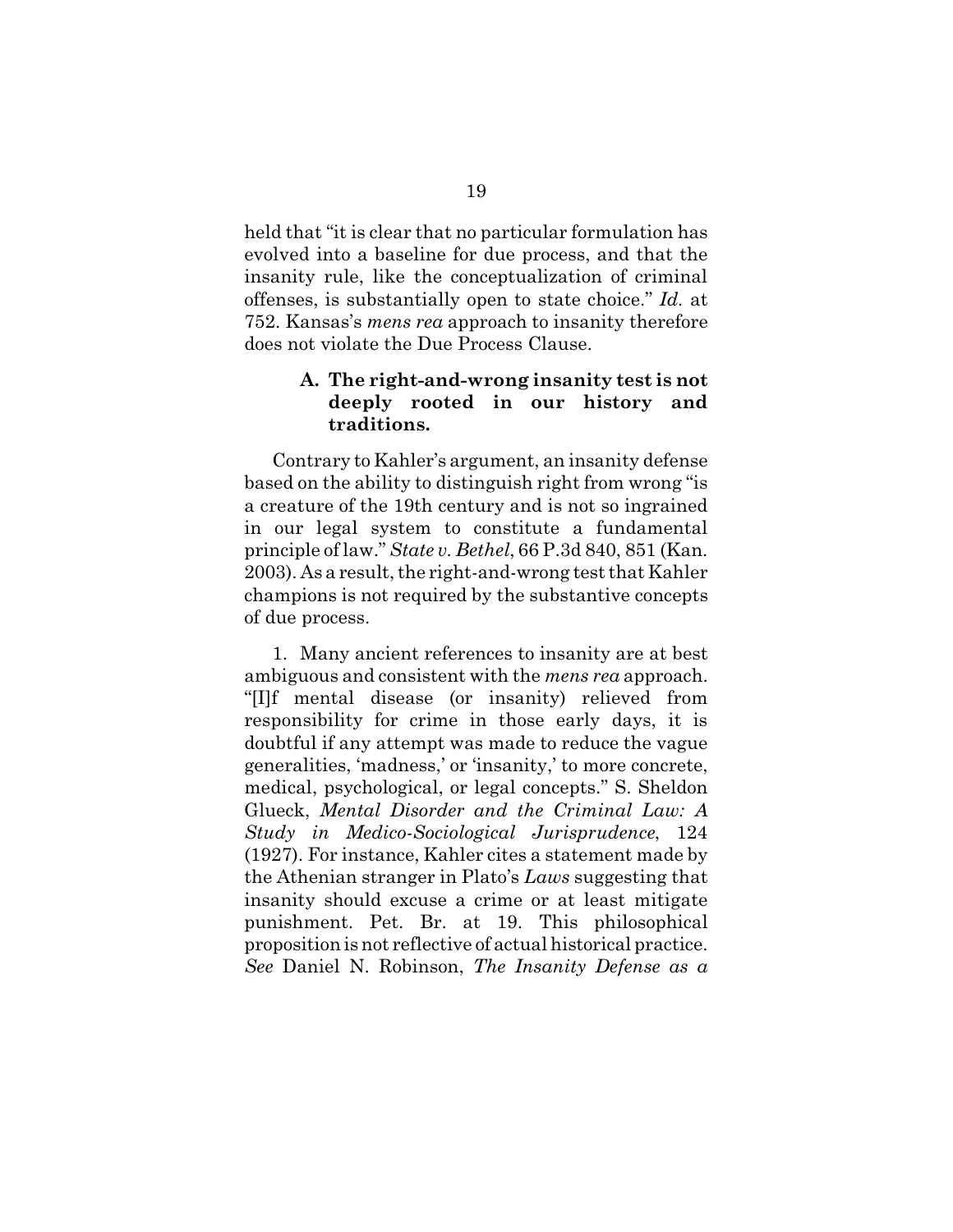*History of Mental Disorder*, 20, in *The Oxford Handbook of Philosophy and Psychiatry* (2013) ("There is no evidence in the ancient sources, however, that such philosophical reflections . . . yielded exculpatory consequences in the arena of adjudication. Ancient courts regarded the criminal act itself as evidence of mental capacity  $\dots$  ."). But even so, there is no definition of what it meant to be "insane," and certainly no indication that it required the inability to distinguish right from wrong.

It is just as likely that these early sources understood insanity as a severe lack of cognition that precluded the ability to form criminal intent. This view is supported by the Sixth-Century Code of Justinian, which provided: "There are those who are not to be held accountable, such as a madman and a child, *who are not capable of wrongful intention*." Pet. Br. at 19 (emphasis added); *see also* Raymond L. Spring, *Farewell to Insanity: A Return to Mens Rea*, 66 J. Kan. Bar. Ass'n 38, 39 (1997) (citing the Code of Justinian in support of the *mens rea* approach).

2. In England, the concepts of *mens rea* and insanity developed contemporaneously, with insanity being tied to lack of *mens rea*. As Professor Norval Morris, a former Dean of the University of Chicago Law School, explained: "Until the nineteenth century, criminal-law doctrines of *mens rea* (criminal intent) handled the entire problem" of insanity. Norval Morris, *Madness and the Criminal Law*, 54 (1982). After all, "*mens rea*" means "guilty mind" and was taken to reflect a person's culpability.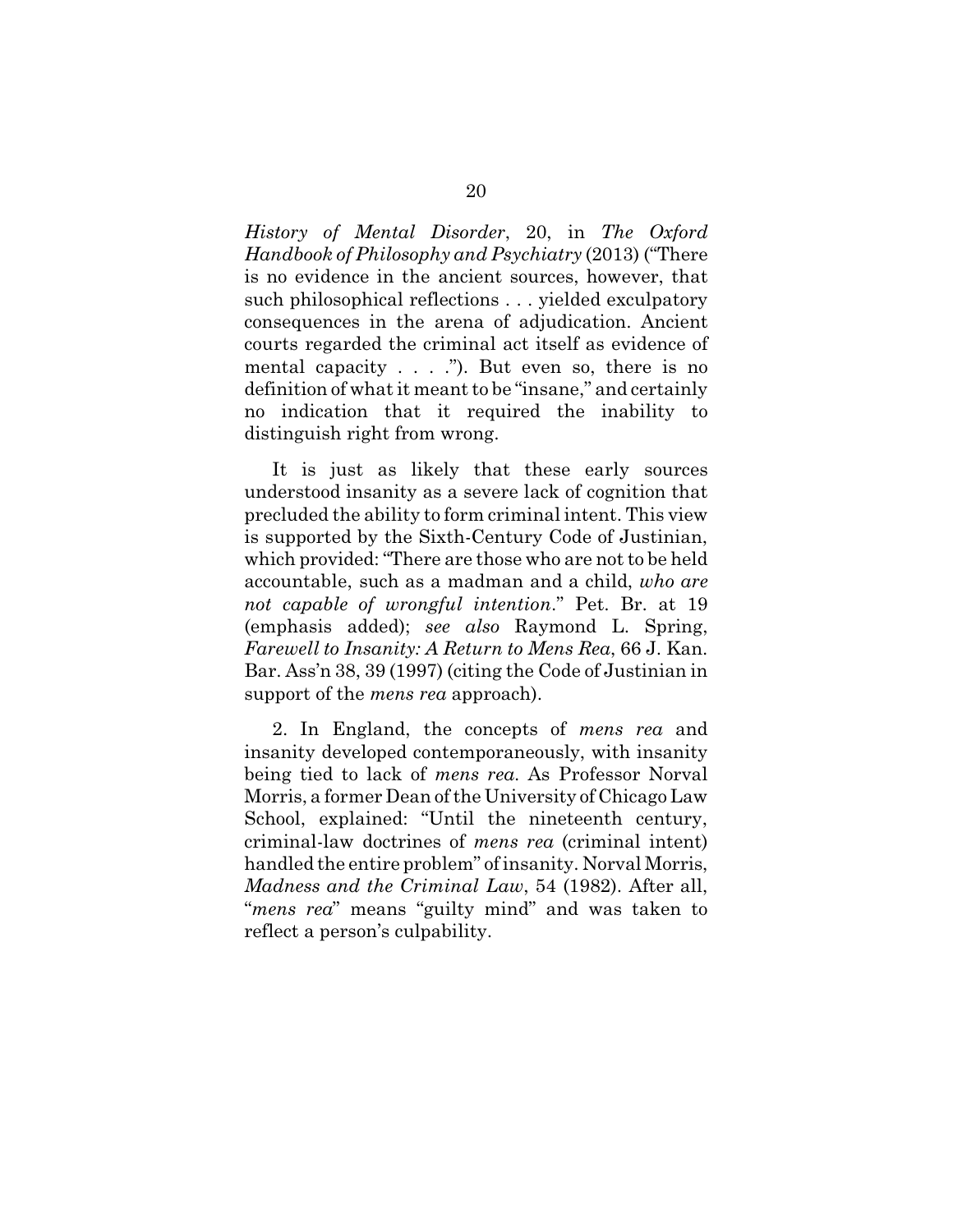A "who's who" of early legal thinkers confirm that *mens rea* and insanity were intractably tied together. Bracton, who was influential in incorporating the principle of *mens rea* into English law, believed that "madmen" should not be punished because they lacked *mens rea*. *See* Nigel Walker, *Crime and Insanity in England, Volume One: The Historical Perspective*, 27 (1968) ("[F]or Bracton madmen as well as children were examples of offenders who lacked the intention necessary for guilt."). "Bracton's conception of a madman was one who does not know what he is doing, who is lacking in mind and reason, and who is not far removed from the brutes." Francis Bowes Sayre, *Mens Rea*, 45 Harv. L. Rev. 974, 1005 (1932). Individuals in such a desperate state were considered incapable of forming *mens rea*.

Sir Edward Coke echoed this same understanding in *Beverley's Case*, 4 Co. Rep. 123b (1603), writing that "[n]o felony or murder can be committed without . . . a felonious intent and purpose," and therefore a "*non compos mentis*" cannot be guilty of a felony because "he cannot have a felonious intent." *Id.* at 124b. And in his Institutes, Coke explained that in criminal cases, "the act and wrong of a madman shall not [be] imputed to him, for that in those causes, *actus non facit reum, nisi mens sit rea*" (the act does not make a person guilty unless the mind is guilty)—an explicit reference to *mens rea*. 2 Sir Edward Coke, *The First Part of the Institutes of the Laws of England*, 247b (1628). Thus, "Coke wisely relied upon the general requirement of criminal intent and upon the rule that mental disease and defect negative such intent." Glueck, *Mental Disorder and the Criminal Law* at 131. Because Coke's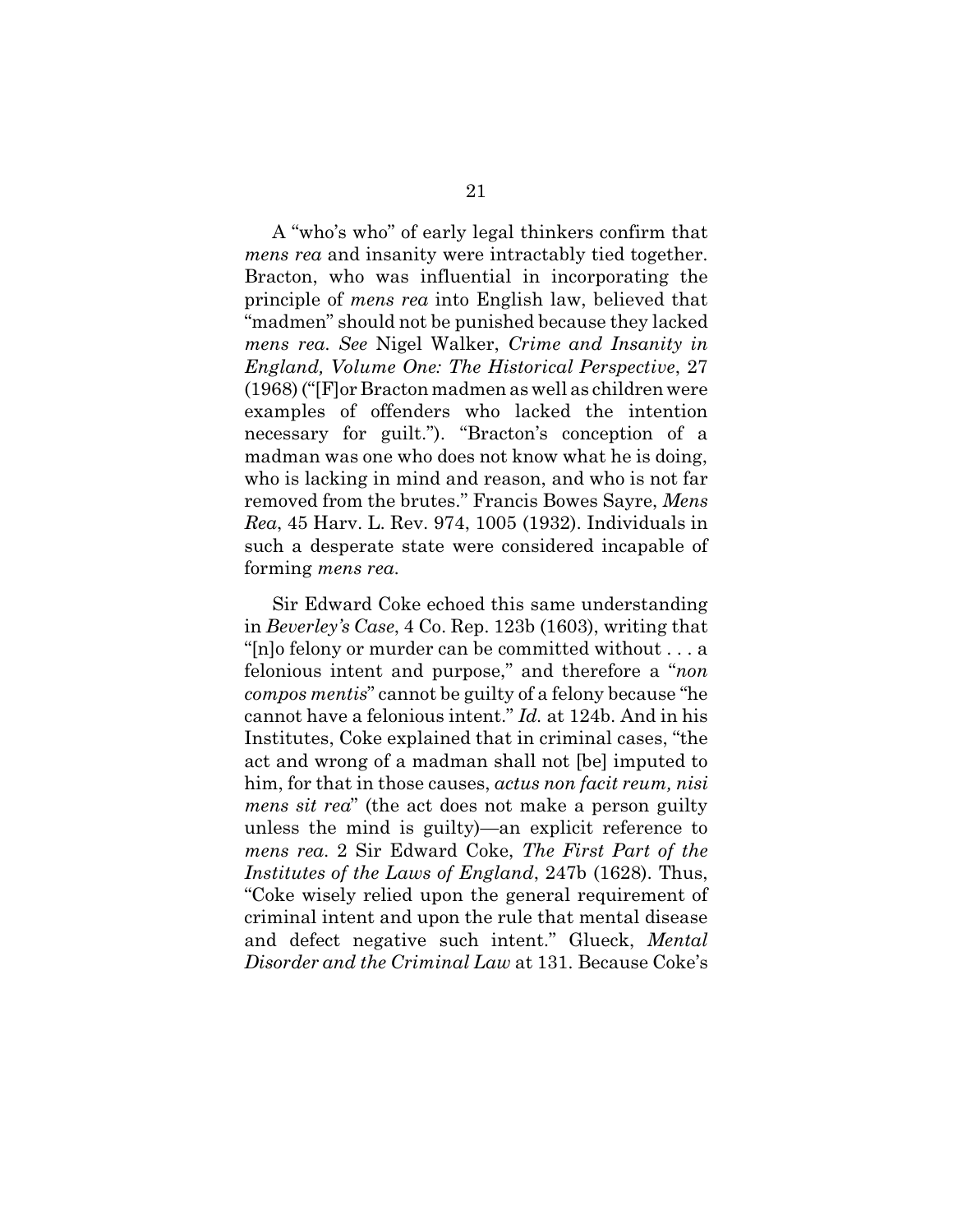teachings "were read in the American Colonies by virtually every student of the law," *Klopfer v. North Carolina*, 386 U.S. 213, 225 (1967), these concepts would have been familiar to the framers of the Constitution.

Likewise, Sir Matthew Hale believed "that the defense of insanity is intimately related with the whole topic of criminal intent." Glueck, *Mental Disorder and the Criminal Law* at 131. Hale therefore sought "to assimilate the defense of insanity to that of infancy on the basis of lack of *mens rea*," postulating that a mentally ill individual who has as much understanding as a 14-year-old child may be found guilty. Sayre, 45 Harv. L. Rev. at 1006. Hale's chapter on insanity in his *History of the Pleas of the Crown* says nothing about right and wrong or good and evil. Instead, Hale explained that insanity requires "a total alienation of the mind or perfect madness." 1 Sir Matthew Hale, *The History of the Pleas of the Crown*, 30 (1736).

So too with Blackstone. Blackstone wrote that "to make a complete crime, cognizable by human laws, there must be both a will and an act"—in other words, *mens rea* and *actus reus*. 4 Blackstone, *Commentaries on the Laws of England*, 21 (1769). Blackstone then laid out several pleas and excuses, including insanity, "which protect the committer of a forbidden act from the punishment," and tied them all to a lack of *mens rea*. *Id.* at 20 ("An involuntary act, as it has no claim to merit, so neither can it induce any guilt: the concurrence of the will, when it has it's [sic] choice either to do or to avoid the fact in question, being the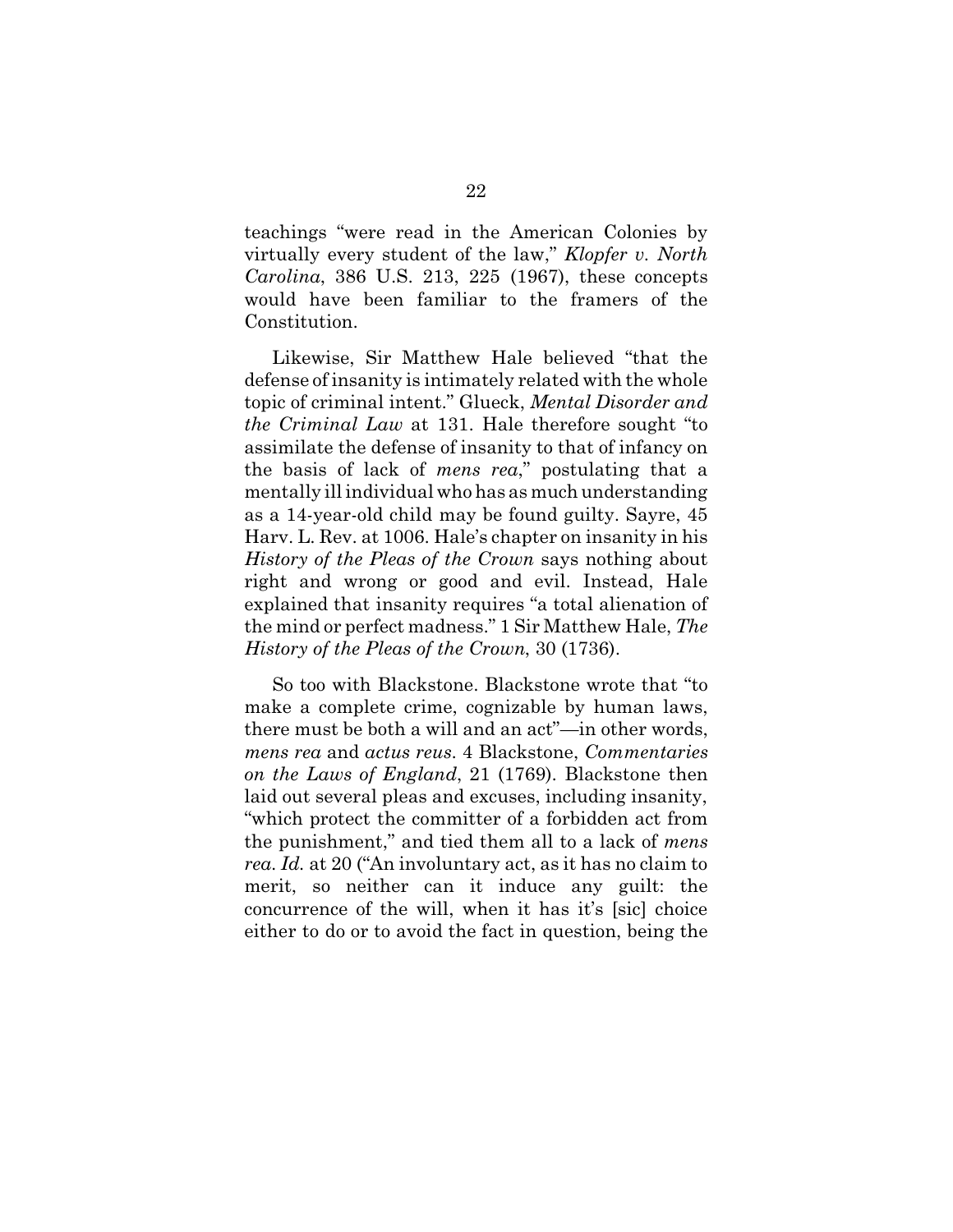only thing that renders human actions either praiseworthy or culpable.").

Thus, many of the English legal writers most familiar to early Americans—Blackstone, Hale, Coke, and Bracton—all linked insanity to a lack of *mens rea*. As the American Civil Liberties Union recognized in 1983 congressional hearings on the subject, early English history "treated insanity as the equivalent of a complete lack of reason, thus merging concepts of *mens rea* and insanity . . . . Therefore, the framers of the Constitution would not have been likely to recognize or appreciate an issue based on a distinction between *mens rea* and insanity." Statement of Professor Susan N. Herman on Behalf of the American Civil Liberties Union, *Reform of the Federal Insanity Defense: Hearings Before the Subcommittee on Criminal Justice of the House Committee on the Judiciary*, 98th Cong., 1st Sess. 527 (1983) ("*1983 House Hearings*"). If anything, the *mens rea* approach was actually more deeply rooted in history and tradition at the time of the Founding than the rightand-wrong test.

3. Even when references to the knowledge of good and evil began to creep into the discussion of insanity, these concepts were still often tied to *mens rea*. For instance, in *Rex v. Arnold*, 16 How. St. Tr. 695 (1724), Justice Tracy referenced the ability to distinguish good and evil, but also described an insane person as one "deprived of his reason, and consequently of his intention." *Id.* at 764. To be exempted from criminal responsibility, he told the jury, a man must be "totally deprived of his understanding and memory, and doth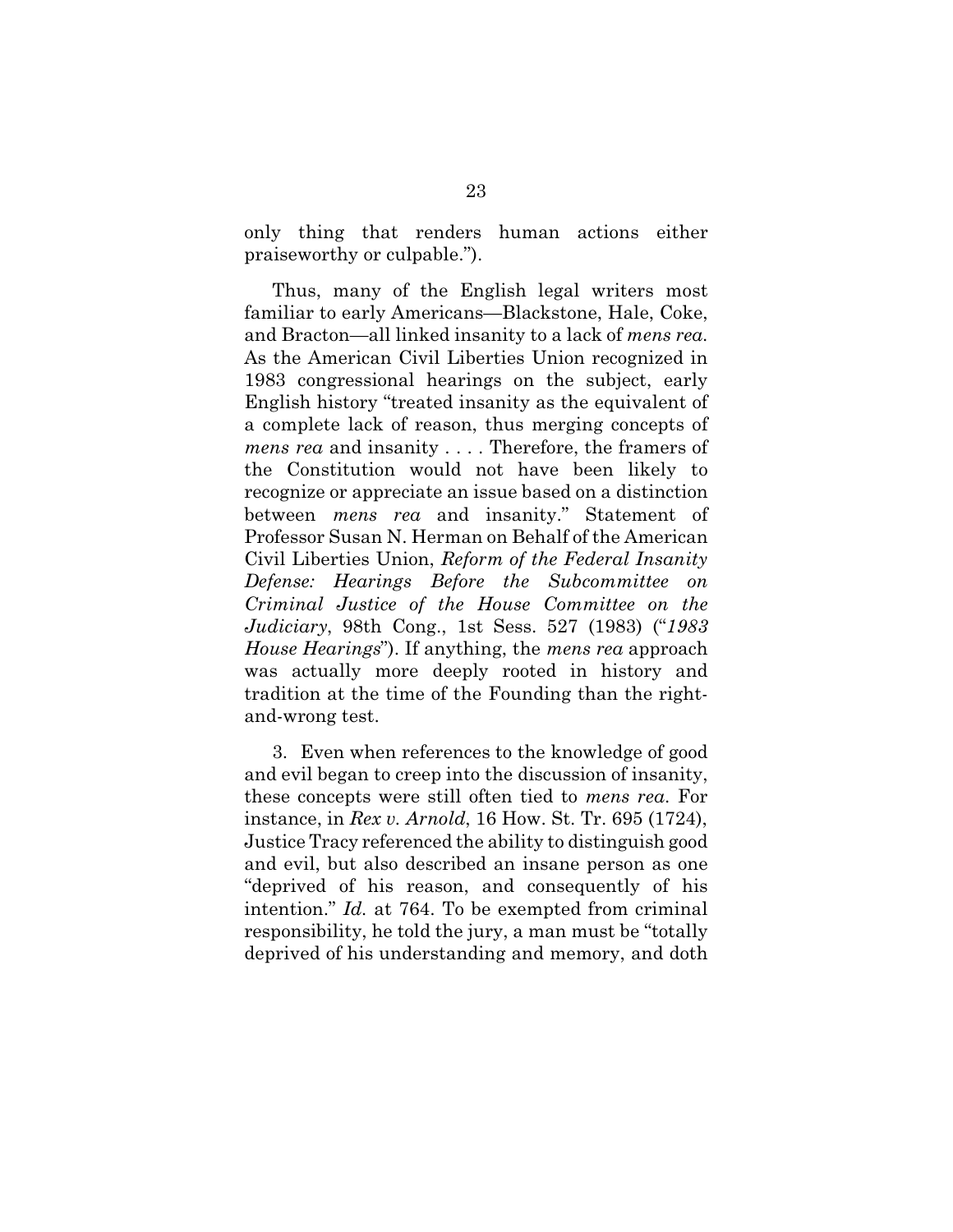not know what he is doing, no more than an infant, than a brute, or a wild beast." *Id.* at 764-65.<sup>2</sup> Justice "Tracy does not make it clear whether inability *either* to know what he was doing *or* to know that it was wrong would have excused Arnold; he speaks as if the two went together. It was not until the nineteenth century that they became clearly separate alternative tests." Walker, *Crime and Insanity in England* at 57.

Likewise, in the 1760 trial of Earl Ferrers before the House of Lords, the Solicitor General referenced the ability to distinguish good and evil but relied primarily on Hale's insanity test, describing it as "founded not only in law and practice, but in the most unerring rules of reason and justice." *Earl Ferrers's Case*, 19 How. St. Tr. 886, 946-48 (1760). This test, the Solicitor General explained, required a total lack of reason. *Id.* at 947. The Solicitor General argued that Earl Ferrers failed to meet this test because he acted with premeditation and knowledge of the consequences of his actions, and the Lords apparently agreed, condemning Earl Ferrers to death. *Id.* at 948-51, 959.

<sup>2</sup> Kahler cites *Hadfield's Case*, 27 How. St. Tr. 1281 (1800), to argue that *Arnold* is an outlier. But in reality, *Hadfield* was the outlier. Justice Tracy's instructions in *Arnold* were consistent with the existing tests of insanity. *See* Walker, *Crime and Insanity in England* at 38. But in *Hadfield*, Lord Erskine successfully argued for a much broader test, one that "was without judicial authority in its day." Glueck, *Mental Disorder and the Criminal Law* at 147- 48 (emphasis omitted). According to Lord Erskine, "the true character of insanity" is delusion in connection with the act. 27 How. St. Tr. at 1314. This resembles the later "product test" of insanity. *See State v. Pike*, 49 N.H. 399 (1869); *Durham v. United States*, 214 F.2d 862 (D.C. Cir. 1954).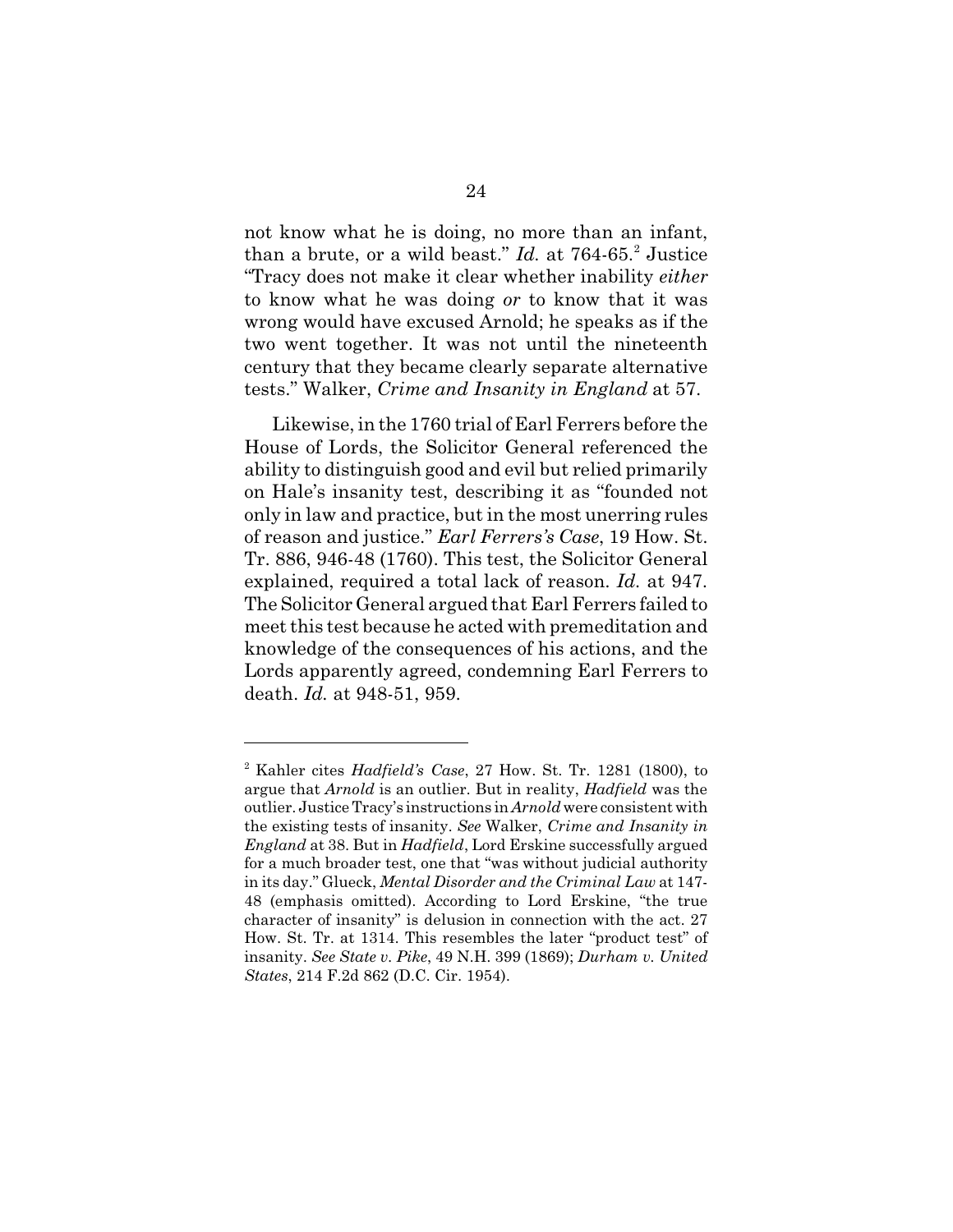By the time of *Bellingham's Case* in 1812, the terms "right" and "wrong" had begun to be used, but insanity was still described as a total loss of reason, with a corresponding inability to form intent. As Lord Mansfield, the Chief Justice of Common Pleas, informed the jury:

If a man were deprived of all power of reasoning, so as not to be able to distinguish whether it was right or wrong to commit the most wicked transaction, he could not certainly do an act against the law. *Such a man, so destitute of all power of judgment, could have no intention at all*.

*Bellingham's Case*, 1 Collinson on Lunacy 636, 671 (1812) (emphasis added).

The same is true of the two Old Bailey cases cited in the amicus brief of four legal historians and sociologists. *See* Amicus Br. of Legal Historians and Sociologists at 13-14. The usefulness of these cases is questionable, as there is no indication that these unpublished reports were widely known even in legal circles. *See* Walker, *Crime and Insanity in England* at 12 ("There is a sense, of course, in which only the reported cases can make legal history; for it is only the case in the law reports of which judges can be expected to take notice in deciding what the law must be."). Even so, these cases hardly demonstrate that the rightand-wrong test was established as a separate exculpatory defense independent of *mens rea*. In the 1787 trial of Francis Parr, after the judge mentions the ability to distinguish between right and wrong, he goes on to say that an insane person "is not answerable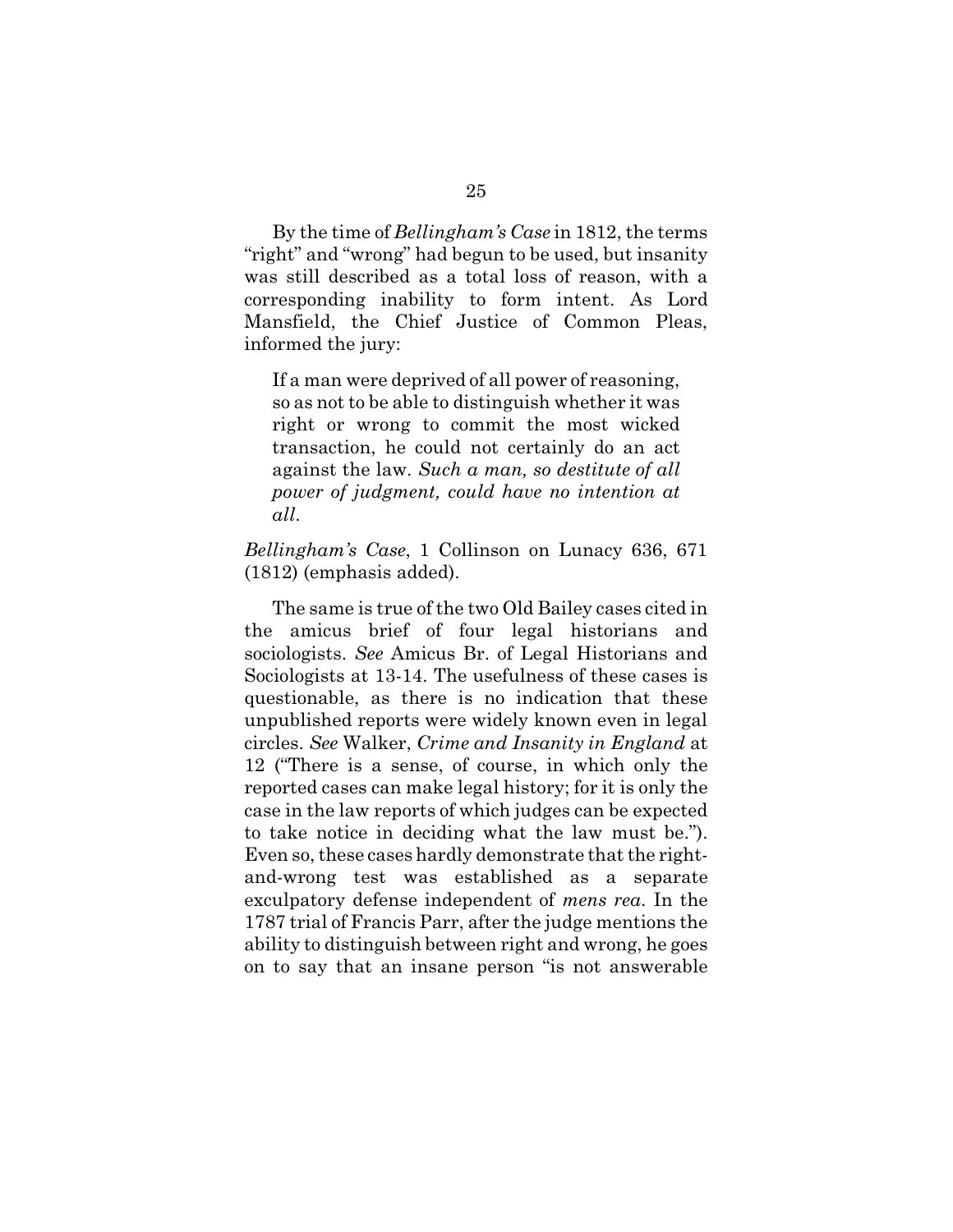personally, because his actions want that *which is the essence of any crime, which is the felonious and criminal intention*."<sup>3</sup> (Emphasis added.) And in the 1786 trial of Samuel Burt, which dealt with forgery, the judge immediately after mentioning the ability to distinguish between right and wrong ties this to the concept of *mens rea*, noting that "the essence of forgery is the intent to defraud, and if therefore the party is incapable of knowing what he does, he can have no such intention."<sup>4</sup>

Far from supporting Kahler's argument, these cases demonstrate that an independent right-and-wrong test was not firmly established by the time of the Founding. In fact, other Old Bailey insanity cases do not even reference right and wrong at all. For instance, in the 1784 trial of William Walker, the judge's "summing-up made no mention of 'wild beasts' or the ability to tell right from wrong; indeed, at times he sounded like a twentieth-century judge describing a case of 'irresistible impulse.'" Walker, *Crime and Insanity in England* at 64.

4. During the Nineteenth Century, earlier references to knowledge of good and evil morphed into the right-and-wrong test recognized in *M'Naghten's Case*, 8 Eng. Rep. 718 (1843), but this test continued to be the subject of much debate and did not become so deeply entrenched as to become a fundamental

<sup>3</sup> https://www.oldbaileyonline.org/browse.jsp?id=t17870115-1 defend2&div=t17870115-1.

<sup>4</sup> https://www.oldbaileyonline.org/browse.jsp?id=t17860719-31 defend363&div=t17860719-31.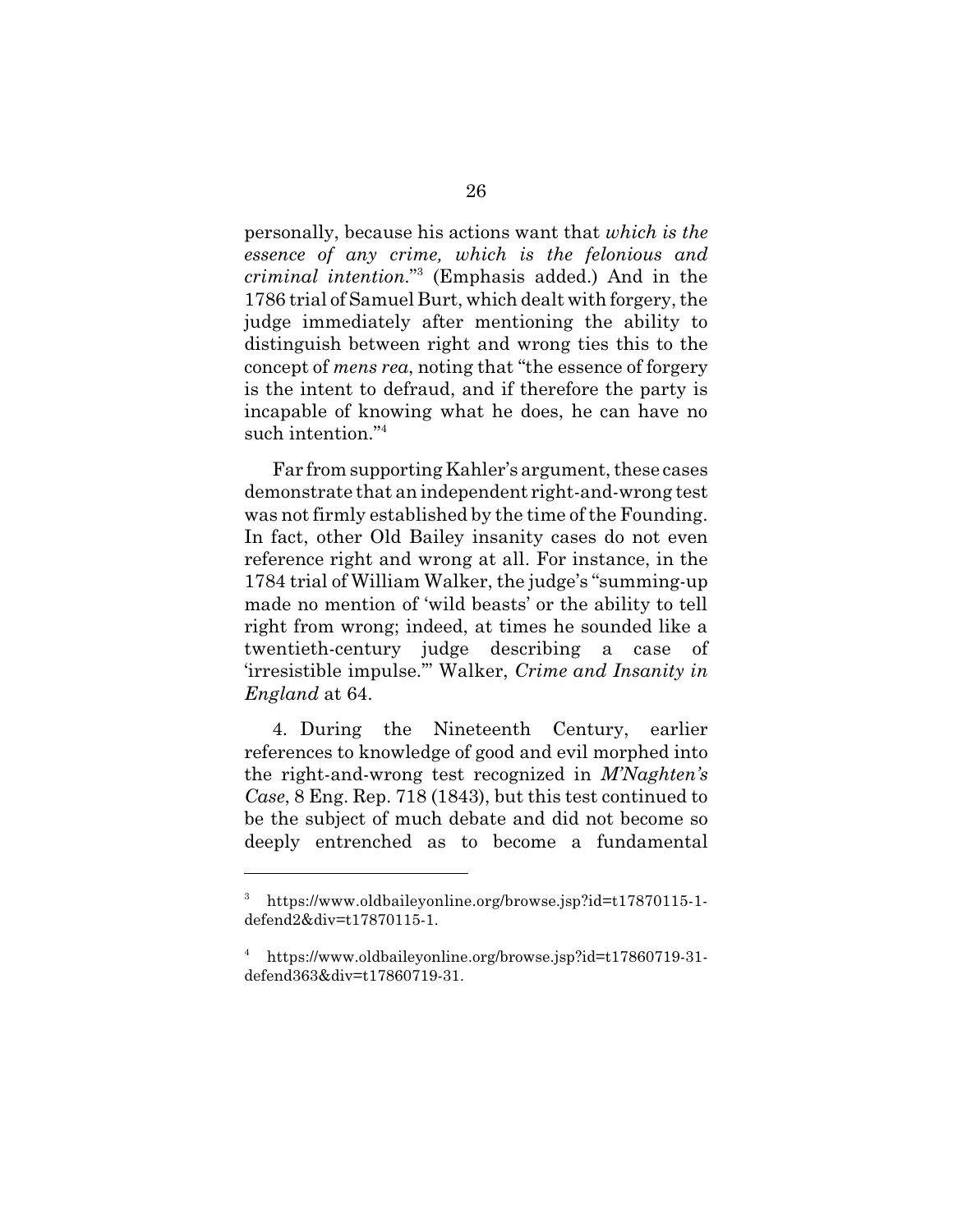principle of law. A 1909 treatise on the criminal responsibility of the insane, for example, described this ongoing debate:

The feud between medical men and lawyers in all questions concerning the criminal liability of lunatics is of old standing. More than one authority on either side has tried to bring about a reconciliation between the contending parties. But their endeavours have been crowned with very little success. For though it cannot be denied that the strife and warfare has of late lost much of its former bitterness, a *modus vivendi* satisfactory to both parties has not been found.

Edwin R. Keedy, *Insanity and Criminal Responsibility*, 30 Harv. L. Rev. 535, 535 (1917) (quoting Heinrich Oppenheimer, *The Criminal Responsibility of Lunatics*).

A year after this observation was made, Professor John Henry Wigmore, then-president of the American Institute of Criminal Law and Criminology, appointed a committee of law professors, judges, and physicians to try to reach some agreement so "that the difficult problem of determining the relation of insanity to criminal responsibility might be thereby to some extent solved." *Id.* In 1916, the committee reached unanimous agreement and recommended a *mens rea* approach to insanity. Specifically, their proposed bill stated:

No person shall hereafter be convicted of any criminal charge when at the time of the act or omission alleged against him he was suffering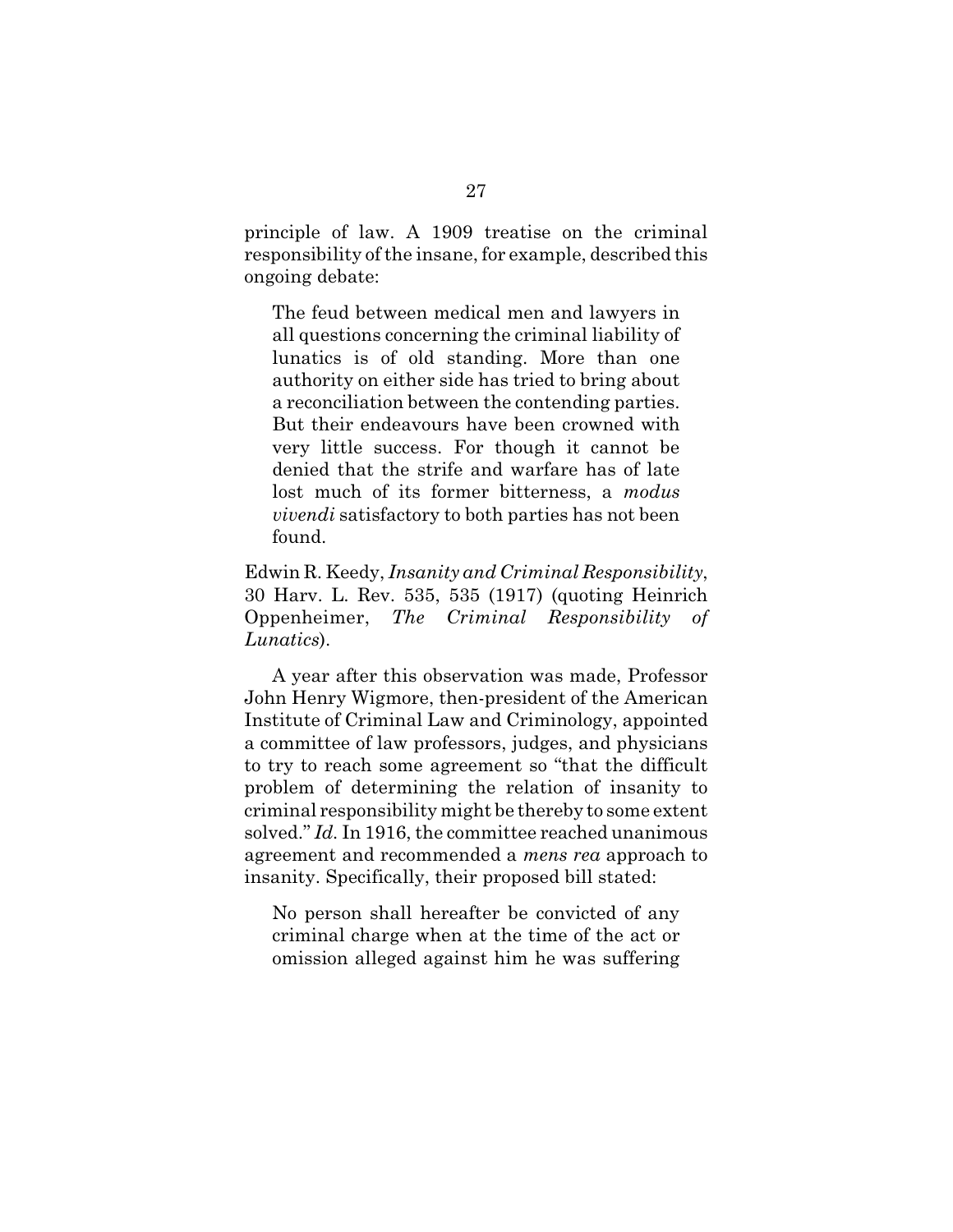from mental disease or defect and by reason of such mental disease he did not have the particular state of mind that must accompany such act or omission in order to constitute the crime charged.

*Id.* at 536. This recommendation was approved by the American Institute of Criminal Law and Criminology. *Id.*

The *mens rea* approach, or some variation, has been advocated by many scholars since then. *See* Norval Morris, *Psychiatry and the Dangerous Criminal*, 41 S. Cal. L. Rev. 514, 544-47 & n.13 (1968) (discussing advocates of the approach); Joseph Goldstein and Jay Katz, *Abolish the Insanity Defense—Why Not?*, 72 Yale L. J. 853 (1963). As Professor Morris argued in his book on the subject, "[t]he English and American judges went wrong in the nineteenth century; it is time we returned to older and truer principles." Morris, *Madness and the Criminal Law* at 56. Even then-Judge Warren Burger proposed that "perhaps we should consider abolishing what is called the 'insanity defense.'" Warren E. Burger, *Psychiatrists, Lawyers, and the Courts*, 28 Fed. Probation 3, 9 (June 1964).

This debate attracted the attention of policymakers. In 1974, the U.S. Department of Justice recommended that Congress adopt a *mens rea* approach to the insanity defense. At the time, the U.S. Senate was considering comprehensive reforms to the federal criminal code. The Department of Justice supported S. 1400, which—in language nearly identical to Kansas's current law—provided: "It is a defense to a prosecution under any federal statute that the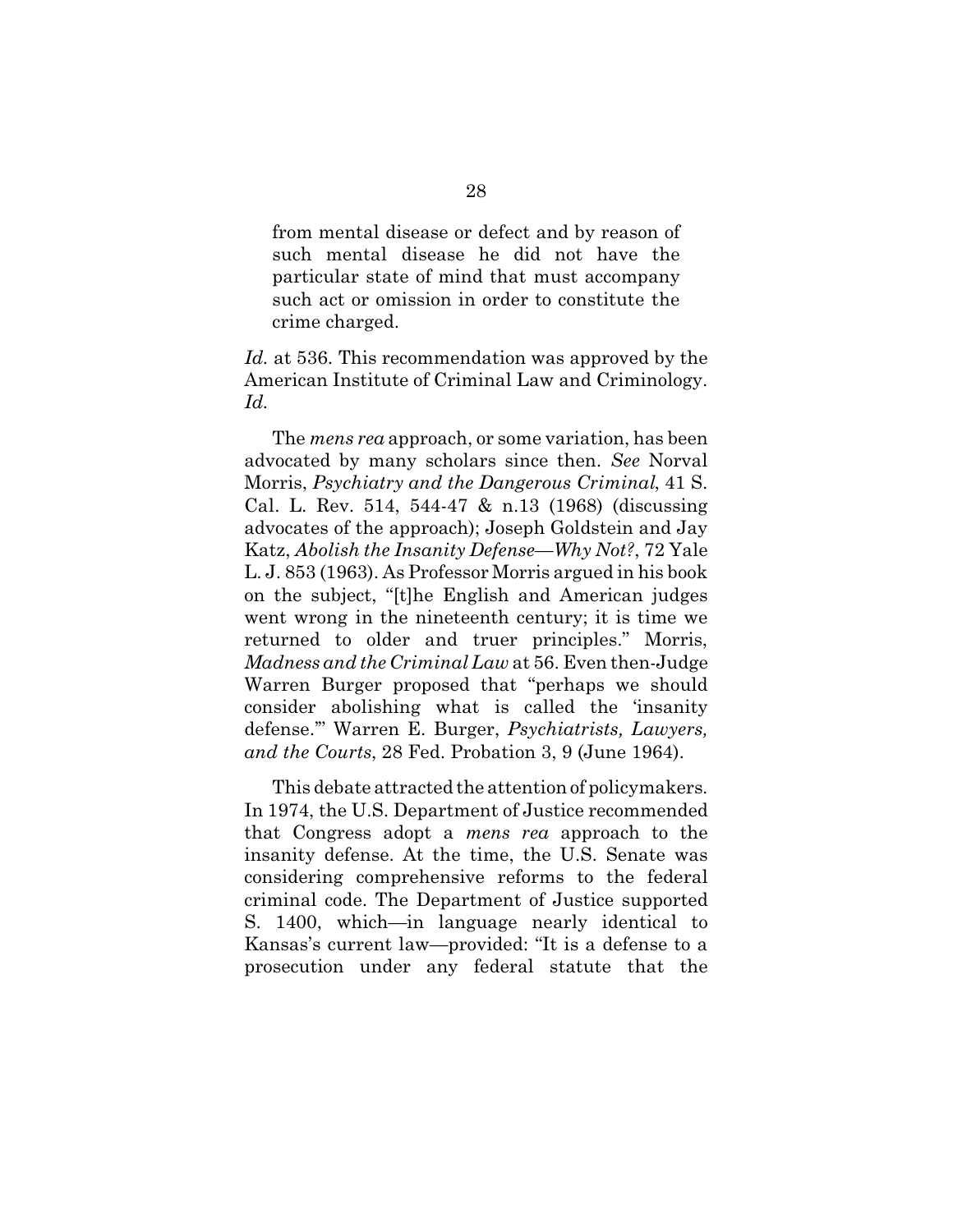defendant, as a result of mental disease or defect, lacked the state of mind required as an element of the offense charged. Mental disease or defect does not otherwise constitute a defense." Department of Justice Memorandum on Section 502 of the Criminal Code Reform Act (the Insanity Defense), *Reform of the Federal Criminal Laws: Hearings Before the Subcommittee on Criminal Laws and Procedure of the Senate Committee on the Judiciary*, 93d Cong., 2d Sess. 6813 (1974) ("*1974 Senate Hearings*"); *see also* William French Smith, *Limiting the Insanity Defense: A Rational Approach to Irrational Crimes*, 47 Mo. L. Rev. 605, 612, 615 (1982) (summarizing the Department's "years of thoughtful consideration" and recommendation to adopt the *mens rea* approach).

The Department of Justice was not alone. Its proposal to adopt the *mens rea* approach was "supported by bar associations[,] . . . the heads of the majority of the state psychiatric institutions who had been queried," and "62.5 percent of the queried psychiatrists." Testimony of Ronald L. Gainer for DOJ, *1974 Senate Hearings* at 6812. In fact, "the *mens rea* approach to the issue of insanity . . . attained support from a wide spectrum of psychiatrists, legal scholars, and professional groups. It . . . also had impressive bipartisan support in the Congress, by members representing a broad range of political and social views." Prepared Statement of David Robinson, Jr., *The Insanity Defense: Hearings Before the Senate Committee on the Judiciary*, 97th Cong., 2d Sess. 76 (1982) ("*1982 Senate Hearings*").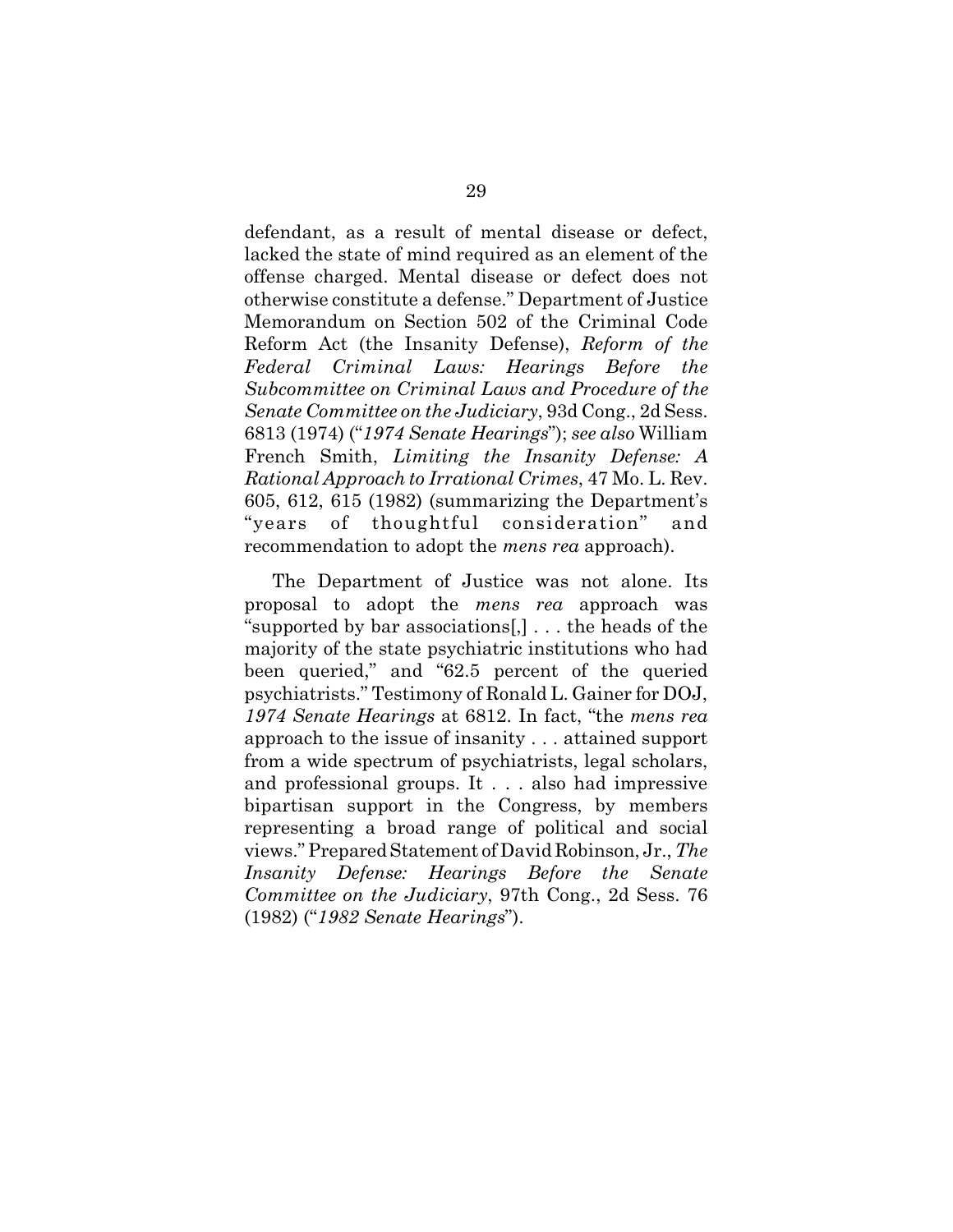In 1982, the Department of Justice reiterated its support for the *mens rea* approach before ultimately acceding to a legislative compromise. *See* Testimony of Hon. William French Smith, Attorney General of the United States, *1982 Senate Hearings* at 26-29; Testimony of D. Lowell Jensen, Assistant Attorney General, Criminal Division, U.S. Department of Justice, *1983 House Hearings* at 239-40.

At the time of the 1982 hearings, psychiatrists were so divided about the role of the insanity defense (and psychiatrists' role in proving and disproving it), the American Psychiatric Association was unwilling to take a position. *See* Statement by the American Psychiatric Association on the Issues Arising From the Hinckley Trial, *Insanity Defense in Federal Courts: Hearings Before the Subcommittee on Criminal Justice of the House Committee on the Judiciary*, 97th Cong., 2d. Sess. 58, 77 (1982). But Dr. Abraham L. Halpern, then president-elect of the American Academy of Psychiatry in the Law, testified in favor of the "total elimination of the exculpatory insanity rule" and its replacement with the *mens rea* approach. *1982 Senate Hearings* at 283; *see* Abraham L. Halpern, *The Insanity Defense: A Juridical Anachronism*, 7 Psychiatric Annals 398 (1977), *available at 1982 Senate Hearings* at 290.

And in 1983, the American Medical Association adopted a policy calling for the replacement of the affirmative defense of insanity with the *mens rea* approach. Committee Report, *Insanity Defense in Criminal Trials and Limitation of Psychiatric Testimony*, 251 J. Am. Med. Ass'n 2967, 2967 (1984). The AMA's Committee on Medicolegal Problems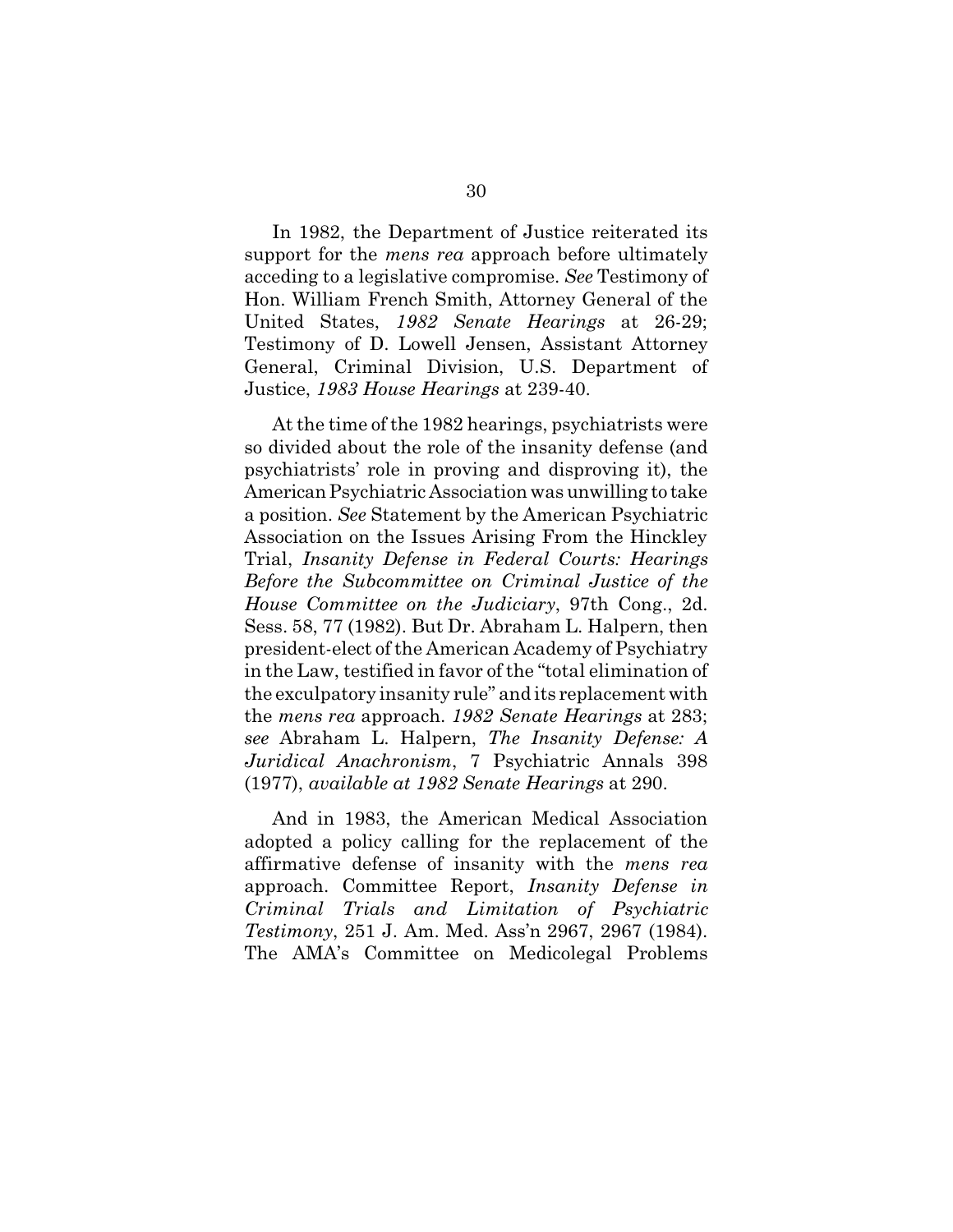produced a report on the issue which surveyed the history of the insanity defense and the ongoing debate. The report explained that "[t]he essential goal of an exculpatory test for insanity is to identify the point at which a defendant's mental condition has become so impaired that society may confidently conclude that he has lost his free will." *Id.* at 2978. But the report concluded that "[p]sychiatric concepts of mental illness are ill-suited to this task, even assuming the reliability of the highly subjective diagnostic criteria of mental illness." *Id.* Accordingly, the AMA believed that the *mens rea* test would be more appropriate based on the state of medical knowledge.

Although the *mens rea* approach was not adopted at the federal level, three other States—Montana, Idaho, and Utah—preceded Kansas in adopting it. Mont. Code Ann. § 46-14-102; Idaho Code § 18-207; Utah Code Ann.  $§$  76-2-305(1)(a).<sup>5</sup> The supreme courts of all three States have upheld the constitutionality of this approach. *See State v. Herrera*, 895 P.2d 359 (Utah 1995); *State v. Searcy*, 798 P.2d 914 (Idaho 1990); *State v. Korell*, 690 P.2d 992 (Mont. 1984). In addition, Alaska has adopted a very similar approach. While insanity remains an affirmative defense in Alaska, only the cognitive prong of *M'Naghten* remains; a requirement that the defendant know his actions were wrong—which Kahler argues is at the core of the insanity defense—has been abolished. Alaska Stat. § 12.47.010(a).

<sup>5</sup> In addition, Nevada adopted the *mens rea* approach the same year as Kansas, although its supreme court later held the approach unconstitutional. *See Finger v. State*, 27 P.3d 66 (Nev. 2001).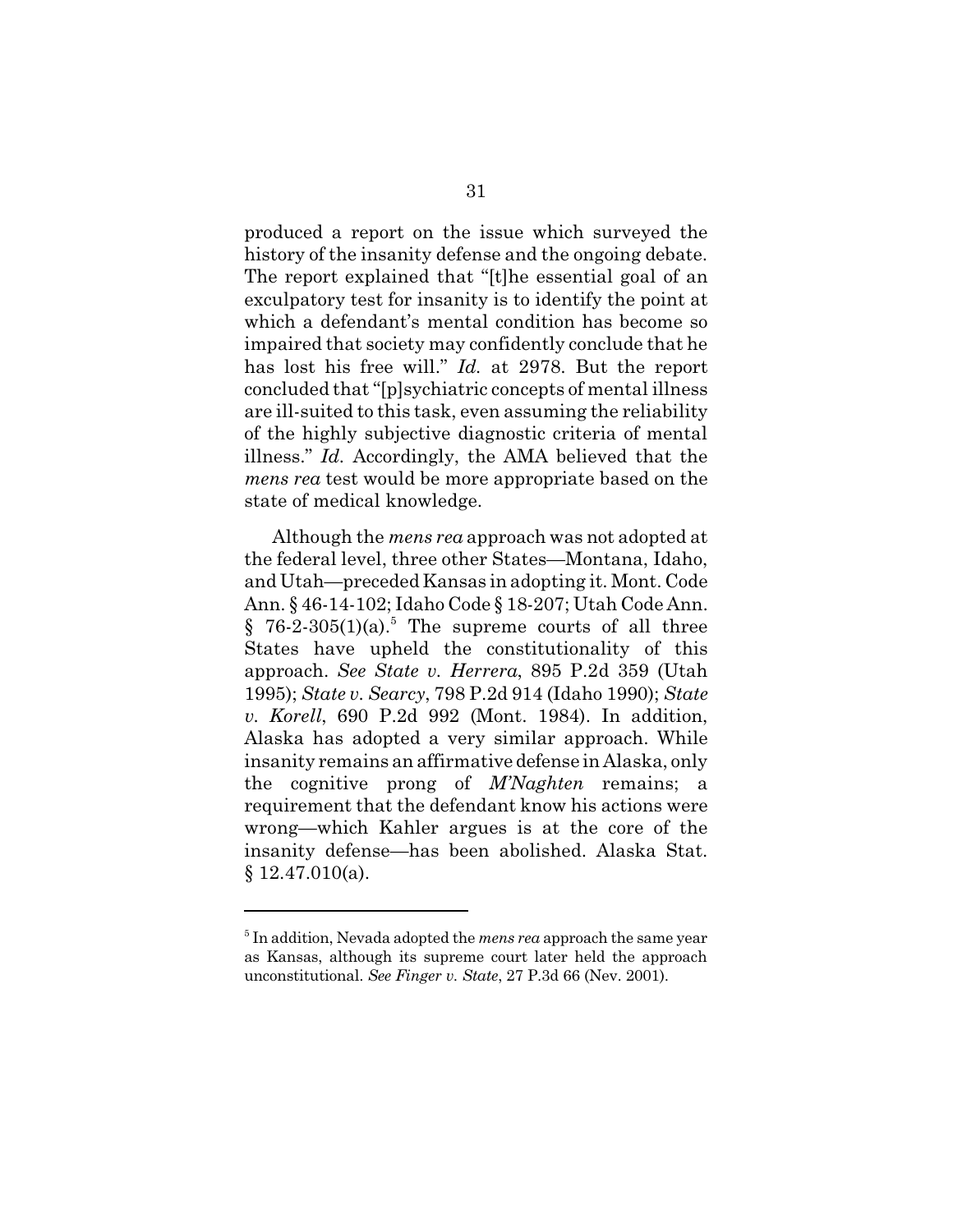In Kansas, support for the *mens rea* approach dates to at least the late 1970s. Raymond Spring, a law professor and former Dean of the Washburn University School of Law, was the leading advocate for the *mens rea* approach in Kansas and ultimately played a key role in convincing the Kansas Legislature to adopt it. *See* Raymond L. Spring, *The End of Insanity: Common Sense and the Insanity Defense* (1983); J.A. 290, 327-30, 338-39. Kahler's suggestion that the Kansas Legislature's adoption of the *mens rea* approach was a knee-jerk, "misinformed reaction to a pair of headlinegrabbing cases" is wrong. Pet. Br. at 12. Professor Spring's support for and advocacy of the *mens rea* approach predates the cases Kahler mentions. *See* Raymond L. Spring, *The End of Insanity*, 19 Washburn L.J. 23 (1979). And, as demonstrated above, the *mens rea* approach has an even longer historical pedigree.

5. Historically, a variety of tests and combinations thereof have been used to define insanity. In addition to the *mens rea* approach, these include:

- Requiring a total lack of understanding or reason. This was often tied to a lack of *mens rea* on the theory that a person completely deprived of understanding could not form criminal intent. Later, this test was also used in conjunction with early references to good and evil or right and wrong, as in *Earl Ferrers's Case*. *See supra* Part I.A.3.
- Hale's understanding-of-a-14-year-old test, which was based on the concept of *mens rea*.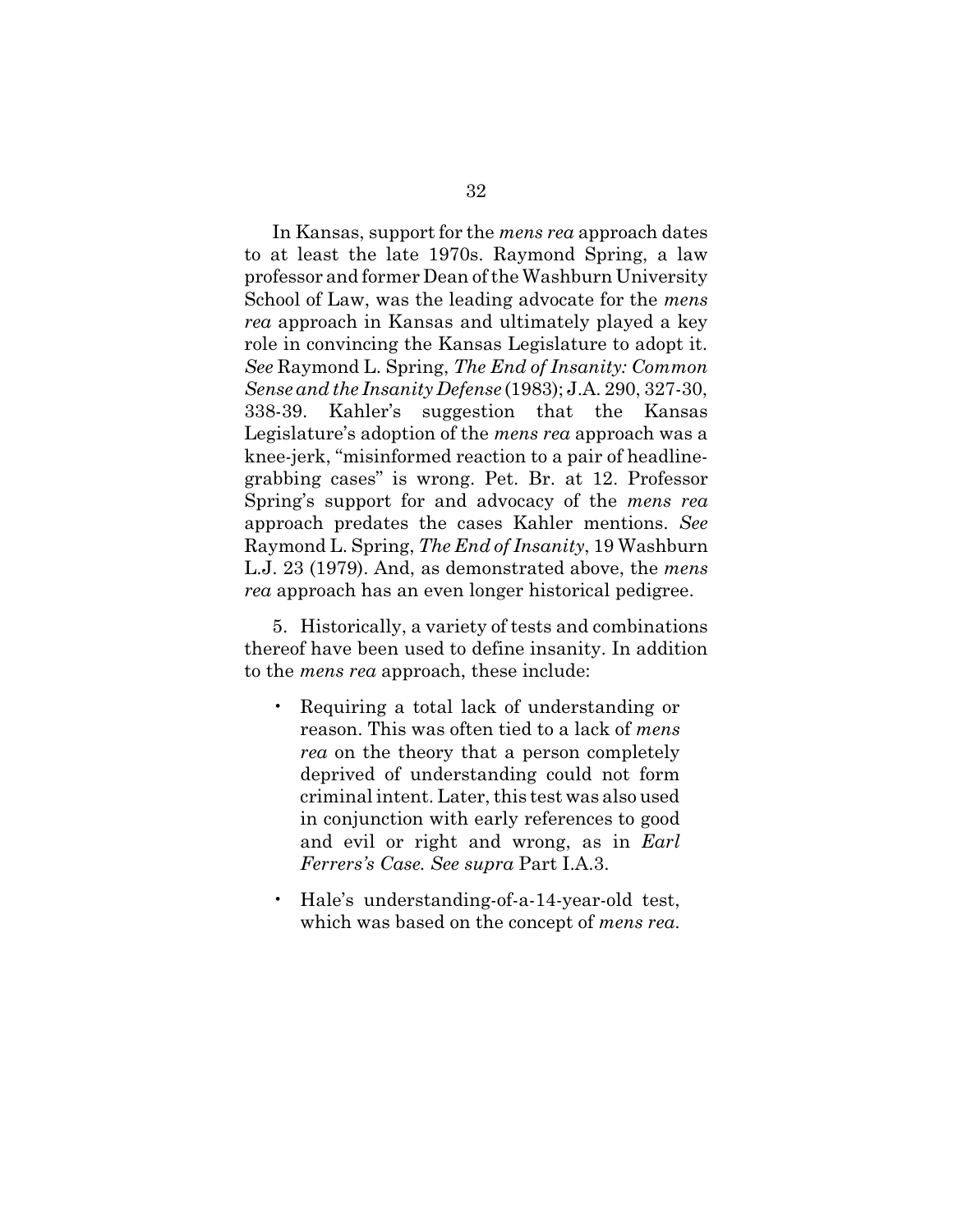- Fitzherbert's test, defining an insane person as one "who cannot account or number twenty pence, nor can tell who was his father or mother, nor how old he is, etc., so as it may appear he hath no understanding of reason what shall be for his profit, or what for his loss," but excluding a person who has "such understanding that he know and understand his letters, and do read by teaching of another man." Quoted in Glueck, *Mental Disorder and the Criminal Law* at 129
- The "wild beast" test. *See Rex v. Arnold*, 16 How. St. Tr. 695 (1724).
- The irresistible impulse test. While this is often combined with a version of the rightand-wrong test, as in the ALI formulation, this is not always the case. For instance, in *United States v. Currens*, 290 F.2d 751 (3d Cir. 1961), the Third Circuit adopted a control test asking whether the defendant "possessed substantial capacity to conform his conduct to the requirements of the law" that specifically excluded the question of whether the defendant knew the difference between right and wrong. *Id.* at 772, 775.
- The "product" test, which excuses a defendant if the crime was a product of mental disease or defect. *See State v. Pike*, 49 N.H. 399 (1869); *Durham v. United States*, 214 F.2d 862 (D.C. Cir. 1954). Although Kahler argues that the right-and-wrong test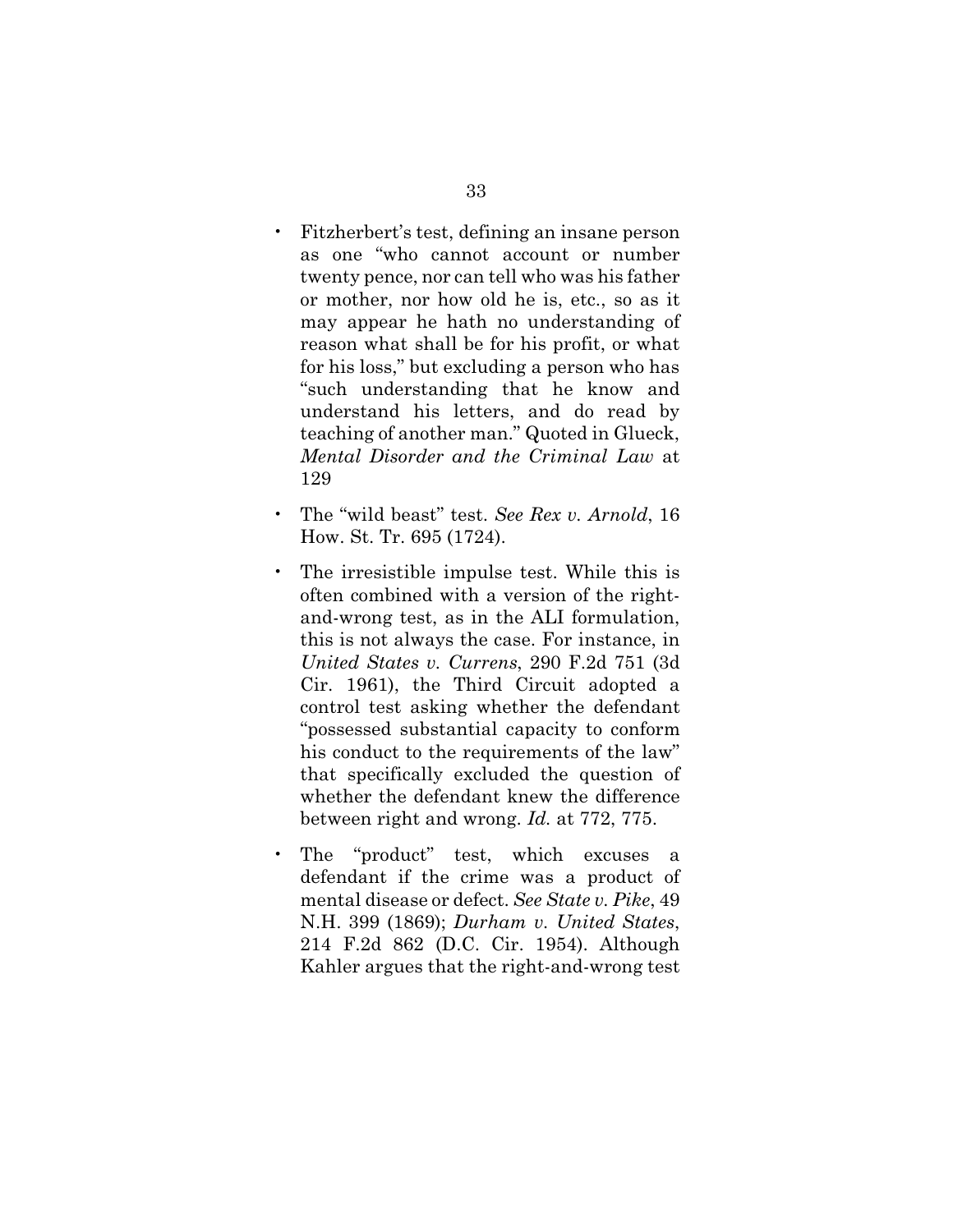is subsumed in the product test, the vagueness of the product test leaves this less than clear. Certainly, the jury is not specifically instructed that the defendant must have been unable to distinguish right from wrong to be excused.

The variety of other insanity tests that have been used over time demonstrate that the right-and-wrong test is not so deeply rooted in our history and tradition as to become a fundamental right.

Even when it comes to the right-and-wrong test, there are profound disagreements about the meaning and implementation of that test. In particular, courts and legislatures have divided on whether "wrong" refers to moral wrong or criminal wrong. *See, e.g.*, Model Penal Code § 4.01(1) (referring to "criminality" while suggesting "wrongfulness" as a potential alternative). While Kahler tries to gloss over this distinction, these are very different concepts. A person may know that an action is against the law and yet believe that it is morally justified. Given the frequent use of a "criminality" standard, it cannot be said that the Due Process Clause requires knowledge of moral wrongfulness for criminal culpability. Likewise, the fact that knowledge of moral wrongfulness alone is sufficient in other jurisdictions demonstrates that a knowledge-of-criminality requirement is not deeply rooted in our history and tradition. These are essentially two different right-and-wrong tests, and the significant differences between the two demonstrate that neither is required by due process.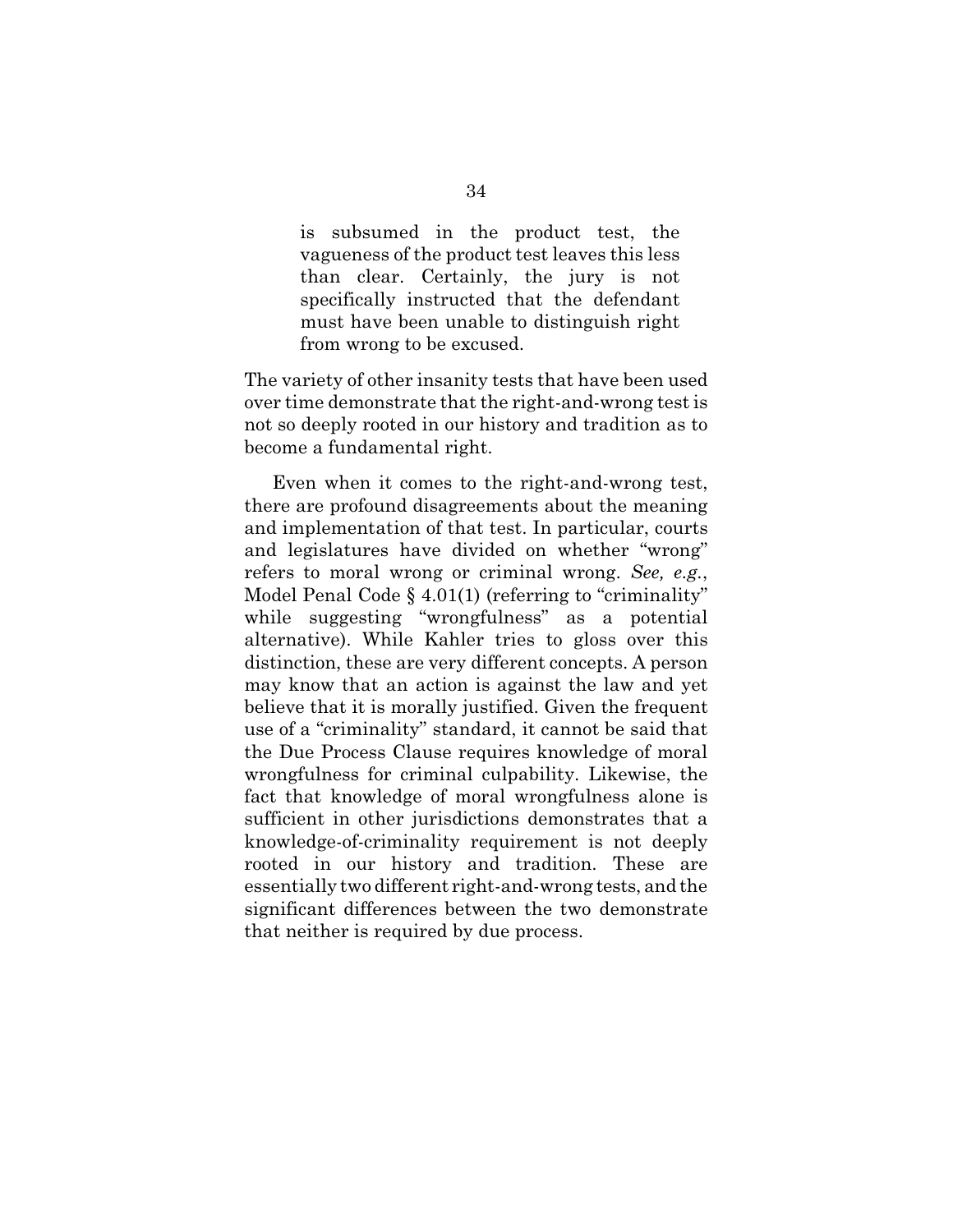There is also no agreement whether knowledge of right and wrong refers to those concepts in the abstract or whether it means that defendants must have known that their specific conduct was wrong. *See* Christopher Slobogin, *An End to Insanity: Recasting the Role of Mental Disability in Criminal Cases*, 86 Va. L. Rev. 1199, 1207 (2000) (distinguishing "general" ignorance of the law from "specific" ignorance of the law). Many of the earlier references to distinguishing between good and evil or between right and wrong meant the concepts generally. *See* Walker, *Crime and Insanity in England* at 111; Glueck, *Mental Disorder and the Criminal Law* at 216; *People v. Schmidt*, 216 N.Y. 324, 331 (1915) (Cardozo, J.). For instance, in *Bellingham's Case*, Lord Mansfield stated that allowing a person to be excused just because he believed his actions were right would be a "pernicious" doctrine. 1 Collinson on Lunacy at 670-71. Instead, "[i]f such a person were capable, *in other respects*, of distinguishing right from wrong, there was no excuse for any act of atrocity which he might commit under this description of derangement." *Id*. at 672 (emphasis added). Under this test, a person who understands that murder is wrong generally would not be excused just because he believed a specific murder was morally justified.

*M'Naghten* shifted away from this approach, allowing a defendant to escape criminal liability when he can demonstrate "that he did not know he was doing what was wrong." 8 Eng. Rep. at 722. The judges acknowledged that the question had often been presented as knowledge of right and wrong "generally and in the abstract," but they suggested that it would be more accurately framed "with reference to the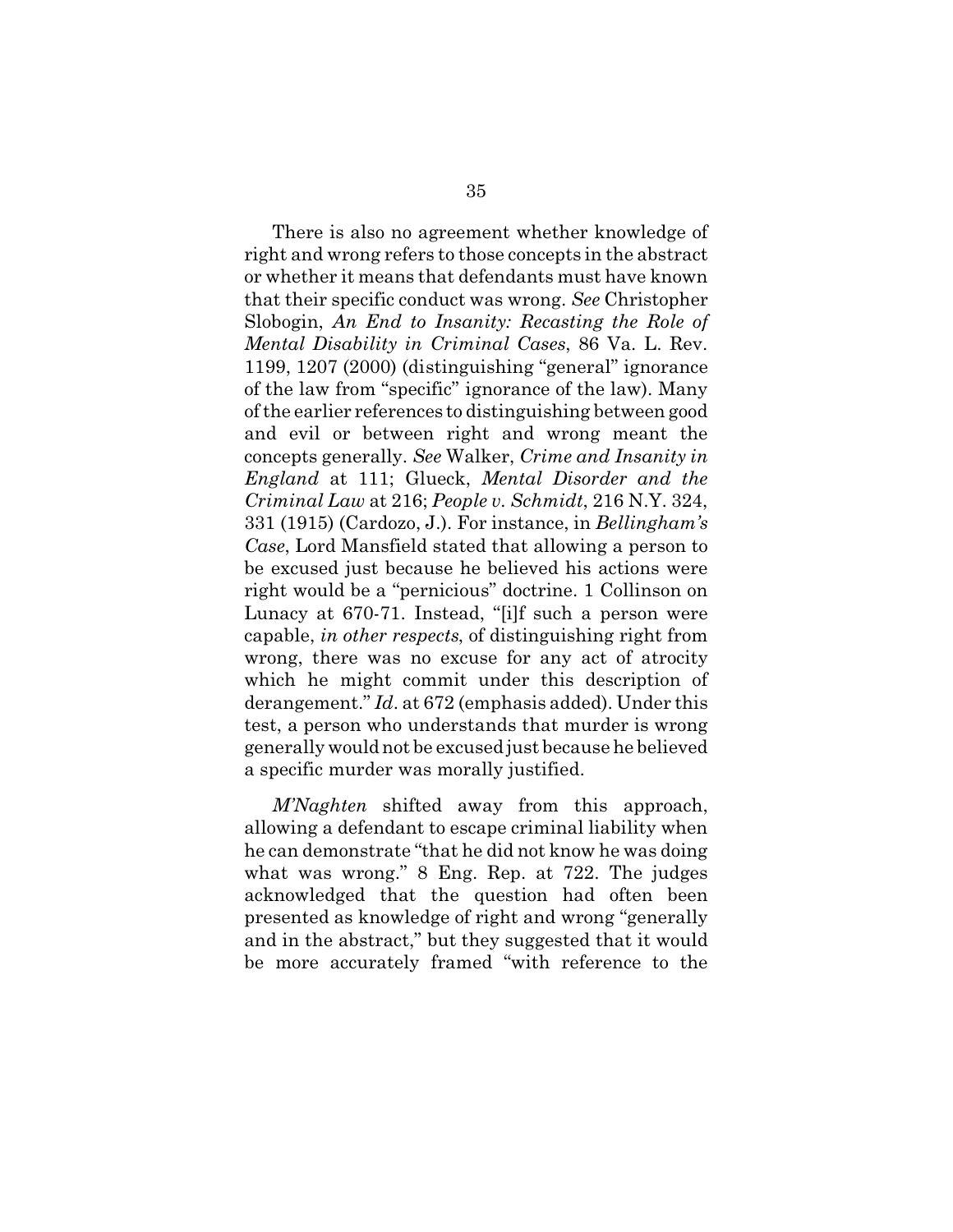party's knowledge of right and wrong in respect to the very act with which he is charged." *Id.* at 722-23. This was a significant change. In fact, then-Judge Warren Burger once described *M'Naghten* as abolishing the right-and-wrong test for this reason. 28 Fed. Probation at 4. To the extent Kahler is arguing that a defendant must have knowledge that his specific conduct was wrong, this test is not as historically grounded as Kahler would have the Court believe.

In addition, many States have narrowed the scope of the insanity defense by excluding defendants with certain mental diseases or defects. The Model Penal Code provides that "the terms 'mental disease or defect' do not include an abnormality manifested only by repeated criminal or otherwise antisocial conduct." Model Penal Code § 4.01(2). The federal government and some States require that the mental disease or defect be "severe." *See, e.g.*, 18 U.S.C. § 17(a); Ala. Code § 13A-3-1(a); Ind. Code Ann. § 35-41-3-6(b); Ohio Rev. Code Ann. § 2901.01(A)(14); Tenn. Code Ann. § 39-11- 501(a). Other States have excluded specific conditions, such as personality disorders. *See* Or. Rev. Stat. § 161.295(1). The fact that States have restricted the right-and-wrong insanity test to only a certain subset of mentally ill offenders again demonstrates that this test is not recognized as fundamental.

As this Court recognized in *Clark*, "[h]istory shows no deference to *M'Naghten* that could elevate its formula to the level of fundamental principle, so as to limit the traditional recognition of a State's capacity to define crimes and defenses." 548 U.S. at 749. This is equally true of the second prong of *M'Naghten* as it is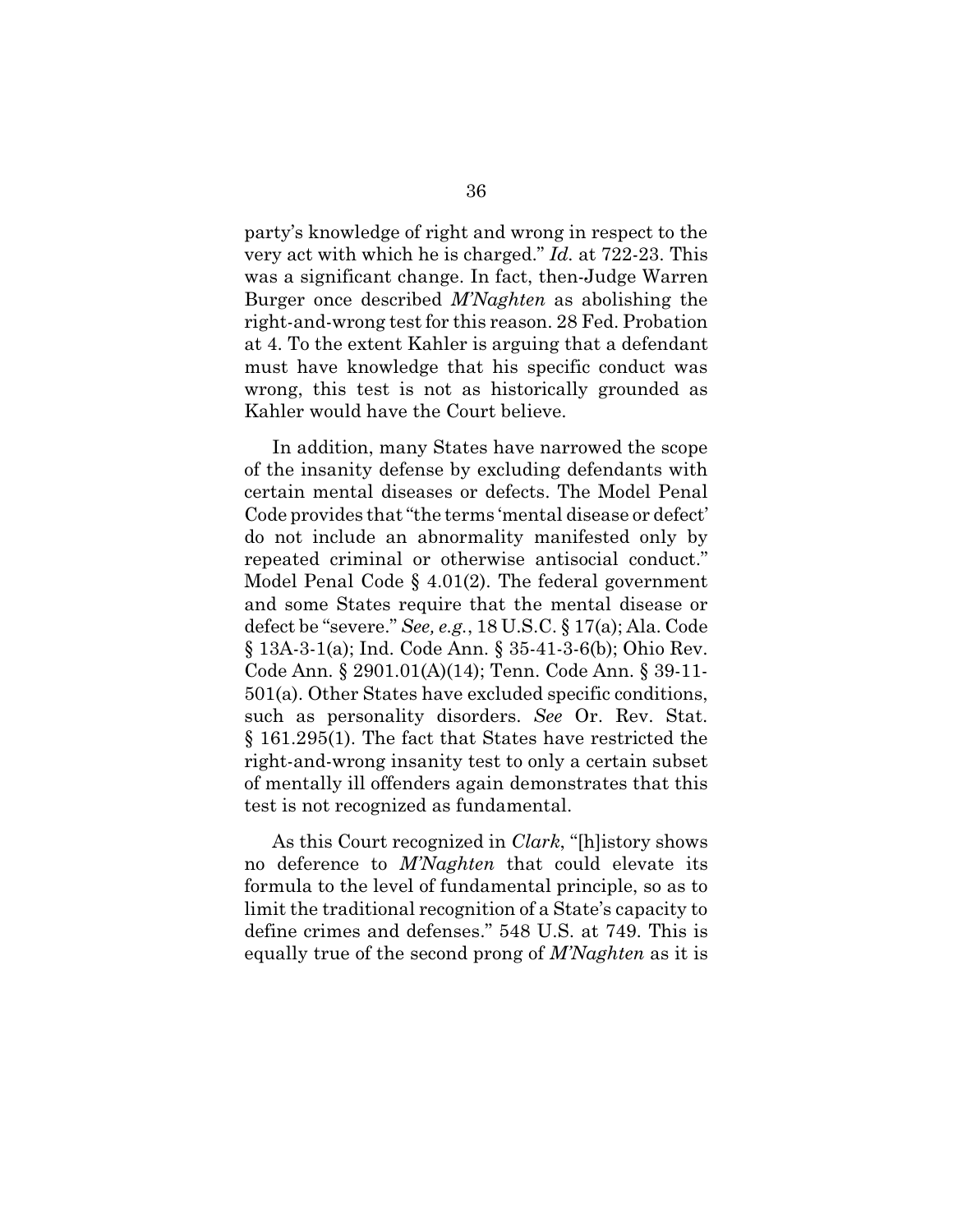of the entire test. And so, just as Arizona could eliminate the cognitive incapacity prong of *M'Naghten*, States are free to eliminate the knowledge of wrongness prong and to allow culpability to be established by proof of *mens rea*.

## **B. As this Court has previously recognized, the Due Process Clause does not mandate a particular insanity test.**

This Court has repeatedly held that the Due Process Clause leaves States with substantial flexibility to determine the substance of their criminal law, and this flexibility is at its zenith with it comes to the question of insanity. As explained in *Leland v. Oregon*, 343 U.S. 790 (1952), the "choice of a test of legal sanity involves not only scientific knowledge but questions of basic policy as to the extent to which that knowledge should determine criminal responsibility. This whole problem has evoked wide disagreement among those who have studied it." *Id.* at 801. The dissenters in *Leland* agreed on this point:

At this stage of scientific knowledge it would be indefensible to impose upon the States, through the due process of law which they must accord before depriving a person of life or liberty, one test rather than another for determining criminal culpability, and thereby to displace a State's own choice of such a test . . . .

*Id.* at 803 (Frankfurter, J., dissenting).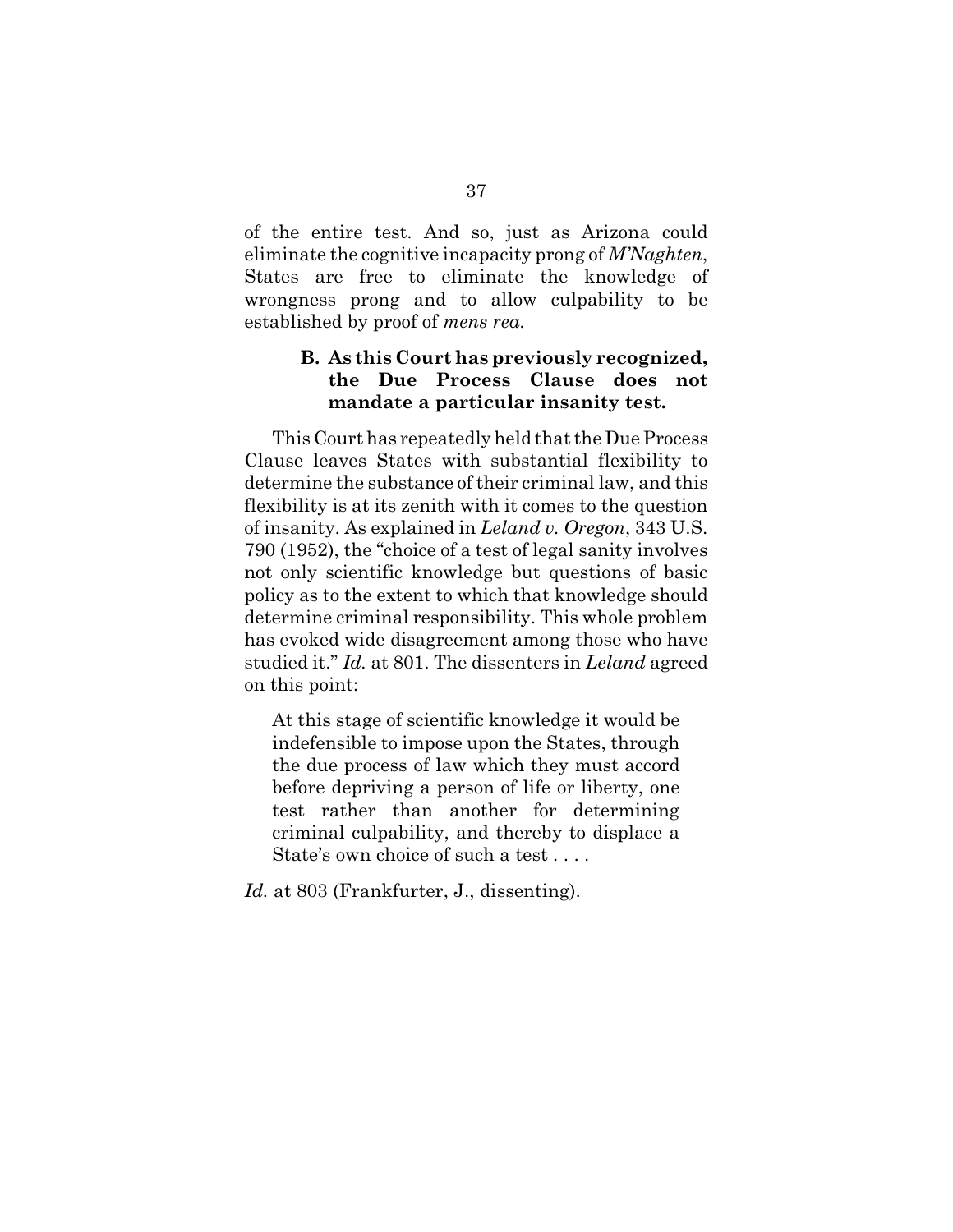The Court reiterated this point in *Powell v. Texas*, 392 U.S. 514 (1968):

We cannot cast aside the centuries-long evolution of the collection of interlocking and overlapping concepts which the common law has utilized to assess the moral accountability of an individual for his antisocial deeds. The doctrines of *actus reus*, *mens rea*, insanity, mistake, justification, and duress have historically provided the tools for a constantly shifting adjustment of the tension between the evolving aims of the criminal law and changing religious, moral, philosophical, and medical views of the nature of man. This process of adjustment has always been thought to be the province of the States.

*Id.* at 535-36 (opinion of Marshall, J.); *see also id.* at 545-46 (Black, J., concurring) (explaining that "to impose constitutional and doctrinal rigidity" with regard to insanity "seems absurd in an area where our understanding is even today so incomplete").

And in *Clark*, after explaining that history shows no deference to the *M'Naghten test*, the Court held "that the insanity rule, like the conceptualization of criminal offenses, is substantially open to state choice," particularly given the complex medical questions involved. 548 U.S. at 752-53 ("For medical definitions devised to justify treatment, like legal ones devised to excuse from conventional criminal responsibility, are subject to flux and disagreement.").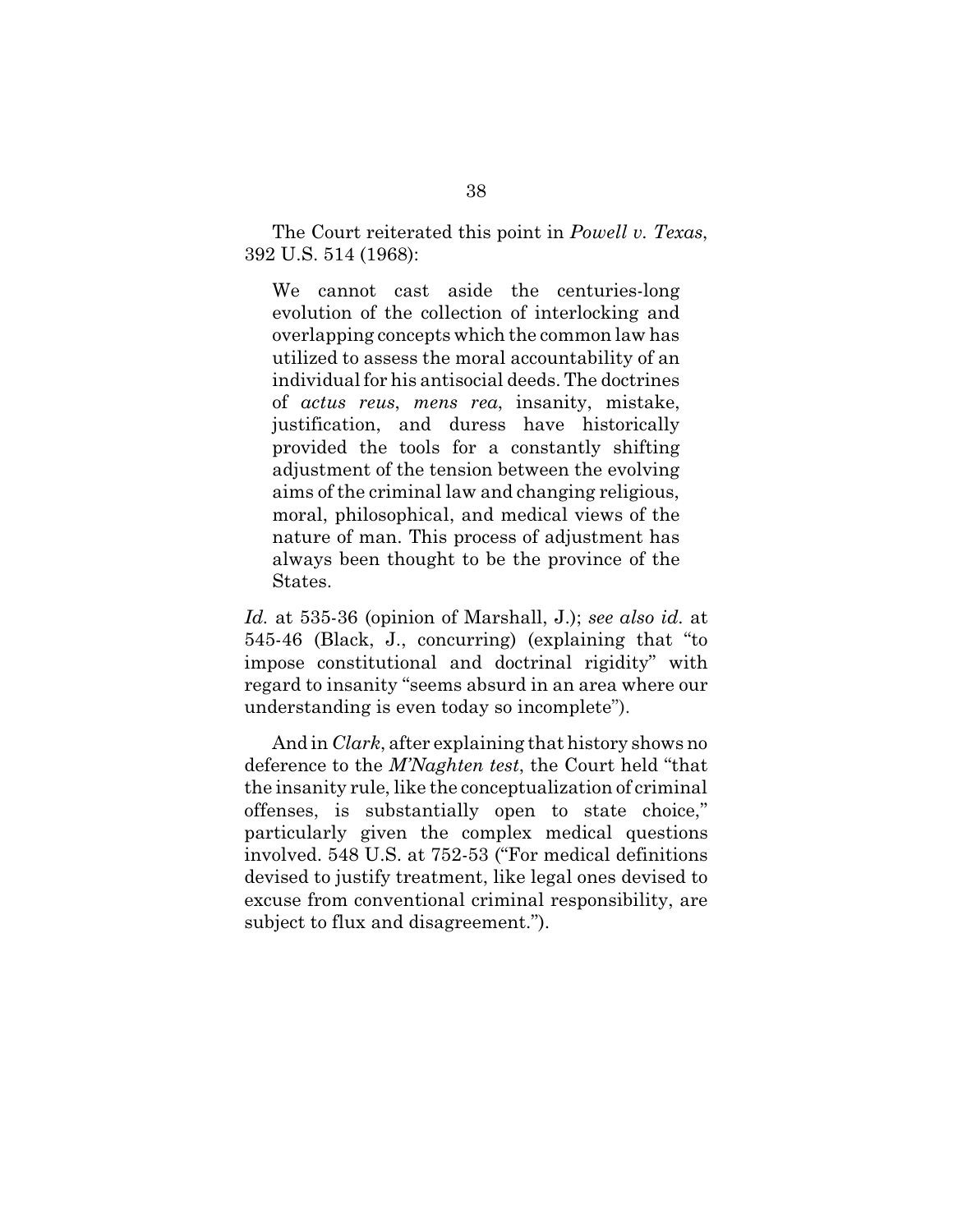Thus, States have the "freedom to determine whether, and to what extent, mental illness should excuse criminal behavior." *Foucha v. Louisiana*, 504 U.S. 71, 88-89 (1992) (O'Connor, J., concurring) ("The Court does not indicate that States must make the insanity defense available."). Nothing in our history or tradition undermines this view.

In light of these cases, a leading treatise on criminal law declares that "state legislatures are seemingly not barred by the federal constitution from abolishing the insanity defense, as long as the defendant is entitled to a *mens rea* 'defense.'" Joshua Dressler, *Understanding Criminal Law*, 340 (2018) (8th ed.). This conclusion is buttressed by the fact that this Court has never held that the Constitution prohibits States from adopting strict liability crimes. *See, e.g.*, *United States v. Freed*, 401 U.S. 601, 607 (1971). Thus, "it would seem to follow that a state may take the less drastic approach of retaining the element of *mens rea*, while repealing the defense of insanity, as long as the prosecution is required to prove beyond a reasonable doubt that the defendant had the requisite mental state." Dressler, *Understanding Criminal Law* at 340*.*

The criminal responsibility of the mentally ill is subject to continuing debate by policymakers and scholars. "There being such fodder for reasonable debate about what the cognate legal and medical tests should be, due process imposes no single canonical formulation of legal insanity." *Clark*, 548 U.S. at 753.

Attempting to constitutionalize these matters would be a radical shift in this Court's jurisprudence. And it would draw this Court into a quagmire of difficult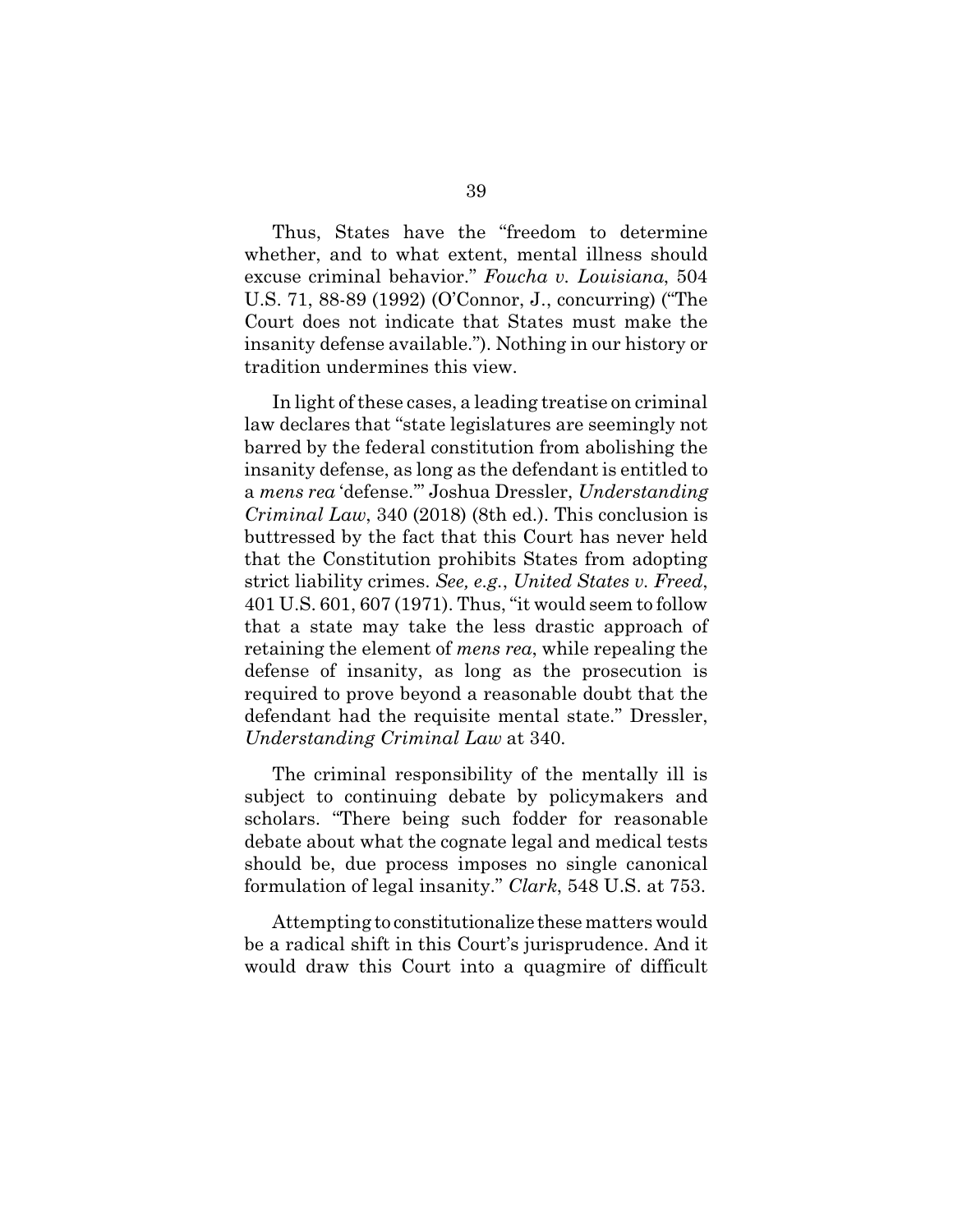questions, such as the meaning of "wrong," whether general awareness of right and wrong is sufficient (as opposed to knowledge of the wrongfulness of the specific conduct in question), and what specific mental diseases or defects trigger a right to the defense. This Court has wisely left such matters to the States.

## **C. Kansas has reasonably determined that individuals who voluntarily and intentionally commit a crime are blameworthy, even if they do not believe their actions are wrong.**

Kahler argues that those who are morally blameless should be exempted from criminal liability, but that begs the question of who is morally blameless. That is a question the States should have freedom to address. *See Powell*, 392 U.S. at 545 (Black, J., concurring) ("The legislatures have always been allowed wide freedom to determine the extent to which moral culpability should be a prerequisite to conviction of a crime.").

1. Kansas has reasonably determined that individuals who voluntarily and intentionally kill another human being are culpable, even if they do not recognize their actions are wrong. Of course, the extent of their culpability may still be relevant in determining the appropriate punishment. *See* Kan. Stat. Ann. § 21- 6815(c)(1)(C); Kan. Stat. Ann. § 21-6625(a)(6).

The fact that someone does not understand that what they are doing is morally wrong does not render them blameless. After all, terrorists who kill in the name of religion may sincerely believe that their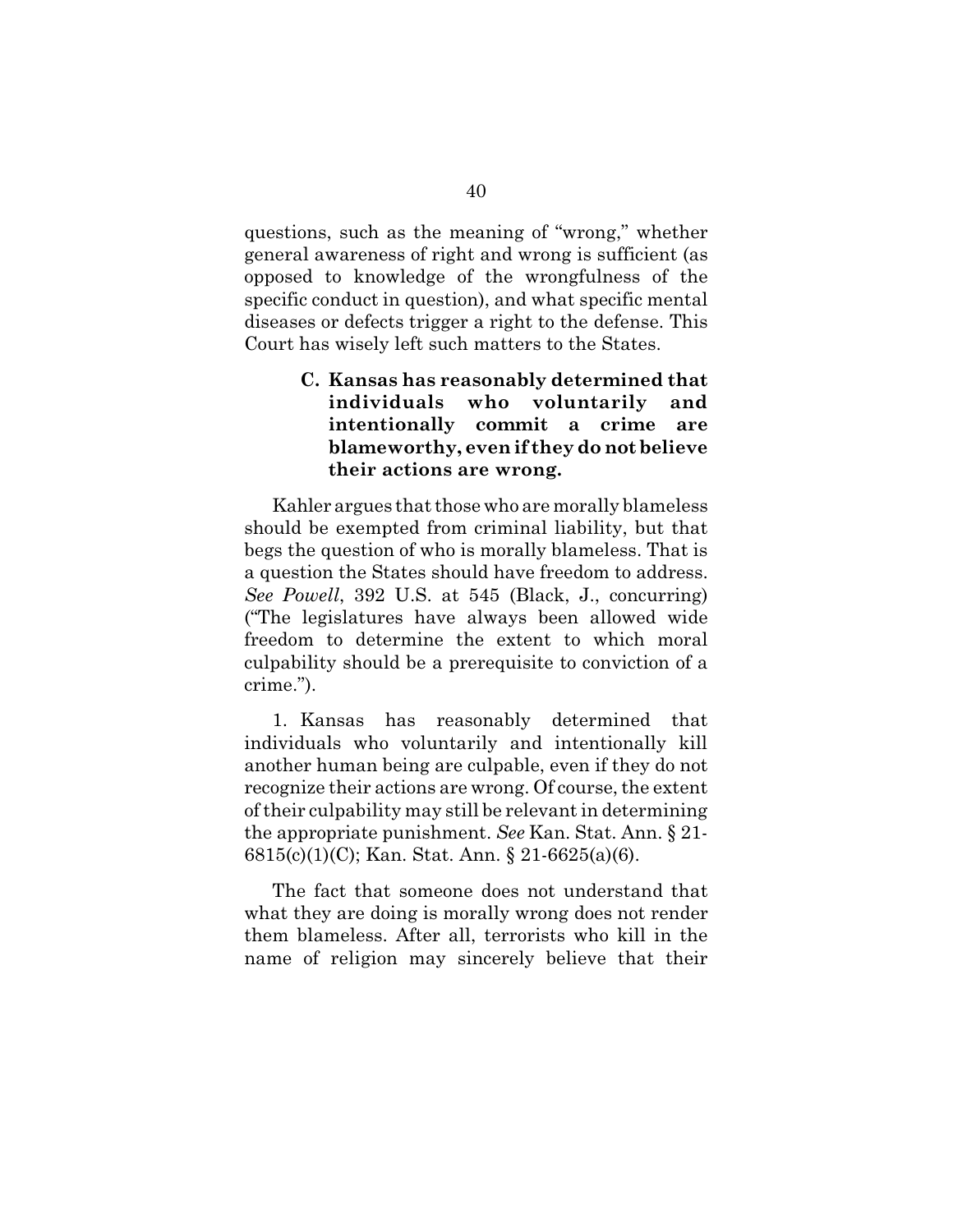conduct is morally justified or even morally required. But few Americans would consider someone like Osama bin Laden to be morally blameless. The same is true of individuals who murder abortion doctors, believing that their actions are morally justified because they are saving the lives of the unborn. *See, e.g.*, *State v. Roeder*, 336 P.3d 831, 838-39, 844-46 (Kan. 2014) (murder of Dr. George Tiller). There are many other scenarios involving everyone from white supremacists to euthanasia doctors—where people commit crimes believing that their actions are morally justified. But they are still culpable.

Kahler will no doubt respond that his proposed rule only applies to those who do not know their actions are wrong *because of* mental illness, but this response is wholly unsatisfactory. First, it is not inconceivable that many individuals whose religious, philosophical, or racist beliefs are so strong that they believe murder is morally justified suffer from some degree of mental illness.

More fundamentally, it is not clear why mental illness should be treated differently than other factors that influence human behavior. The common argument seems to be that severe mental illness can deprive a person of free choice, but there are at least two problems with this argument. "First, it makes the assumption that whether or not someone is responsible for his acts is a yes/no question, when obviously it is on a continuum and poses a difficult question of linedrawing." Norval Morris, *Should the Insanity Defense Be Abolished: An Introduction to the Debate*, 1 J.L. & Health 113, 121 (1986); *see also* Morris, *Madness*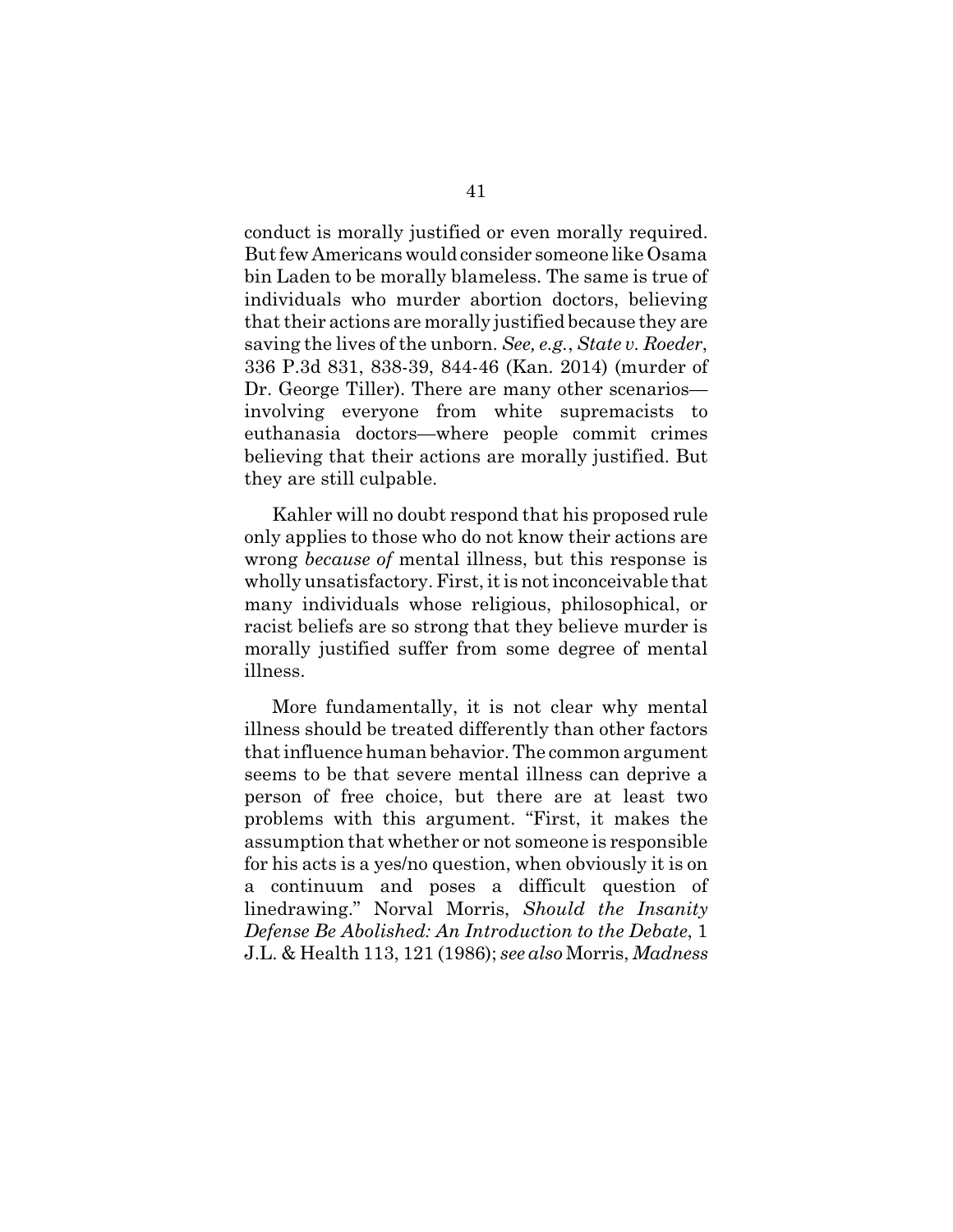*and the Criminal Law* at 61 ("[I]n states of consciousness neither polar condition exists."). Kansas law requires a voluntary act as well as *mens rea*, so some degree of choice is required for criminal liability.

Second, this argument assumes "that defects in a person's ability to choose are to be given a larger exculpatory effect than all other pressures on human behavior. It assumes that the psychotic is more morally innocent than the person gravely sociologically deprived and pressed towards criminality. The validity of that assumption is questionable." Morris, 1 J.L. & Health at 121; *see also* Morris, *Madness and the Criminal Law* at 63 ("Social adversity is grossly more potent in its pressure toward criminality . . . than is any psychotic condition."). "[W]hile some people do seem to have more difficulty choosing the right behavior than others, determining who has the most difficulty is probably impossible," and even if it could be done "it is unlikely that serious mental illness or irrationality would provide the right dividing line." Slobogin, 86 Va. L. Rev. at 1238.

Even when it comes to mentally ill offenders, knowledge of wrongfulness is not recognized as necessary for moral blame. Otherwise psychopaths, who are often excluded from the insanity defense, would be considered morally blameless. *See* Christopher Slobogin, *A Defense of the Integrationist Test as a Replacement for the Special Defense of Insanity*, 42 Tex. Tech. L. Rev. 523, 525-26 (2009) ("[T]he paradigmatic example of an offender who cannot emotionally appreciate the wrongfulness of his act is the psychopath, who is incapable of empathy and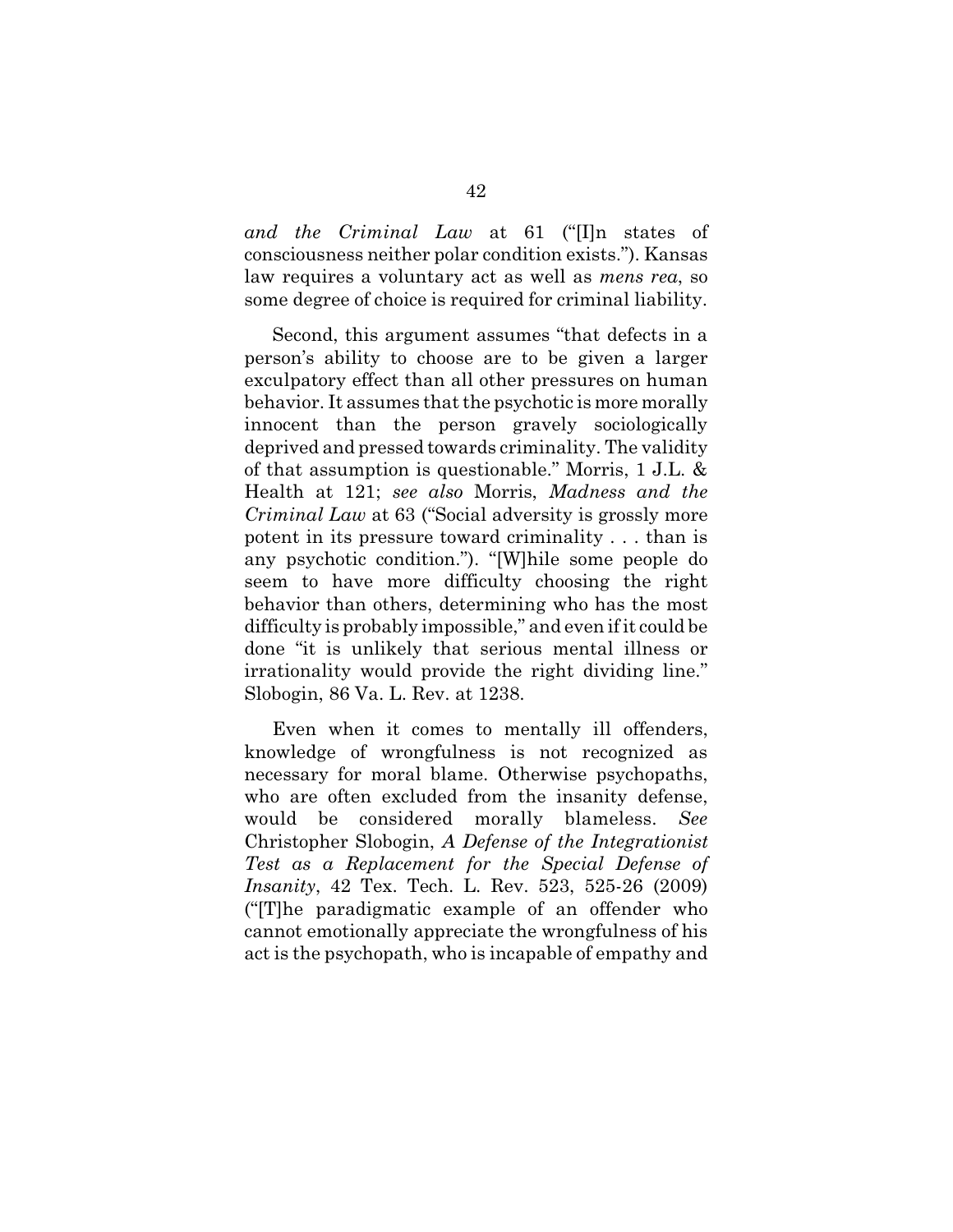remorse."). Yet, "[o]utside of philosophy departments, virtually no one is willing to excuse these individuals, who occupy between 20-30% of the prison cells in this country and are often viewed as evil incarnate." *Id.* 

The same is true even with respect to people suffering from psychosis. These people, "like people who are not mentally ill, often commit crimes out of anger, frustration, jealousy, and hate. They should not be excused simply because they have a particular diagnosis, a confused thought process, or 'uncorrectable' perceptions about the world." *Id.* at 536 ("John Hinckley, Ted Kaczynski, and Charles Manson all had schizophrenia and all were highly delusional at times, with fixed false beliefs about their situation. Yet none of these people should have been excused.").

Finally, Kahler and his amici cite several religious sources to argue that knowledge of good and evil is required for moral culpability. Pet. Br. at 12, 18-20. Of course, it is not the role of this Court to determine what is true in matters of religion. But to the extent those religious-based arguments are relevant, there is a wellfounded theological basis to believe that those who do evil are morally blameworthy even when they do not personally recognize that their actions are evil. *See, e.g.*, Isaiah 5:20 ("Woe to those who call evil good and good evil . . . ."); Augustine, *On Free Will*, in *Augustine: Earlier Writings*, 202-03 (J.H.S. Burleigh ed., 2006) ("All that a man does wrongfully in ignorance, and all that he cannot do rightly though he wishes, are called sins because they have their origin in the first sin of the will when it was free."). While the theological debate is beyond the scope of this brief—and the role of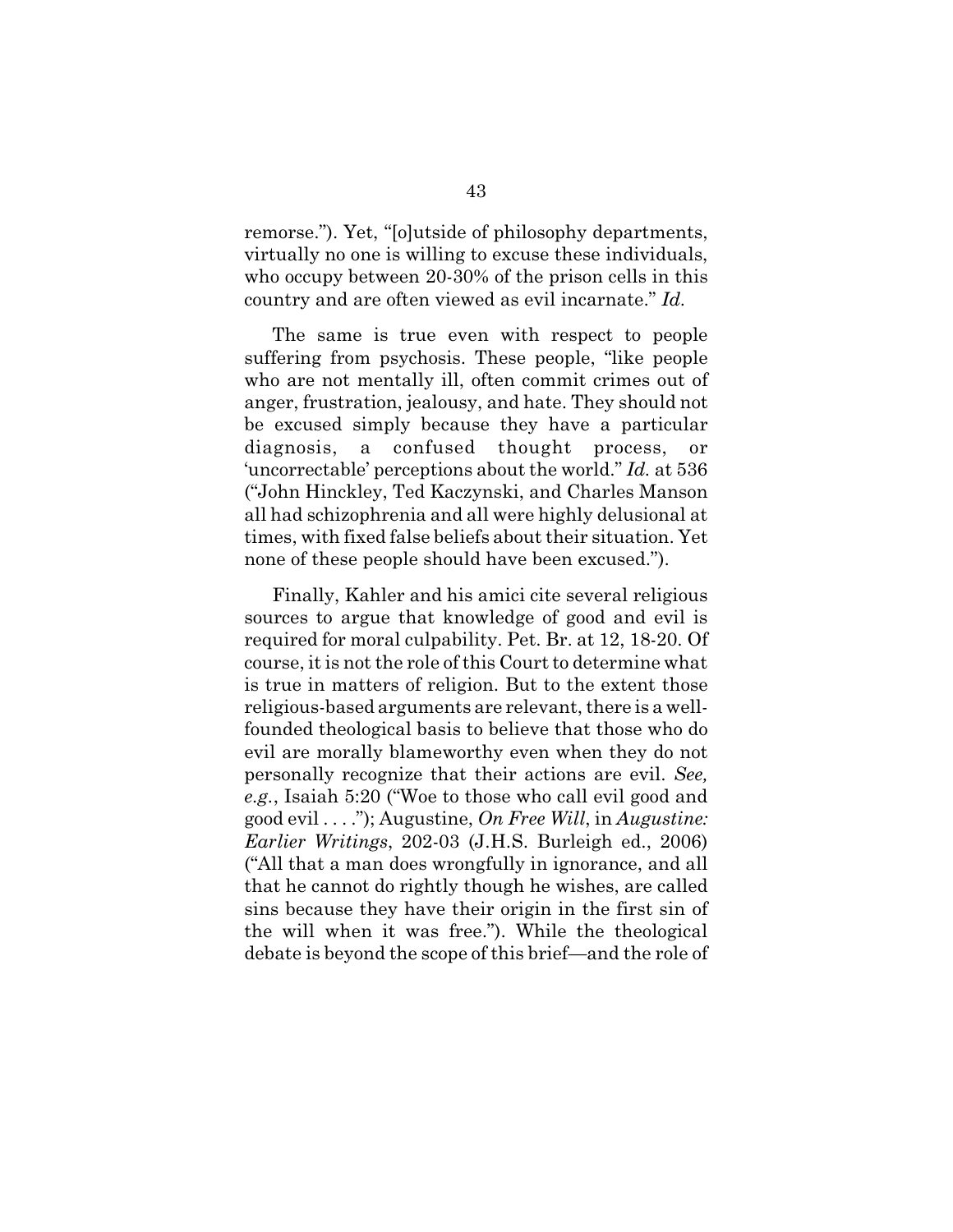this Court—to resolve, suffice it to say that theological views on the moral culpability of those who do not recognize their actions are wrong are not as one-sided as Kahler suggests.

2. Just as knowledge that one's conduct is morally wrong is not required for culpability, neither is knowledge of its criminality. After all, it is a longstanding principle that knowledge of the law is not required for criminal culpability. *See*, *e.g.*, *McFadden v. United States*, 135 S. Ct. 2298, 2304 (2015). Society frequently punishes people who may not have known that their actions were criminal. Kansas has reasonably determined that there is no basis for creating an exception to this general principle for a certain subset of the mentally ill.

Indeed, the judges in *M'Naghten* contradicted themselves on this issue. They explained that a delusional person is nevertheless punishable "if he knew at the time of committing such crime he was acting contrary to law; by which expression we understand your Lordships to mean the law of the land." 8 Eng. Rep. at 722. But in addressing how the jury was to be instructed, the judges insisted on the ambiguous term "wrong" because a term like "criminal" "might tend to confound the jury, by inducing them to believe that an actual knowledge of the law of the land was essential in order to lead to a conviction; whereas the law is administered upon the principle that everyone must be taken conclusively to know it." *Id.* at 723.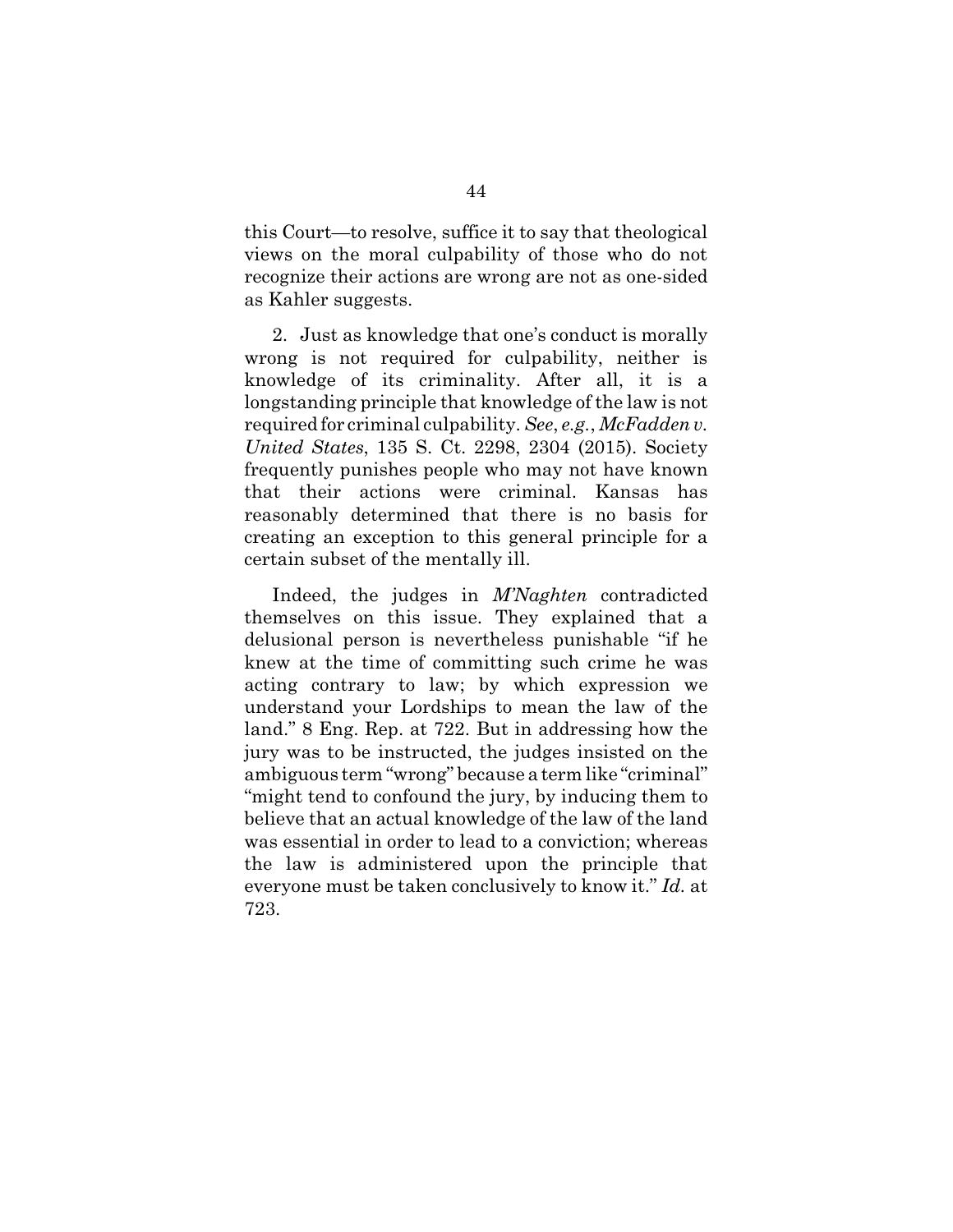Neither knowledge that conduct is morally wrong nor knowledge that it is criminal is necessary for criminal culpability.

3. In any event, the concern about moral blamelessness is certainly not present here. Twelve members of the jury, who were free to consider any mental health evidence or arguments that Kahler wished to present, concluded that Kahler should be sentenced to death for the four callous murders. They would not have reached that conclusion if Kahler were morally blameless.

## **II. Kansas's** *Mens Rea* **Approach to Insanity Does Not Violate the Eighth Amendment.**

In his briefs before the Kansas Supreme Court, Kahler did not argue that Kansas's *mens rea* approach to insanity violates the Eighth Amendment. As a result, the Kansas Supreme Court did not address this issue. Thus, Kahler's Eighth Amendment claim is not properly before this Court. Br. in Opp. at 20-21. The argument lacks merit in any event.

## **A. Kahler's Eighth Amendment claim is not properly before this Court.**

This Court has routinely refused to consider issues not raised or addressed below. In cases arising from state courts, this Court has expressed inconsistent views on whether this rule is jurisdictional or merely prudential. *See Yee v. City of Escondido, California*, 503 U.S. 519, 533 (1992); *Illinois v. Gates*, 462 U.S. 213, 218-19 (1983). The better view is that this rule is jurisdictional. As Justice Story explained in *Crowell v. Randell*, 35 U.S. 368, 392 (1836), the rule is properly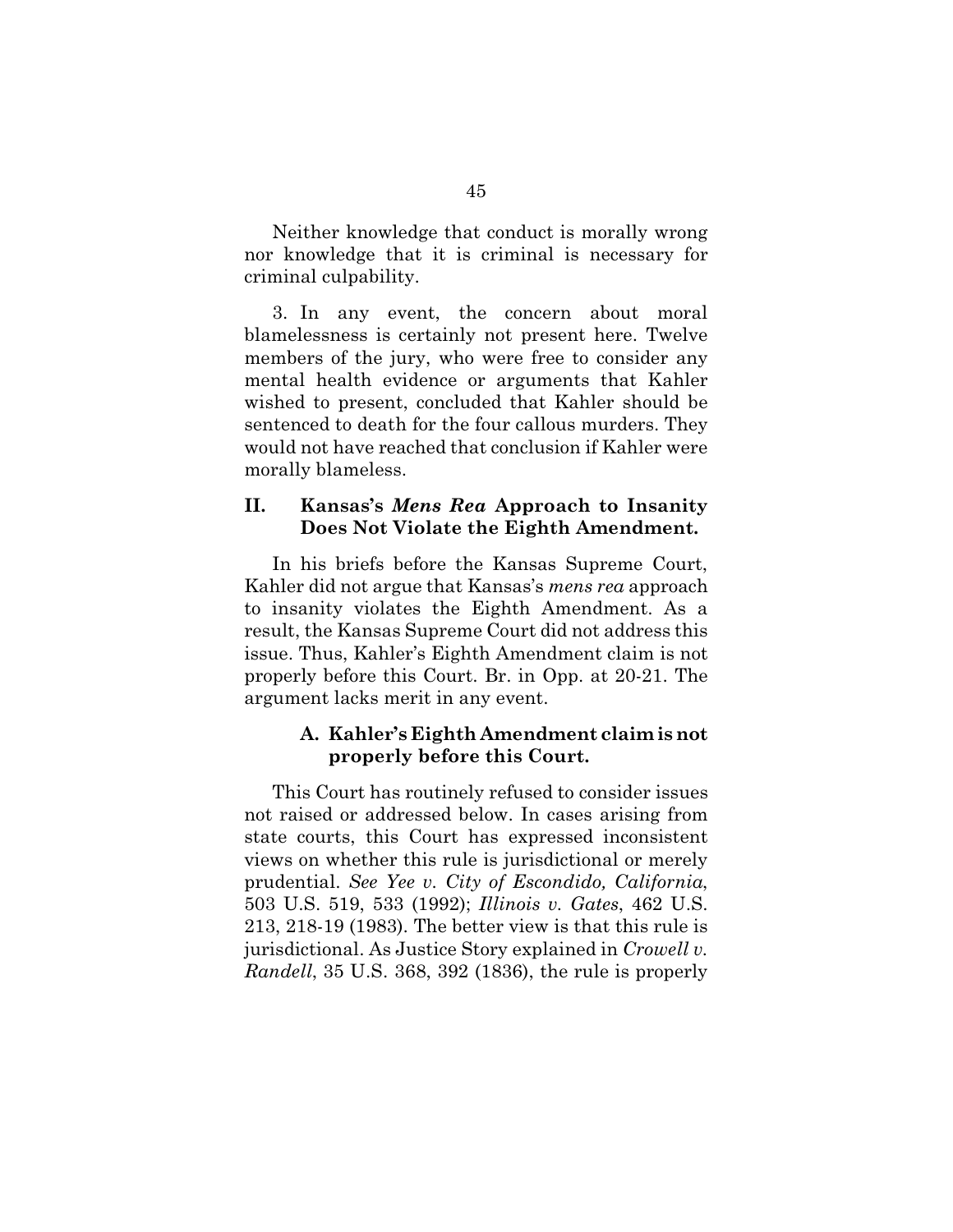characterized as jurisdictional based on the language of the 1789 Judiciary Act provision that is now codified, as amended, at 28 U.S.C. § 1257(a). As relevant here, this statute only gives this Court jurisdiction over state court judgments where a state law "is drawn in question on the ground of its being repugnant to the Constitution, treaties, or laws of the United States" or where a right is "specially set up or claimed" under federal law. If a federal issue is not "drawn into question" or "specially set up or claimed" before a state court of last resort, this Court has no jurisdiction to review a decision of that court under 28 U.S.C.  $$1257(a).$ 

Kahler's arguments that he preserved his Eighth Amendment claim are unpersuasive. Kahler's brief before the Kansas Supreme Court challenged Kansas's *mens rea* approach solely on due process grounds. *See* Brief of Appellant, *State v. Kahler*, 410 P.3d 105 (2018) (No. 106981), 2013 WL 3790736 at \*41-47 (Issue IV). He did make a separate argument that the Eighth Amendment prohibits the death penalty for individuals who were severely mentally ill at the time of their crime, but that is different than the Eighth Amendment claim he is raising now. After oral argument, Kahler also filed a "Motion to Supplement Oral Argument" to clarify his Eighth Amendment claim, but even then his argument was limited to the constitutionality of the death penalty, not Kan. Stat. Ann. § 22-3220. Cert. Reply Add. 18-19. Kahler never argued that Kansas's *mens rea* approach to insanity violates the Eighth Amendment, nor did the Kansas Supreme Court understand him to be making such a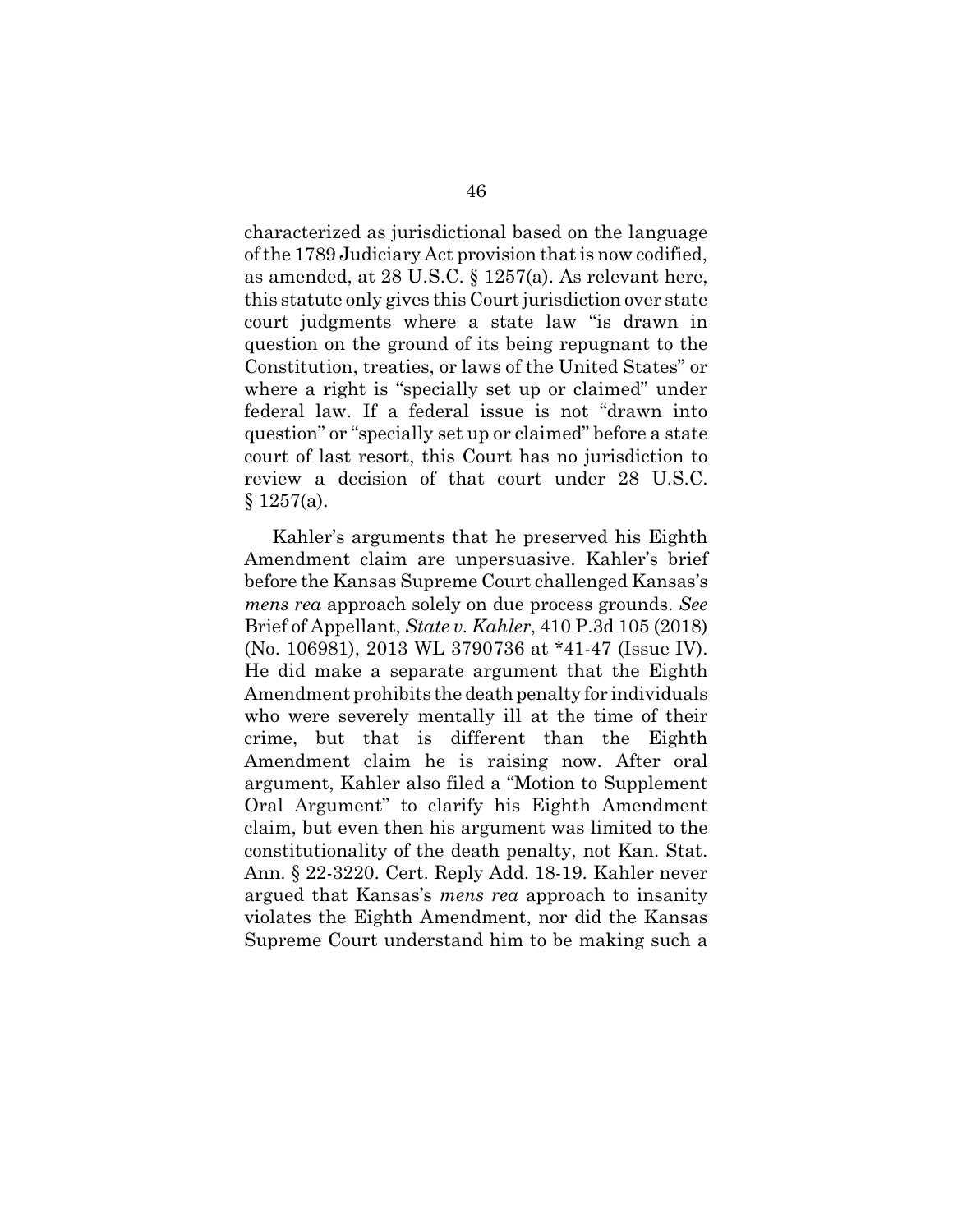claim, as demonstrated by the fact that its opinion addressed only due process. J.A. 208, 242-45.

Because this Court is "a court of review, not of first view," *Byrd v. United States*, 138 S. Ct. 1518, 1527 (2018), it should refuse to consider this issue, regardless of whether the rule is jurisdictional or prudential.

## **B. Convicting those who voluntarily and intentionally kill others, even if they do not recognize their actions are wrong, is not cruel and unusual.**

Kahler's Eighth Amendment claim also fails on the merits.

1. As an initial matter, the Eighth Amendment only applies to bar certain punishments; it does not constrain the substance of state criminal liability, including what affirmative defenses States must make available. The text of the Amendment itself demonstrates that it is concerned with "cruel and unusual *punishments*." (Emphasis added). This is consistent with the history of the provision. *See Harmelin v. Michigan*, 501 U.S. 957, 966-84 (1991) (opinion of Scalia, J.). Likewise, this Court's Eighth Amendment jurisprudence forbids "*modes or acts of punishment* that had been considered cruel and unusual at the time that the Bill of Rights was adopted," *Ford v. Wainwright*, 477 U.S. 399, 405 (1986) (emphasis added), or that are excessive in light of "evolving standards of decency," *Miller v. Alabama*, 567 U.S. 460, 470 (2012). Here, Kahler is not complaining that his particular punishment is unconstitutional; he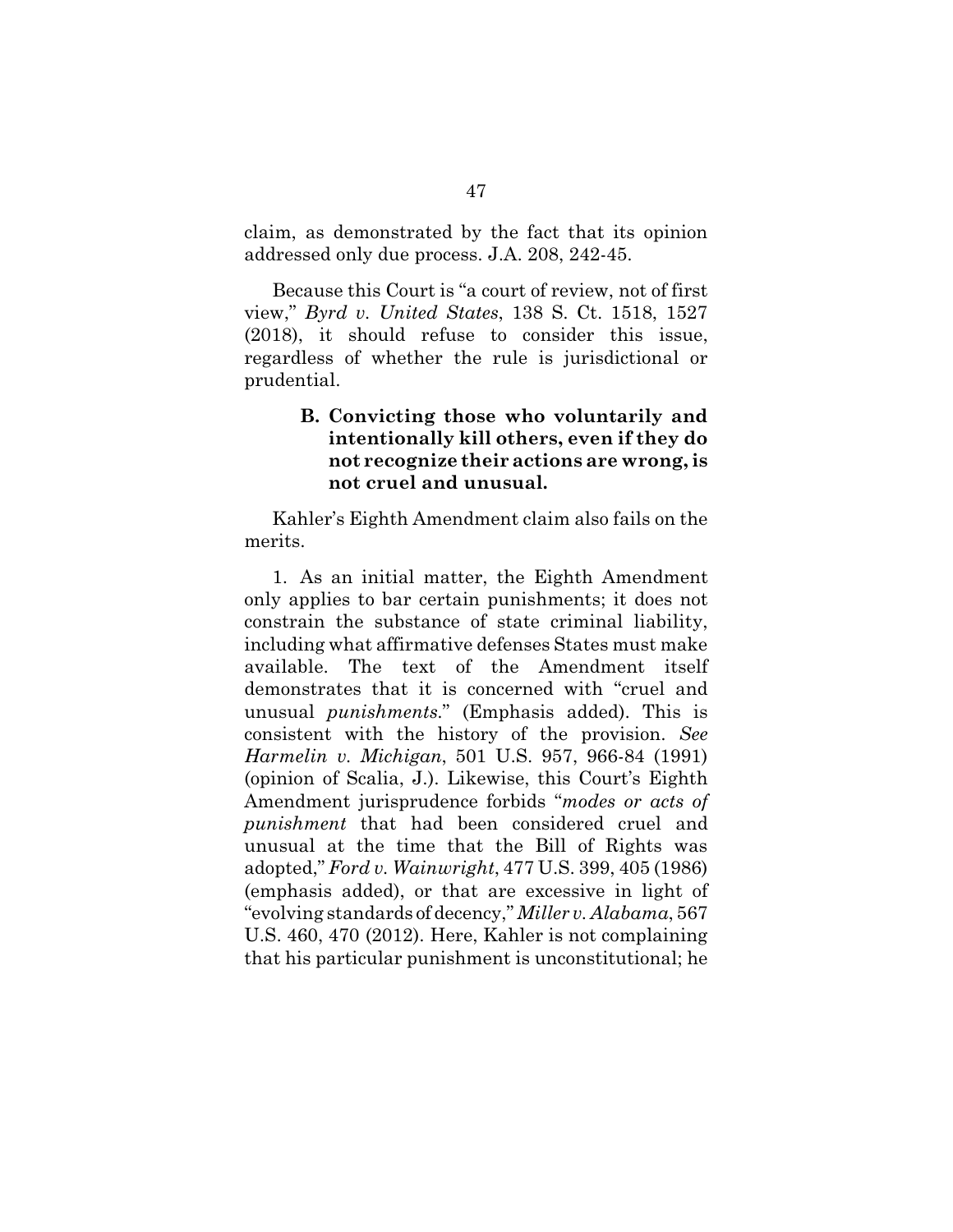is arguing that the Eighth Amendment prevents his conviction in the first place.

Expanding the Eighth Amendment to address matters such as affirmative defenses to criminal liability would also draw this Court into a much more active supervision of States' ability to define crimes and defenses, which this Court has traditionally left to the States. *See Clark*, 548 U.S. at 749. For instance, a majority of States have enacted "stand-your-ground" laws that authorize the use of self-defense with no duty to retreat. This consensus is more robust than many of those this Court has relied on to restrict the application of the death penalty. So under Kahler's theory about "evolving standards of decency," the Eighth Amendment would mandate a stand-your-ground defense. But the Eighth Amendment no more mandates that result than it mandates a form of the right-andwrong insanity defense.

Kahler relies on *Robinson v. California*, 370 U.S. 660 (1962), to argue that the Eighth Amendment extends beyond punishment. Pet. Br. at 29. *Robinson* is something of an anomaly in this Court's Eighth Amendment jurisprudence, but it has nothing to do with the issue here. All *Robinson* held is that it is unconstitutional to convict someone of a crime solely based on their condition, circumstance, or status, as opposed to their actions. 370 U.S. at 666. As the plurality explained in *Powell*, in refusing to extend *Robinson* to laws that prohibit public intoxication: "The entire thrust of *Robinson*'s interpretation of the Cruel and Unusual Punishment Clause is that criminal penalties may be inflicted only if the accused has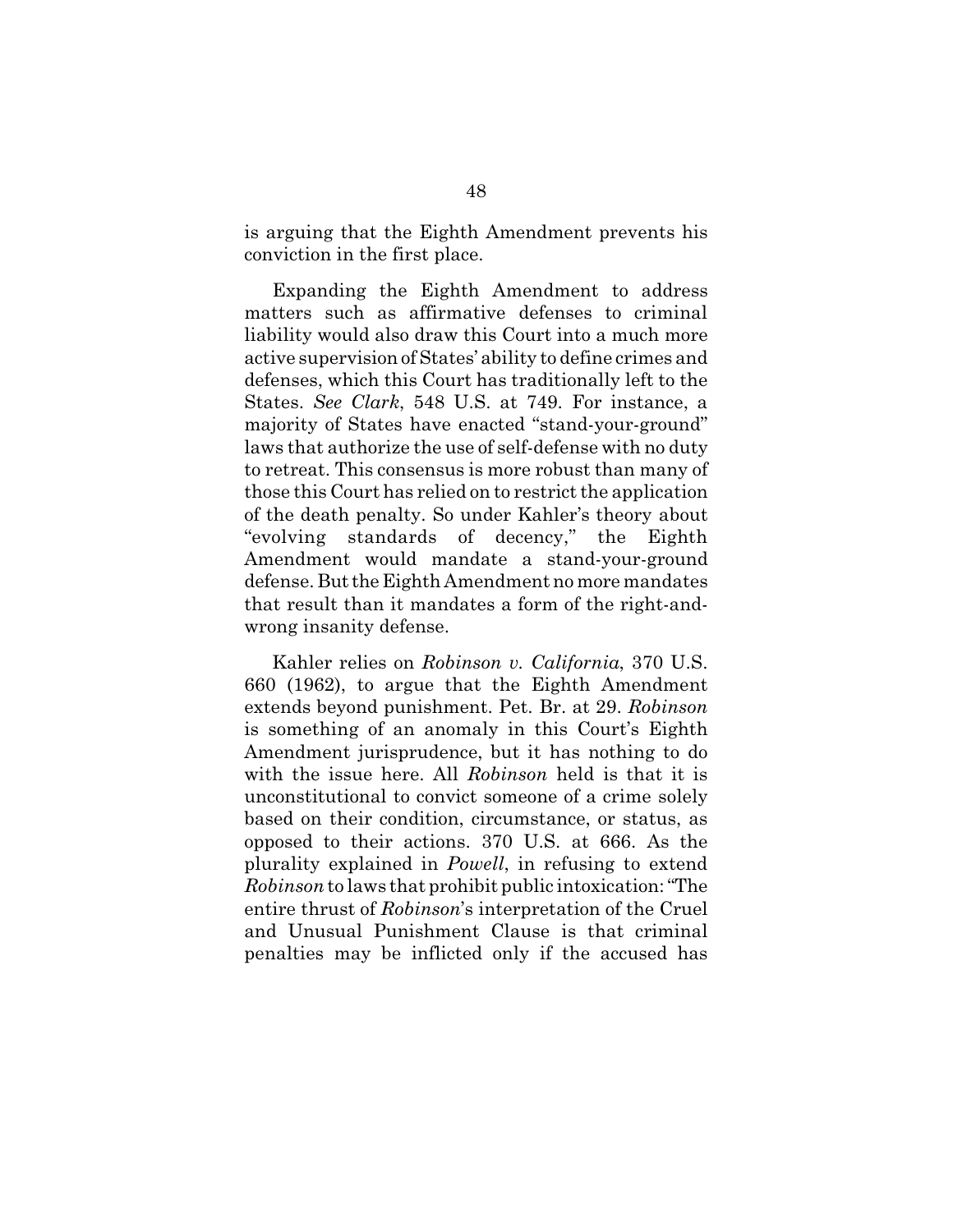committed some act, has engaged in some behavior, . . . or perhaps in historical common law terms, has committed some *actus reus*." 392 U.S. at 533 (opinion of Marshall, J.). Here, Kahler's convictions were based on his conduct, not his status.

2. Even if the Eighth Amendment did apply here, the *mens rea* approach to insanity would not have been considered cruel and unusual at the time of the Founding. As discussed earlier, insanity was historically equated with a lack of *mens rea*. Indeed, the right-and-wrong test did not fully develop until the Nineteenth Century, and even then, it has continued to be the subject of much debate.

3. Nor is the *mens rea* approach inconsistent with any of the criminal law purposes that Kahler identifies: retribution, deterrence, incapacitation, and rehabilitation. These are not the only purposes of the criminal law. *See* Paul J. Larkin, Jr. & GianCarlo Canaparo, *Are Criminals Bad or Mad?—Premeditated Murder, Mental Illness, and* Kahler v. Kansas, 43 Harv. J. L & Pub. Pol'y (forthcoming 2020), available at https://papers.ssrn.com/sol3/papers.cfm?abstract\_id= 3426522. But they suffice to show the constitutionality of Kansas's approach to insanity.

a. Kansas has reasonably determined that individuals who voluntarily and intentionally kill another human being are not entirely blameless, even if they do not recognize that their actions are wrong. *See supra* Part I.C. Criminal punishment therefore serves the purpose of retribution. Of course, an offender's mental illness may impact the *extent* of their culpability and is a valid consideration in sentencing.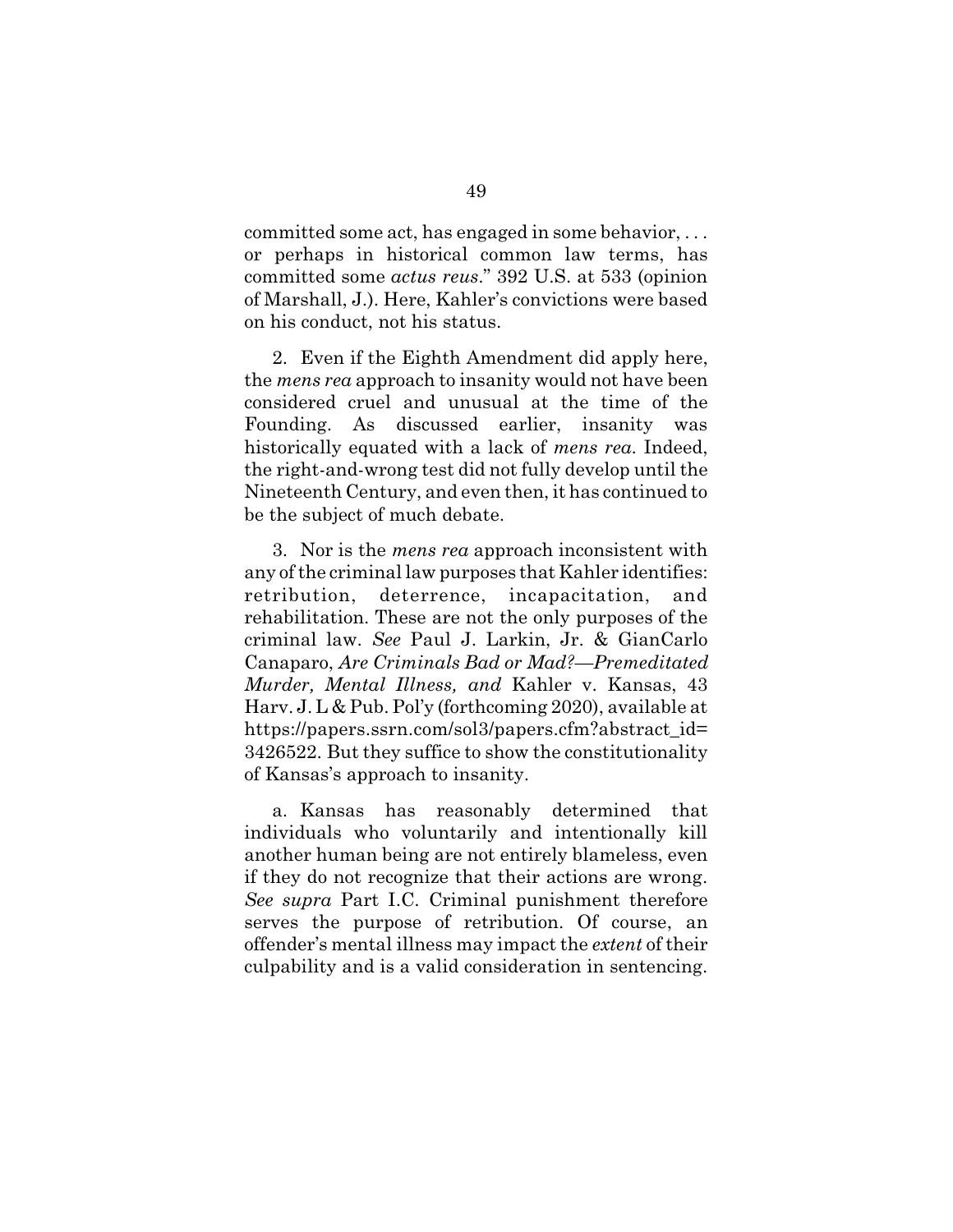But here, a jury considered Kahler's culpability and determined that he should be sentenced to death. That sentence has the potential to make Kahler "recognize at last the gravity of his crime and to allow the community as a whole, including the surviving family and friends of the victim[s], to affirm its own judgment" as to his culpability. *See Panetti v. Quarterman*, 551 U.S. 930, 958 (2007).

The cases Kahler cites on this score are simply not on point. They address individuals who are severely mentally ill *at the time of execution* and therefore may not understand why they are being put to death. Pet. Br. at 33 (citing *Panetti* and *Ford*, 477 U.S. at 409). But Kahler has made no argument that he is currently insane.

Kahler's intentional and premeditated murder of four human beings renders him worthy of punishment, whether or not he subjectively believed the killings were morally justified.

b. There is no proof that mentally ill individuals who voluntarily and intentionally commit crimes particularly those who, like Kahler, kill with *premeditation*—are categorically incapable of being deterred. Just because a person believes that a crime would be morally justified does not mean that the threat of criminal punishment would never deter that person from committing it. Even when individuals believe a crime is morally *required*, the fact that they will be punished may still discourage them from acting.

For mentally ill individuals who have committed a crime and will someday reenter society, criminal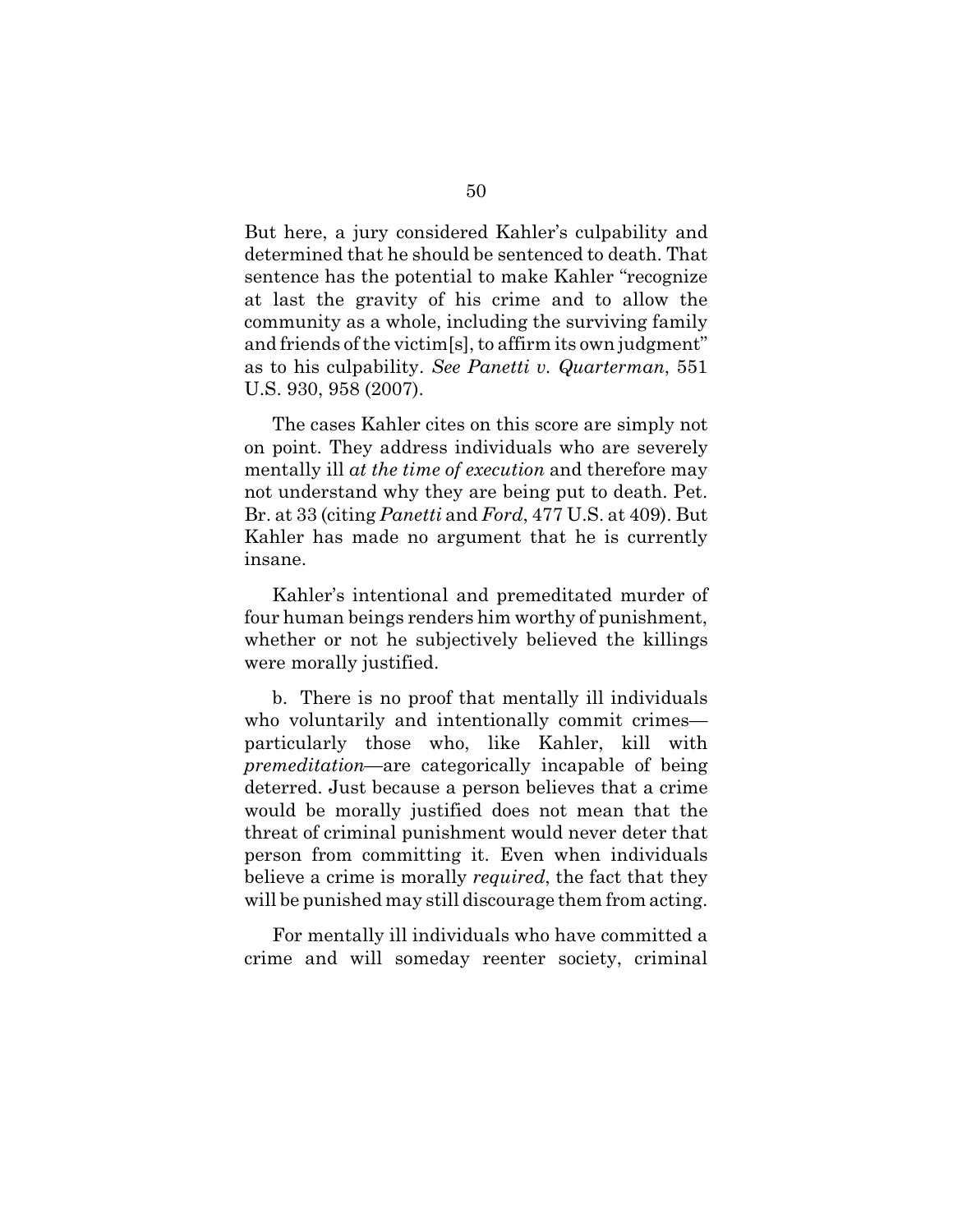punishment may also deter them from committing additional crimes in the future. Even if they did not recognize that their previous crime was wrong at the time, punishment can help them come to understand in retrospect that what they did was wrong and enable them to avoid repeating the crime. Exonerating them would send the opposite message and undermine their ability to distinguish right from wrong in the future.

Criminal punishment may also deter other mentally ill individuals. The existence of an affirmative insanity defense may cause those with mental illness to believe that they can commit crimes without suffering punishment. *See* H.L.A. Hart, *Punishment and Responsibility: Essays in the Philosophy of Law*, 43 (1968) ("It may very well be that, if the law contained no explicit exemptions from responsibility on the score of . . . insanity, many people who now take a chance in the hope that they will bring themselves, if discovered, within these exempting provisions would in fact be deterred."). This is a particular concern given the inaccurate but widely held view that insanity is a commonly successful defense.

Individuals who act knowingly and voluntarily have the potential to be deterred, and Kansas's *mens rea* approach serves this purpose.

c. While civil commitment may serve the purpose of incapacitation, criminal punishment is equally if not more capable of achieving this goal. Trying to predict someone's future dangerousness, especially someone who has been held in a secure environment and is now being considered for release into the community, can be exceedingly difficult. This is particularly true when it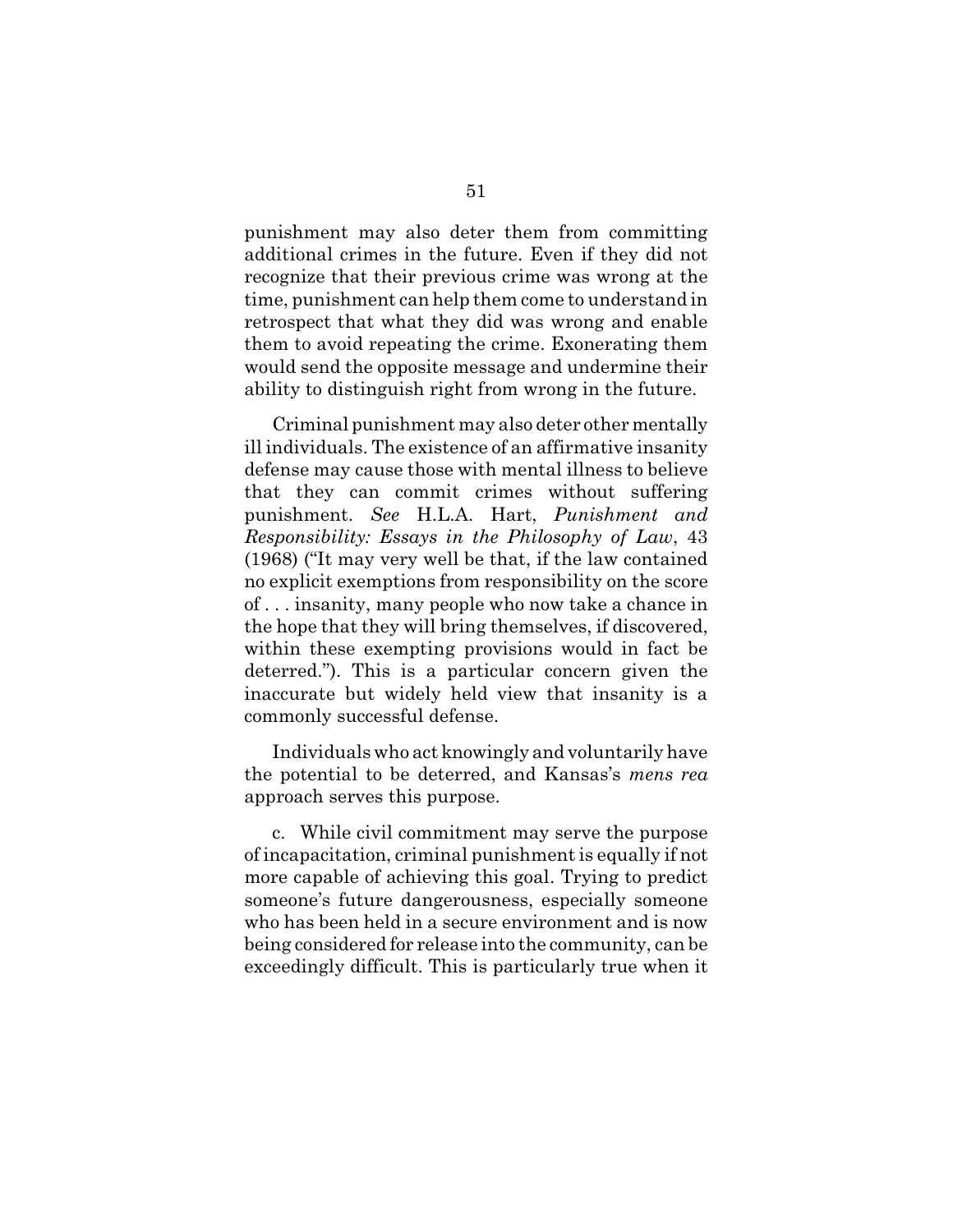comes to individuals who have been receiving treatment and medication while confined but may not continue when released. A fixed sentence guarantees that someone will not commit additional crimes in the community while incarcerated. This, after all, is the norm when it comes to criminal punishment: imprisonment is justified on incapacitation grounds based on the past crime without a continued assessment of ongoing dangerousness.

Kahler's suggestion that criminal punishment is too limited to serve the purpose of incapacitation is puzzling. If a mentally ill person being released from prison remains a danger, that person may be civilly committed at the time, just as under Kahler's preferred scheme. But when it comes to protecting the community, criminal punishment, combined with treatment during the sentence of imprisonment and the potential of post-release civil confinement when necessary, is more effective than pure civil commitment.

d. Nor is criminal punishment any less likely to serve the purpose of rehabilitation. Severely mentally ill individuals who are convicted can receive appropriate mental health treatment while incarcerated. In fact, Kansas statutes specifically provide that a trial court may commit a defendant convicted of a felony to a mental institution in lieu of imprisonment. Kan. Stat. Ann. § 22-3430. And individuals who are sent to prison but require mental health treatment may be transferred to the state mental hospital. *See* Kan. Stat. Ann. §§ 75-5209; 76- 1305.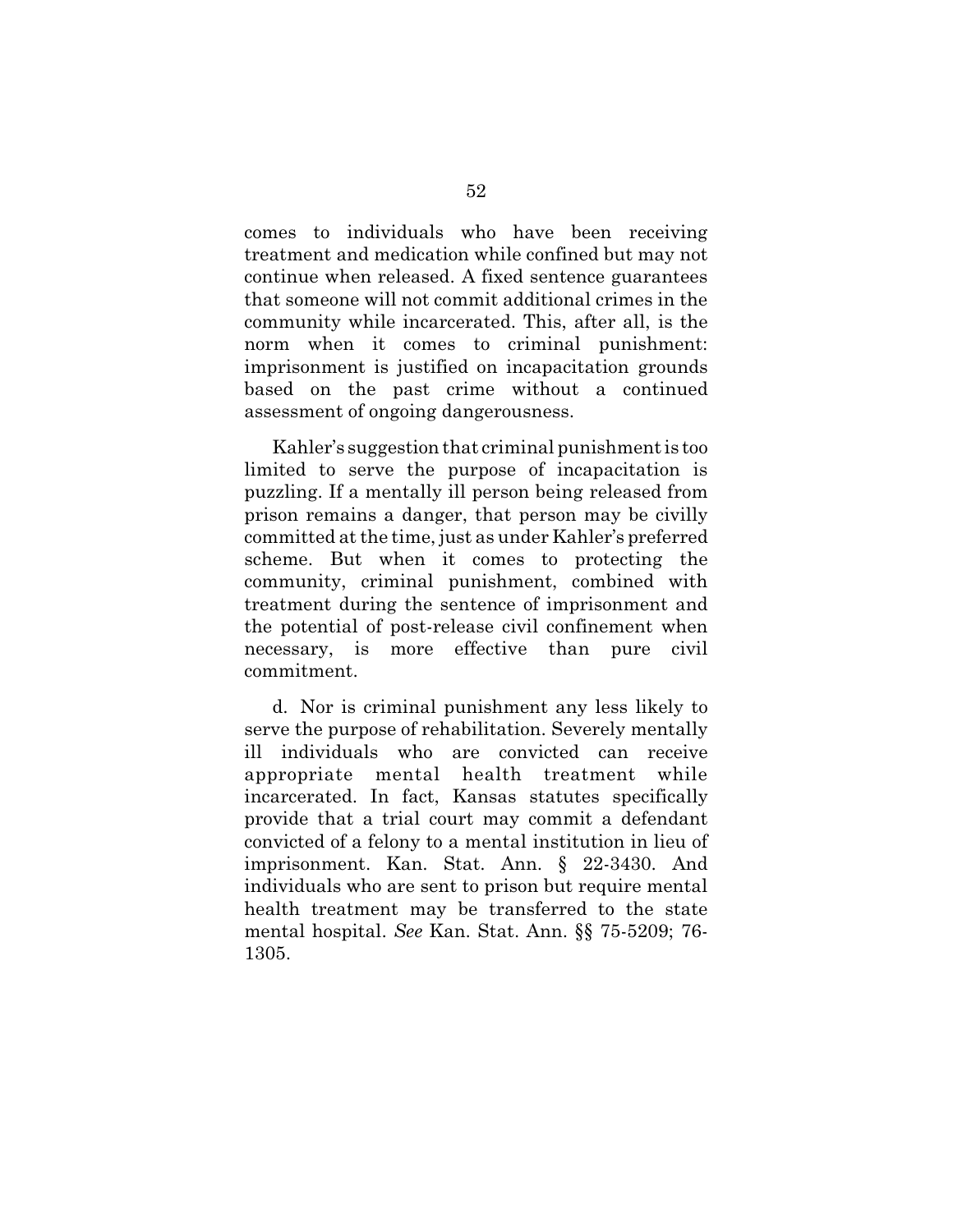Thus, a criminal conviction does not preclude rehabilitation for those who (unlike Kahler) will one day be released. In fact, it may actually assist rehabilitation. Mental health professionals sometimes report that individuals found not guilty by reason of insanity "refuse to admit they have done anything wrongful; this refusal is said to inhibit treatment, which is usually premised on an acceptance of responsibility." Slobogin, 86 Va. L. Rev. at 1245. The criminal process may help some mentally ill individuals come to understand that their actions were wrong, even if they did not realize it at the time.

4. Nor do "evolving standards of decency" undermine the *mens rea* approach. The "Eighth Amendment is not violated every time a State reaches a conclusion different from a majority of its sisters over how best to administer its criminal laws." *Harris v. Alabama*, 513 U.S. 504, 510 (1995) (quoting *Spaziano v. Florida*, 468 U.S. 447, 464 (1984)). In fact, constitutionalizing a particular criminal law standard based on the majority approach would impede future evolution of the law. This should be of particular concern in the complex and ever developing area of insanity. As Justice Thurgood Marshall explained, "formulating a constitutional rule [for insanity] would reduce, if not eliminate, that fruitful experimentation, and freeze the developing productive dialogue between law and psychiatry into a rigid constitutional mold." *Powell*, 392 U.S. at 536-37 (opinion of Marshall, J.).

There is reason to believe that the *mens rea* approach, despite its long history, is actually more "evolved" than the special, affirmative defense of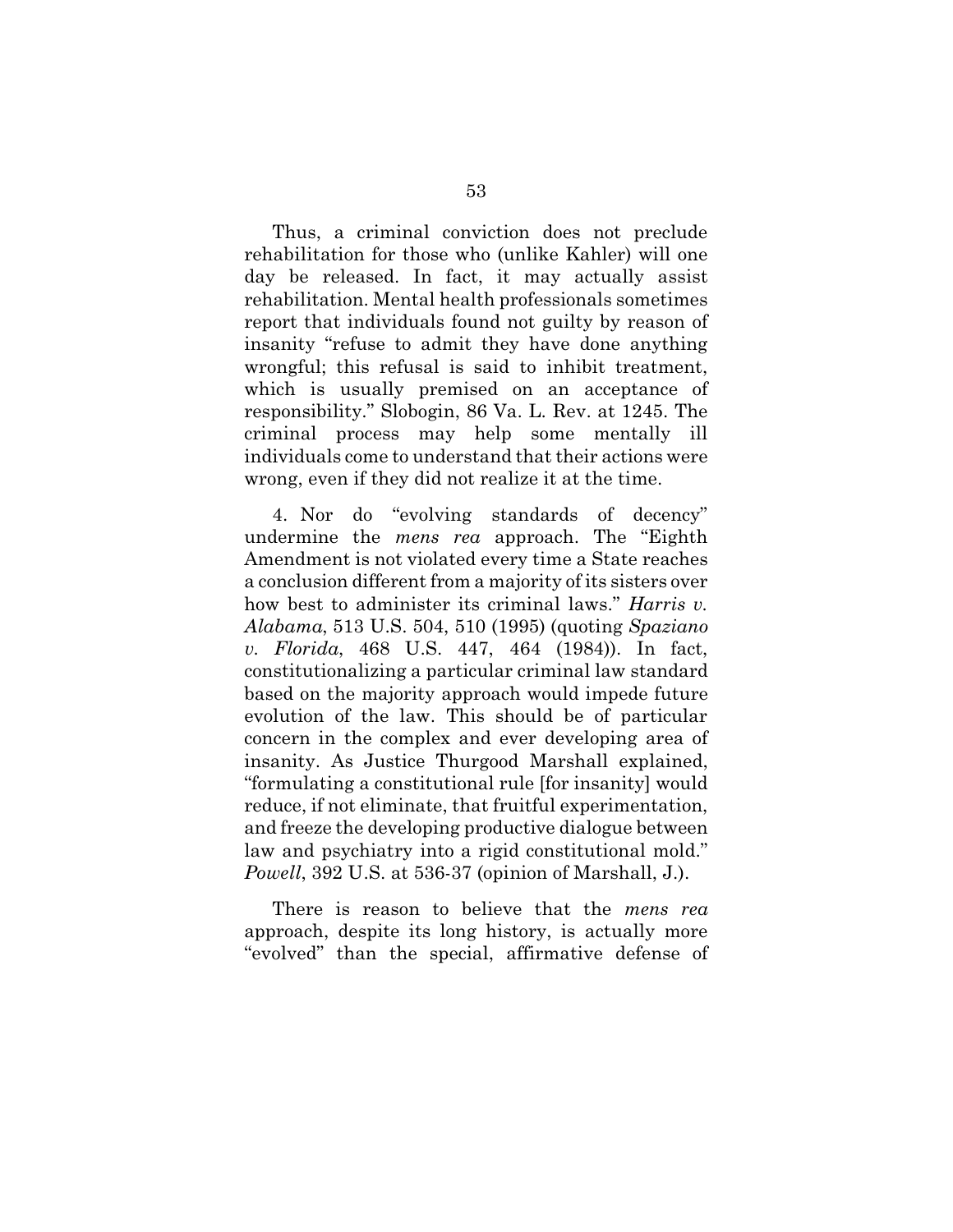insanity. An affirmative insanity defense can create a stigma that mentally ill individuals are dangerous. "Some have plausibly argued that the insanity defense, by drawing a direct connection between mental illness on the one hand and crime and nonresponsibility on the other, bears much of the blame for these discriminatory attitudes." *See* Slobogin, 86 Va. L. Rev. at 1244. Perhaps for this reason, the Convention on the Rights of Persons with Disabilities calls for elimination of the special defense of insanity and for its replacement with "disability-neutral doctrines on the subjective element of the crime. . . , which take into consideration the situation of the individual defendant." U.N. Secretary-General & High Commissioner for Human Rights, Human Rights Council, *Thematic Study by the Office of United Nations High Commissioner for Human Rights on Enhancing Awareness and Understanding of the Convention on the Rights of Persons with Disabilities*, ¶ 47, U.N. Doc. A/HRC/10/48 (Jan. 26, 2009).

The *mens rea* approach treats mentally ill individuals as equal to other human beings—excusing them when they involuntarily commit a crime but punishing them when they act knowingly or intentionally. Like everyone else, their individual culpability is still relevant in sentencing, and they can receive treatment and rehabilitation while serving their sentence. This approach is not cruel and unusual.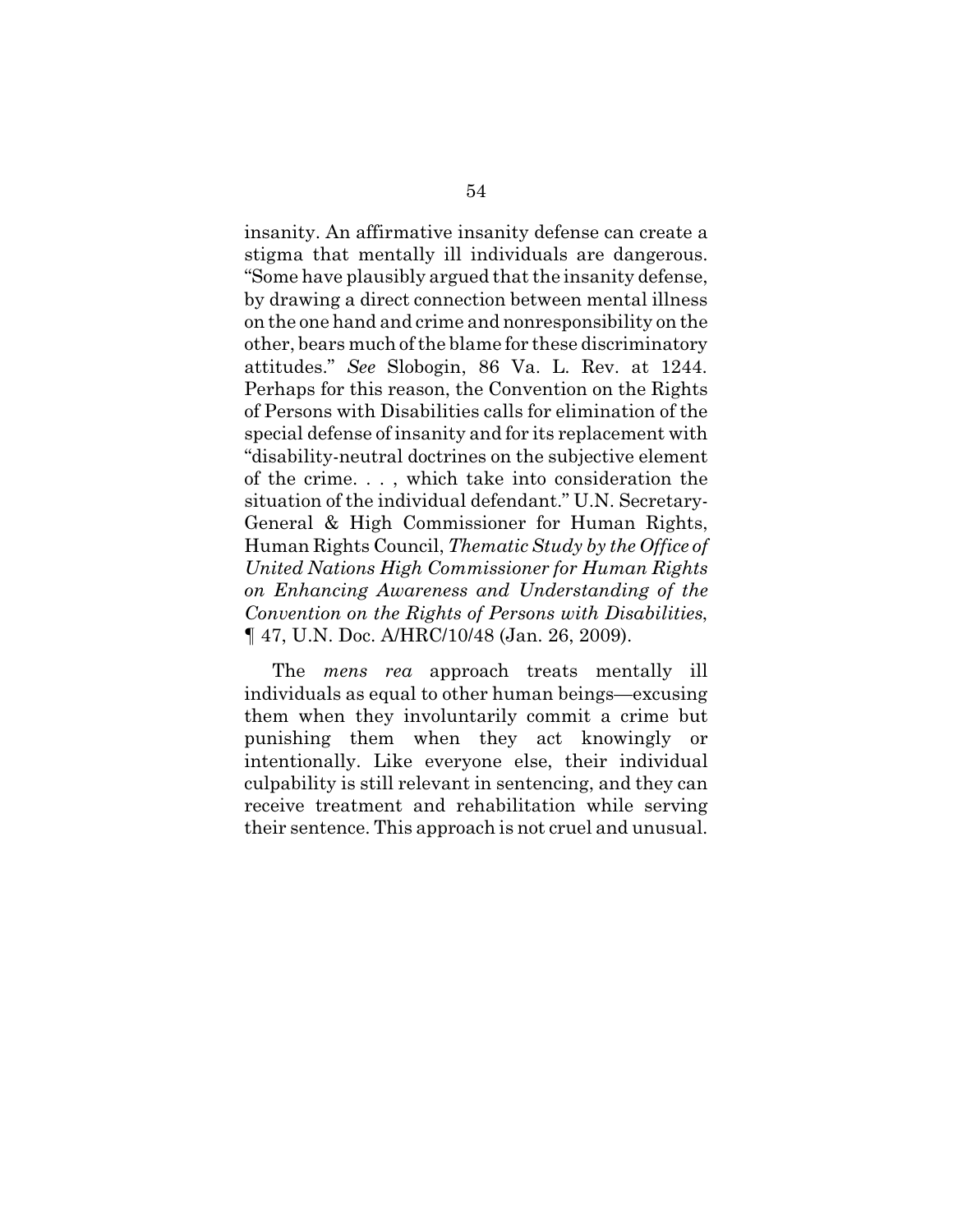## **III. Even if Some Version of the Right-and-Wrong Test Were Required, the Failure to Allow that Defense Here Was Harmless.**

Even under the right-and-wrong test he claims is constitutionally required, Kahler is not insane, and so the failure to allow an insanity defense based on that test was harmless. *See* Br. in Opp. at 22-23 (arguing that certiorari should be denied for this reason). There is no possibility that different instructions to the jury would have led to a different outcome. *See Neder v. United States*, 527 U.S. 1, 9 (1999) ("We have often applied harmless-error analysis to cases involving improper instructions . . . .").

Kahler's own expert, Dr. Peterson, was unable to conclude that Kahler was insane at the time of the crime. His report states: "Diminished Capacity (extreme emotional disturbance), not NGRI [Not Guilty by Reason of Insanity], describes his actions." J.A. 94. Dr. Peterson *never* testified that Kahler could not appreciate the wrongfulness of his conduct. ROA Vol. 38, 42-78. Instead, his opinion only related to lack of control. J.A. 48-49 ("[H]e wasn't psychotic that I could tell, he wasn't hearing voices, but his capacity to manage his own behavior had been severely degraded so that he couldn't refrain from doing what he did."). At most, this evidence is relevant only to a volitional test of insanity, which Kahler acknowledges is not constitutionally required. *See* Pet. Br. at 37. *Nothing* in the record indicates that Kahler was unable to distinguish right from wrong.

There was absolutely no limitation on Kahler's ability to present mitigating evidence, including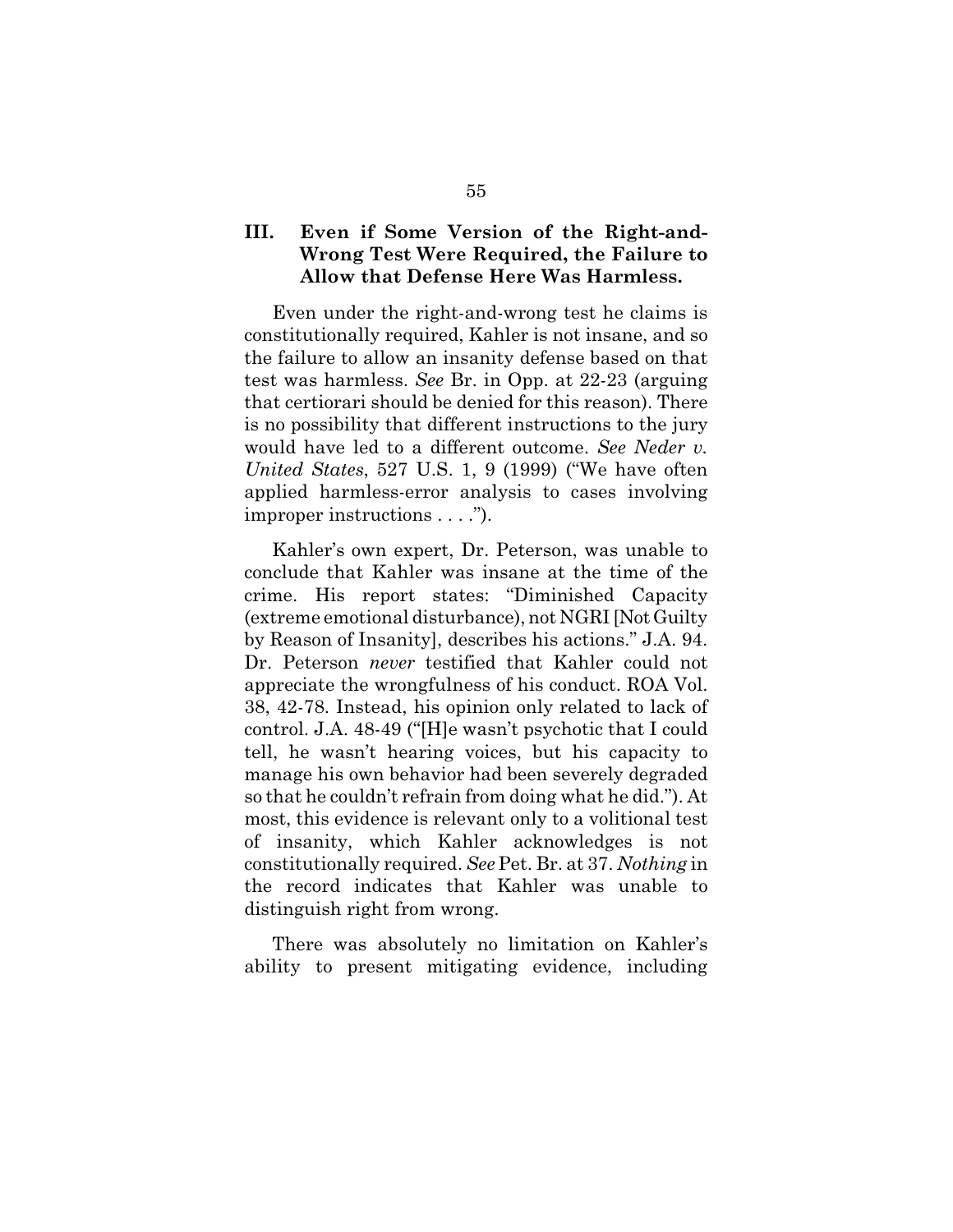evidence of insanity, at the penalty phase. The jury was even instructed that Kahler's capacity "to appreciate the criminality of [his] conduct or to conform [his] conduct to the requirements of law was substantially impaired" was a potential mitigating factor. J.A. 195. Yet the jury chose to sentence Kahler to death. This establishes the jury found Kahler morally culpable for his actions. There is no reason to believe that the jury would have reached a different verdict if Kahler had presented the insanity defense he now seeks.

If Kahler had any evidence to suggest that he lacked an appreciation of right and wrong, Kansas law required him to proffer that evidence to preserve his argument. Kan. Stat. Ann. § 60-405. He did not do so. This is a strong indication that Kahler has no evidence to support such a defense.

To the contrary, Kahler's conduct indicates that he was not insane. He drove an hour to the crime scene and parked his car near a neighbor's house so he could approach by foot, giving him the ability to observe and surprise his intended targets. After bursting into the house with a high-powered rifle, he chose to spare his son, with whom he had a close relationship. He chose to methodically hunt and kill his estranged wife, his daughters (who he believed had taken their mother's side in the divorce), and his estranged wife's grandmother. Every shot he took hit his intended target. He then fled the scene, evaded police, and hid the murder weapon.

Kahler's calculated decisions were not the acts of an insane man. He is a cold-blooded, callous murderer of